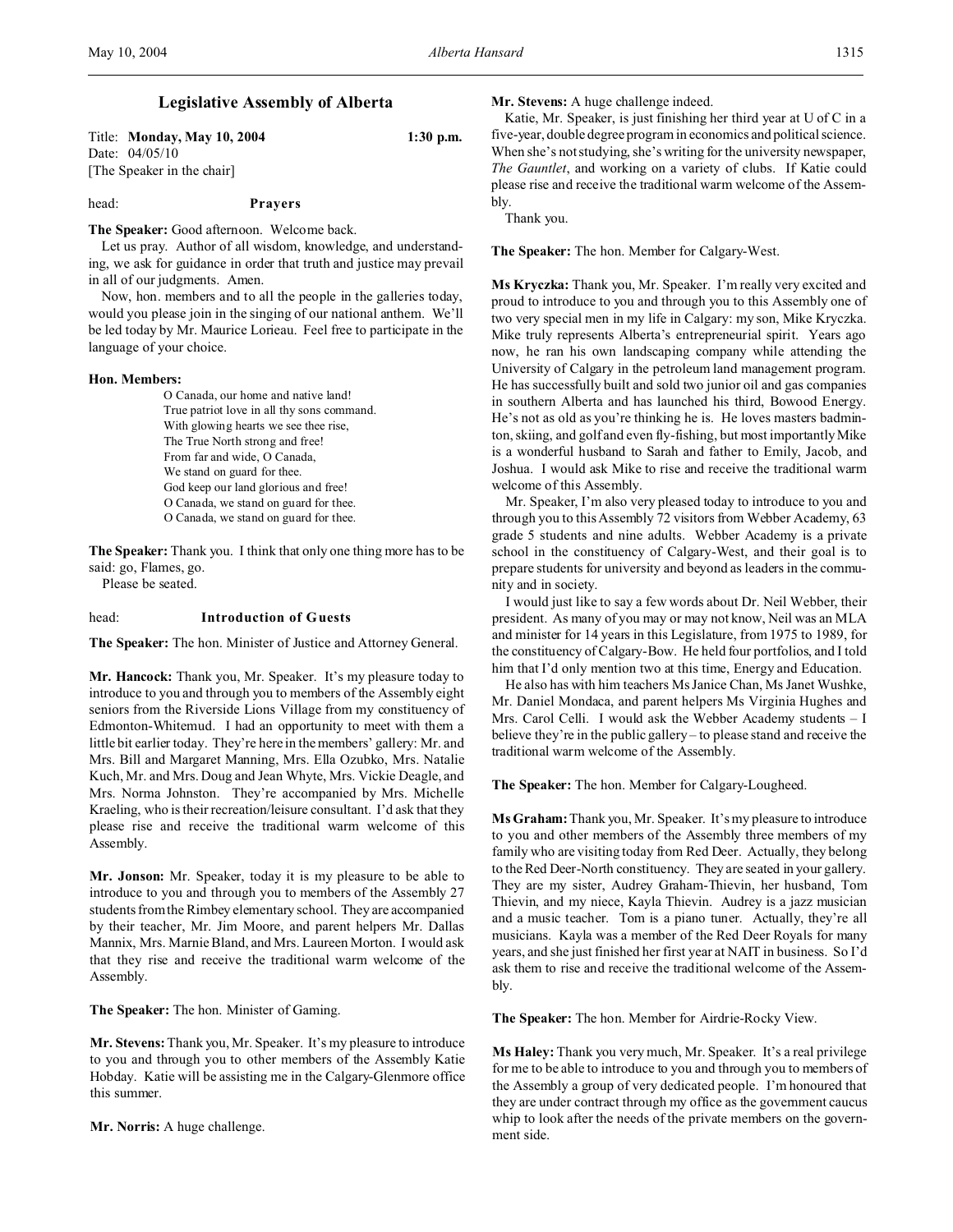Mr. Speaker, in my office there are three young people working: Mr. Jason Zwarg, our director of caucus; Mr. Bartek Kienc, the whip's administrative assistant; and Gerald Proctor, the whip's legislative assistant.

Going to the research branch, our senior researcher is Mr. Jason Ennis. Our researchers are Matthew Steppan, Greg McFarlane, Frank Ostlinger, who's leaving us right away to move over to Government Services – we wish him all the best over there – Jordon Copping, Emir Mehinagic, Richard Westlund, Andrea Hennig, Dan Hanson, Mike Simpson, and David Williams, who will be starting with them next week.

The legislative assistants are, in alphabetical order, Jan Aldous, Deb Arcand, Darlene Beckstrand, Chris Brookes, Jon Buck, Darla Cowdell, Daryn Fersovich, Carmen Frebrowski, Gladys Gammon, Mike Gladstone, Brenda Goebel, Phyllis Hennig, Cheryl Koss, Donna Krasowski, June Lam, Cheryl Lees, Stacey Leighton, Barb Letendre, BrendaleeLoveseth, Bethany MacGillivray, Marie Martin, Shelly McCrae, Leah Ritz, Diane Todoruk, and Joanne Williamson.

These are the people who keep us on track year-round, Mr. Speaker, not just when question period is on, as we're all up here working with them all the time. They work with our constituency assistants as well, and they keep us well informed. I'm very grateful to them for their dedicated duties to us. I would ask them all to rise – they are in both galleries – and receive the warm welcome of this House.

*1:40*

**The Speaker:** The hon. Member for Dunvegan.

**Mr. Goudreau:** Thank you very much, Mr. Speaker. It's my pleasure to introduce – and I'm not sure that they are here, but they'll be joining us very shortly if they're not  $-$  a group of students from Lloyd Garrison school in Berwyn. Berwyn is between Fairview and Peace River, about five and a half hours' drive from here, so it's quite an effort for them and quite a pleasure for me to get a school group to visit the Legislature. They're accompanied by teachers Mr. Rob Hoban and Ms Shaunna Regal and parent helpers Suzie Reyda, Bruce Warren, Mrs. Sandra Eastman, Mrs. Greit Heimstra, Mrs. Kim Alexander, and Mrs. Gwen Sukeroff. I don't believe they are here, but I'd ask the Assembly nonetheless to wish them a warm welcome. Thank you.

**The Speaker:** The hon. Member for Edmonton-Strathcona.

**Dr. Pannu:** Thank you very much, Mr. Speaker. I've got two introductions today. I'll start with the first one. I'm pleased to rise and introduce to you and through you to this Assembly Mary Elizabeth Archer, who has been working as sessional support for the New Democrat opposition during the current session of this Assembly. Mary Elizabeth has an exceptional work ethic and brings an enormous amount of energy and cheerfulness to her work. So I take this opportunity now to thank her for her valued work and contribution to the work of the caucus. She is seated in the public gallery. I would now request her to please rise and receive the warm welcome of the Assembly.

Mr. Speaker, it's my pleasure as well to introduce to you and through you to the House Ms Elena Napora. Elena Napora is a member of the Edmonton Friends of the North Environmental Society. She is here this afternoon to observe the proceedings of the Assembly. Ms Napora is seated in the public gallery, and I would now ask her to rise to receive the warm welcome of the Assembly.

**The Speaker:** The hon. Member for Calgary-Mountain View.

**Mr. Hlady:** Well, thank you, Mr. Speaker. It gives me great pleasure to introduce four people to you today. The first one is my summer student. She is visiting us here to spend a couple of days to see how business works between the Legislature and constituency offices. Her name is Melanie Fic, and I would ask her to please stand and receive the warm welcome of the Assembly.

Mr. Speaker, the other three that I have to introduce today I'm truly honoured and humbled to introduce to you. These three gentlemen are here to observe, hopefully, with any luck, the passing of Bill 206 today in the Legislature. These three gentlemen actually have felt the wrath of our federal government and, unfortunately, were thrown in jail. They served a total of 90 days in jail for nothing more than the crime of selling their wheat to someone other than the Canadian Wheat Board. I would ask Jim Chatenay of Red Deer, Bill Moore of Red Deer, and Ron Duffy of Lacombe to please stand and receive the warm welcome of the Assembly.

**The Speaker:** The hon. Member for Edmonton-Highlands.

**Mr. Mason:** Thank you very much, Mr. Speaker. I have a couple of introductions today. I'm pleased to rise and introduce to you and through you to this Assembly a bright young woman who has come to work for us for the summer as part of the summer temporary employment program. She's an honours graduate from the University of Alberta with a bachelor's degree in cultural anthropology. She's also a committed community volunteer. She's currently working with the World University Service of Canada and the Edmonton Immigrant Services Association, and we're very pleased to have her working with us for the summer. I would ask Ms Janina Strudwick to rise and receive the warm recognition of the Assembly.

My second introduction, Mr. Speaker, is to introduce to you and through you to other members of the Assembly Héctor González and Leo Campos, two well-respected leaders of the Chilean community in Edmonton. Like thousands of Canadians of Chilean ancestry they were forced to flee their homeland because of the brutality and oppression of the Pinochet dictatorship. These two gentlemen are seated in the public gallery. I would ask Héctor González and Leo Campos to rise and receive the traditional warm welcome of this Assembly.

**The Speaker:** The hon. Member for Olds-Didsbury-Three Hills.

**Mr. Marz:** Thank you, Mr. Speaker. It's a bit of a surprise to see the students from Webber Academy here today as I was talking to one yesterday and she failed to advise me that they were going to be here. It's a pleasure for me to introduce to you and through you to members of this Assembly my granddaughter Mackenzie Symonds. Mackenzie, if you would rise and receive the warm welcome of the Assembly.

#### head: **Oral Question Period**

**The Speaker:** First Official Opposition main question. The hon. Leader of the Official Opposition.

#### **Automobile Insurance Reform**

**Dr. Taft:** Thank you, Mr. Speaker. The government's auto insurance plan is seen as a failure even by government MLAs. One of them said about the plan this weekend, quote, there's nothing in it for the average Albertan, end quote, and, quote, this is a long way from what the Premier promised Albertans, end quote. My questions are to the Premier. The Premier's own backbenchers say that the government's auto insurance plan is a failure, so why won't the Premier himself admit it?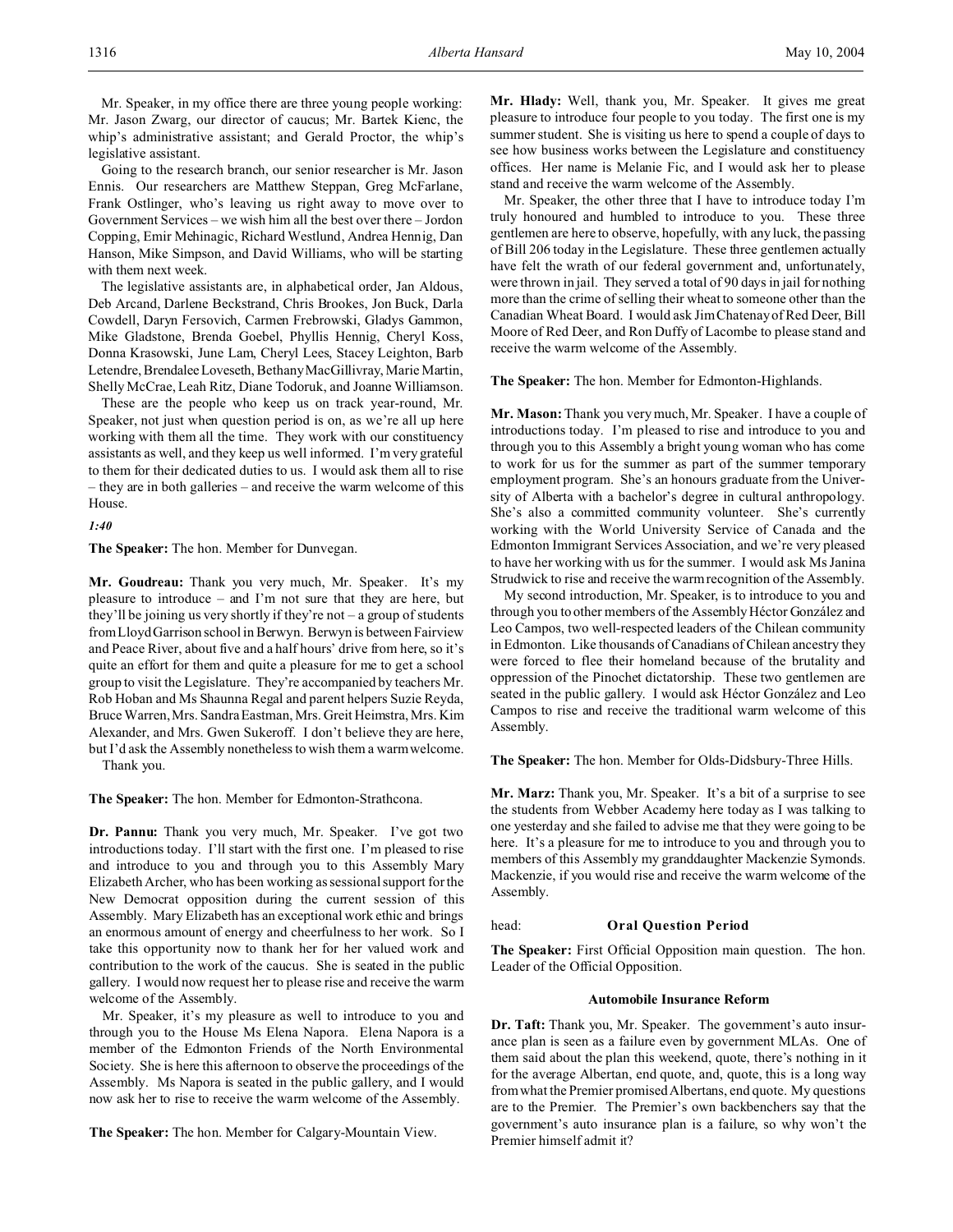**Mr. Klein:** Mr. Speaker, the government's ultimate goal is to establish a system of fair and affordable premiums that rewards good drivers with low premiums and doesn't penalize drivers based on age, gender, or factors that don't relate to your driving record.

Now, Mr. Speaker, we've taken steps to address immediate concerns such as freezing insurance rates, and we continue to work through the rest of the reforms. We continue to work through the rest of the reforms. Auto insurance, needless to say, is a very complex subject and very individual, and the government is still discussing the details of insurance reform. Bottom line: the strength of the system is that it's based on personal responsibility to be a good driver. Good drivers will pay fair and affordable premiums, and bad drivers will pay surcharges.

Having said that, Mr. Speaker, an all-day standing policy committee meeting is scheduled on May 27 to finalize the reforms, and I would think it would be appropriate to comment at that time.

**The Speaker:** The hon. leader.

**Dr. Taft:** Thank you, Mr. Speaker. Well, given that public auto insurance plans in other provinces don't collect information on age and gender when you're applying for policies, as I discovered, will this government make it illegal for auto insurance companies in Alberta to collect this information, specifically age and gender information, from auto insurance policyholders?

**Mr. Klein:** Mr. Speaker, I don't know what the policies are of the various insurance companies operating in the province, but certainly since one component of automobile insurance is compulsory – and that is the public liability and property damage component – we are in a position to regulate that component only.

Relative to the information that they seek, I don't know if that will be moot or not, because what we are saying is that we want to end the discrimination that insurance companies might gather relative to age and gender. Mr. Speaker, it stands to reason that they would gather information relative to driving records because a bad driver should be penalized.

**The Speaker:** The hon. leader.

**Dr. Taft:** Thanks, Mr. Speaker. Well, given the Premier's comments that so offended the Chilean-Canadian community made in response to a question on auto insurance last week, will he apologize for his remarks?

**Mr. Klein:** Mr. Speaker, I will have more to say on that later. I understand that the hon. Member for Edmonton-Highlands will probably be asking a question.

**The Speaker:** Second Official Opposition main question. The hon. Leader of the Official Opposition.

#### *1:50* **Achievement Testing**

**Dr. Taft:** Thank you, Mr. Speaker. Information has come out in the last couple of days that young students who do not pass their grade 3 achievement tests will be retested in grade 4. This has been widely condemned by educators, and various school jurisdictions in the province have said that they will not co-operate on this matter unless they're forced to. My questions are to the Premier. Can the Premier tell us if the tests being proposed for grade 4 were developed in Alberta specific to the Alberta curriculum, or are they being imported from out of province?

**Mr. Klein:** Mr. Speaker, as the minister responsible is not here, I'll take the question under advisement.

**The Speaker:** The hon. leader.

**Dr. Taft:** Thank you, Mr. Speaker. I'll look for the answer tomorrow.

Can the Premier tell the Assembly if the government is also planning to retest in grades 7 and 10 students who do not pass their achievement tests in grades 6 and 9?

**Mr. Klein:** Same answer, Mr. Speaker. I'll take the question under advisement.

**Dr. Taft:** And once again I'll look for the answer tomorrow.

Can the Premier tell this Assembly what the costs of this testing scheme will be?

**Mr. Klein:** Again, Mr. Speaker, I'll take the question under advisement.

#### **Government Travel Expenses**

**Mr. MacDonald:** Mr. Speaker, in October 2001 this government announced an immediate hiring freeze and made announcements to reduce government spending. Last week at the Public Accounts Committee meeting taxpayers were advised that all hosting expenses incurred by the government exceeding \$600 are listed publicly in the *Alberta Gazette*. My first question is to the Minister of Economic Development. How much money did the Department of Economic Development save when in October 2001 it was announced that international travel would be deferred to reduce government spending?

**Mr. Norris:** Well, I think some clarity, Mr. Speaker, should be brought to the question the hon. member is asking. As I recall, in the fall of 2001 there was a fairly catastrophic event that caused us to review the safety of ministerial travel. I don't believe it had anything to do with the cost of the travel, so the question is I think twofold.

In answer to his original question, I will get him dollar figures, but in actual fact – and the hon. minister of international and government affairs may want to comment as well – it was seen as a safety measure primarily. Once it was deemed that it was safe to travel again, we did so because Alberta is a remarkably strong exporting province, Mr. Speaker. We have to sell our message around the world, and we're going to continue doing it.

**Mr. MacDonald:** Again to the same minister and this time regarding dollar figures: why did the Economic Development department spend close to \$20,000 on a lunch and a reception in Mexico City on September 23, 2002, when this government was telling Albertans back home to reduce their expectations and make do with less?

**Mr. Norris:** Well, you know, Mr. Speaker, with all due respect the question has no relevance to what he's asking. Our job as Economic Development is to sell the best economic model in the world, which is Alberta. It's a very simple equation. We have the lowest tax regime, we have the best employment, and we have opportunities in forestry and agriculture and oil and gas, so our job, quite frankly, is to get out there and sell it. One of our largest trading partners – I believe it's number  $3$  in the list of the top five – is Mexico, so clearly, as any businessman would, it behooves us go get in front of our clients.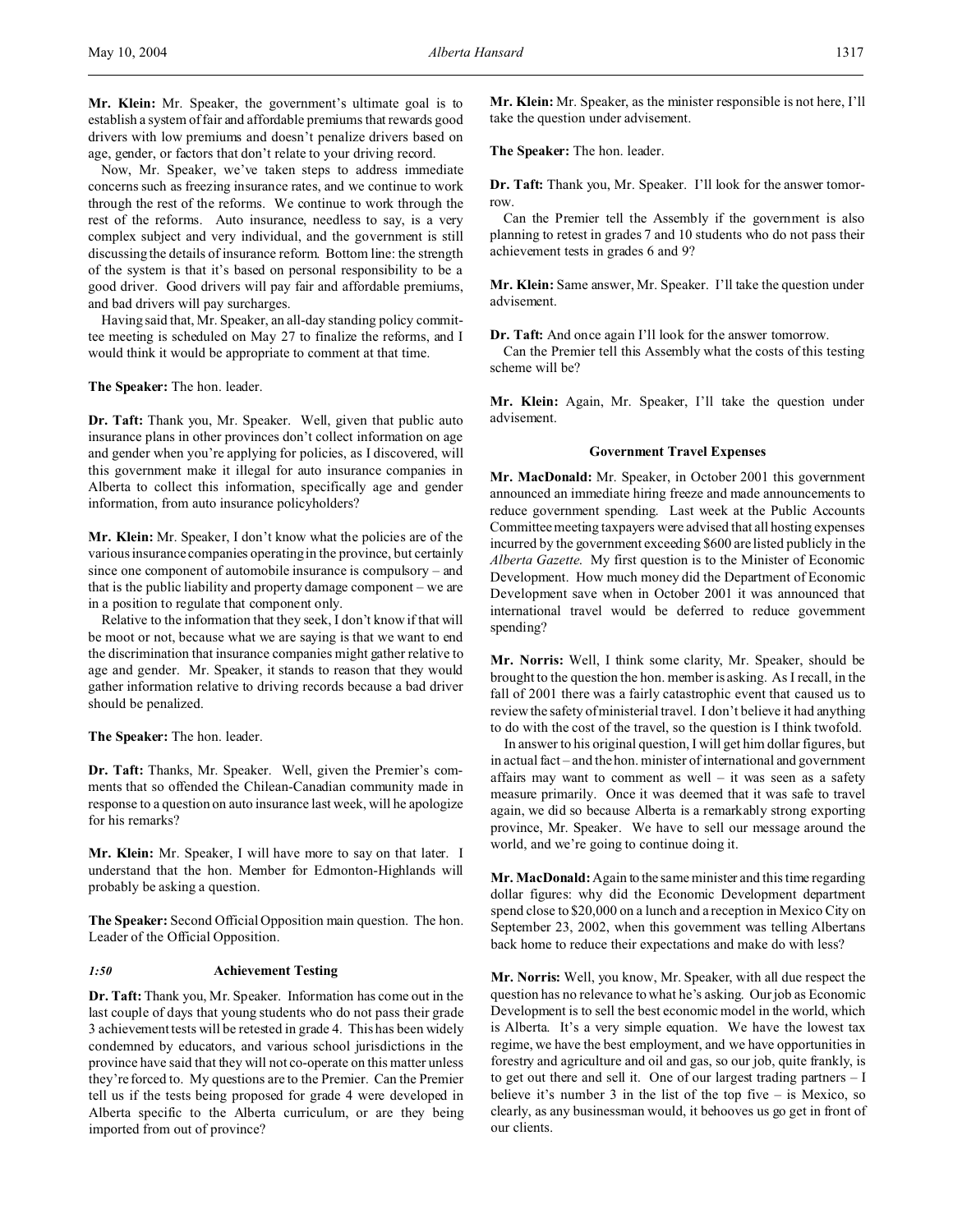With reference to the specific lunch I don't know if there were 50 people or 500, but I can tell you one thing. [interjection] Our trade with Mexico – and I'm hoping you'll be silent long enough to hear this – has gone up approximately 500 per cent in the last four years, Mr. Speaker, from about \$600 million to about \$1.2 billion. I know that the hon. members who are very, very passionate about the agriculture industry will be pleased to know that our border is open to Mexico, and the agriculture minister may want to supplement as well. But I don't understand; if the reference is that we spent money promoting the province of Alberta to create more jobs, I'll never ever stop doing that.

**Mr. MacDonald:** Mr. Speaker, this time to the Premier: given that all other government departments must list hosting expenses over \$600, why is the Premier exempt from the credit card policy directive issued under the Financial Administration Act, which is one of the rules regarding documentation to support ministry-related business expenses? Why are you exempt?

**Mr. Klein:** Mr. Speaker, I think that names on credit cards are pretty well exempt under the FOIP legislation, which was supported by the Liberals.

**The Speaker:** The hon. Member for Edmonton-Highlands, followed by the hon. Member for Calgary-Lougheed.

# **Automobile Insurance Reform** *(continued)*

**Mr. Mason:** Thank you very much, Mr. Speaker. Last October the Premier promised Albertans that all good drivers would see reductions in their insurance premiums. He subsequently modified this position to promise that most drivers would see reductions, then more recently that a few drivers would see reductions. Martha and Henry could be forgiven for wondering why Jackie and Ron in Saskatchewan or Mary and Tom in B.C. are allowed to enjoy cheaper public auto insurance while Albertans are left lining the pockets of profitable auto insurance companies. This is to the Premier. Given that Gordon Campbell, Grant Devine, and Gary Filmon, none of whom are strangers to the Premier's own Conservative ideology, have each recognized that public auto insurance is the best way to deliver lower rates to drivers, why won't this Premier?

**Mr. Klein:** Mr. Speaker, our goal, as I pointed out to the hon. Leader of the Official Opposition, is to establish a system of fair and affordable premiums using the free enterprise and entrepreneurial system, at least that portion of the system that is regulated by government as it relates to public liability and property damage insurance, which is mandatory in this province. We want to arrive at a system that rewards good drivers with low premiums and doesn't penalize based on age, gender, or other factors that don't relate to driving records.

**The Speaker:** The hon. member.

**Mr. Mason:** Thank you very much, Mr. Speaker. Well, given that B.C., Manitoba, and Saskatchewan have all developed public auto insurance programs without being threatened with bloody coups, how can the Premier continue to dismiss the Consumers' Association of Canada report that showed that public auto insurance delivers the cheapest and best product for drivers?

**Mr. Klein:** Mr. Speaker, historically and traditionally we've had

private insurance in this province, and there hasn't been a problem with it until this government identified the problem. [interjections] This government identified the problem. It wasn't the opposition parties that identified the problem; it wasn't the third party NDs that identified the problem.

It was this government and the hon. Minister of Finance who brought the matter to caucus and said – and I'm paraphrasing right now – we have a problem, and the problem is that it's hurting the economy where young drivers, because they are male between the ages of 16 and 25, cannot be employed because of high insurance rates, nor can they afford to drive a personal car because of high insurance rates. She also pointed out that older males, males over 65 years of age, were being discriminated against because of their age and because of their gender. She said that we have to deal with this problem, and that's precisely what is happening right now.

**The Speaker:** The hon. member.

**Mr. Mason:** Thank you very much, Mr. Speaker. Will the Premier apologize to Alberta's Chilean community for trying to conceal his government's bungled insurance reforms behind praise for ruthless and murderous dictators?

**Mr. Klein:** Mr. Speaker, you know, they say, "Bite your tongue," and I plan to do just that, because I am not hiding behind a ruthless killer.

Mr. Speaker, I would like to take this opportunity to clarify my remarks about the Pinochet regime in Chile. I'm not an historian, nor is the hon. Member for Edmonton-Highlands, but I recently completed a paper for one of my university courses on some aspects on Chilean history. It was entitled Allende, Pinochet and the Chilean Media. I received a mark of 77 per cent, not great but not bad.

My research for that paper made me very aware that the Pinochet government was responsible for an untold number of deaths and for the destruction of the lives and hopes of many, many Chileans. I've since had the opportunity to visit Chile and have seen that things have stabilized there tremendously. I know that many people of Chilean origin living in Alberta still bear the scars and painful memories of that dark period in Chilean history, a history that lasted until 1989, if my memory serves me right, when free elections were held again.

#### *2:00*

My comments last week were not meant in any way to suggest personal support or admiration for the Pinochet regime. Quite the contrary. Again, I'll be glad to table the paper, that points out that Salvador Allende was elected president in 1970, the first communist ever to be elected in a democratic vote. The paper sets out the moves he made to nationalize a number of industries in Chile and the wrath that he incurred from the CIA and the Americans, ostensibly over the socialization of the copper mines.

My only purpose for making those remarks was to point out that socialism can often lead to unintended and negative repercussions in societies, and unfortunately that's what happened in Chile. It did. The remarks were made in the context of a discussion about the merits of socialism.

However, let me be clear. I had no intention of appearing to argue that the Pinochet government was in any way preferable to its predecessor. As a matter of fact, it was a brutal government.

I very much appreciate the contributions and the integrity of Chilean communities in Alberta and want them and all Albertans to know that I am aware that the mere mention of the name Pinochet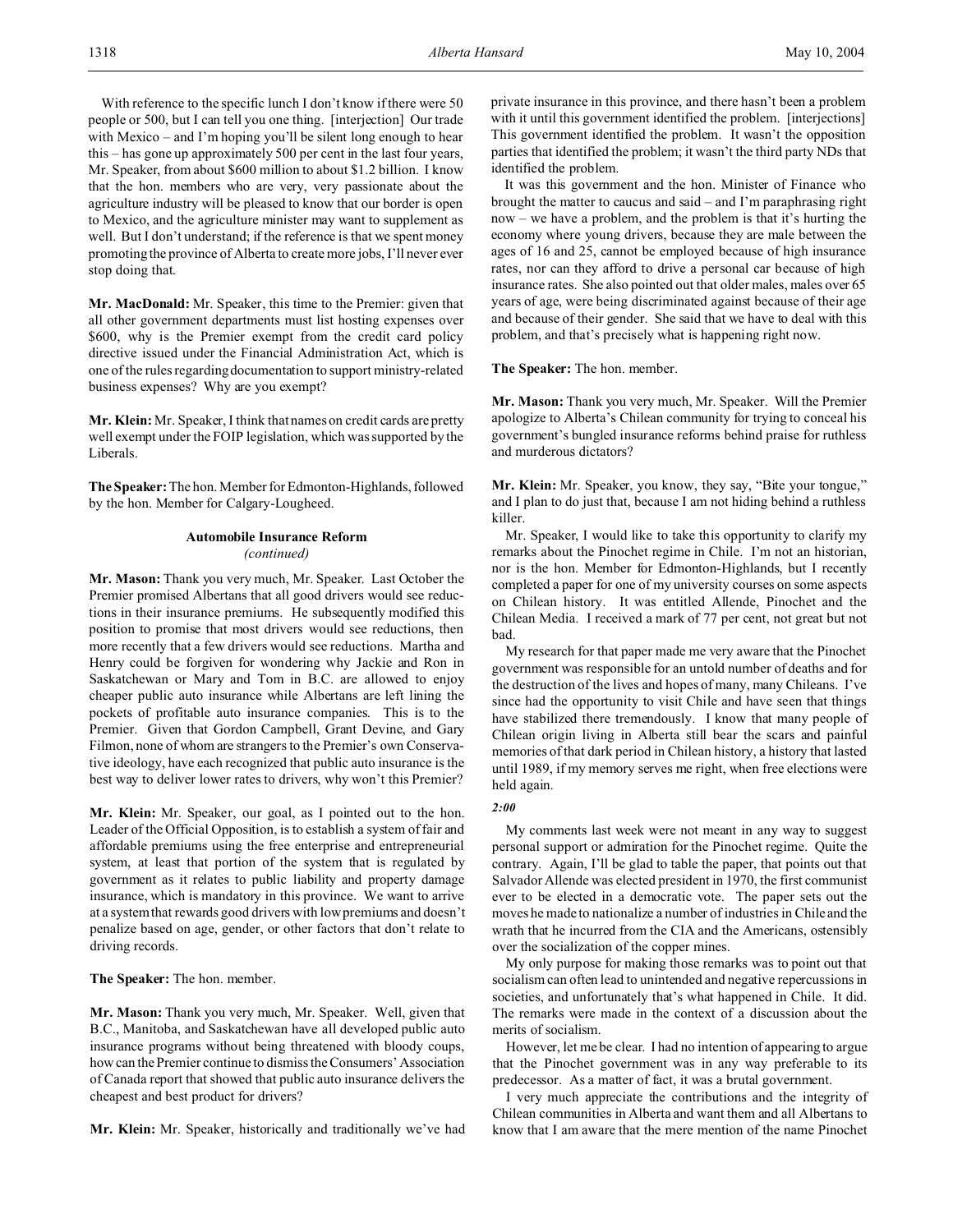can resurrect great sorrow. For that reason I will endeavour to be more appreciative of those concerns even as we debate important and timely issues in this Legislature.

With that, Mr. Speaker, I'd be glad to table my term paper. The Chilean community and members of the opposition can read it and assess it, and maybe my learned friend across the way will give me a better mark.

### **Addictions Treatment for Youth**

**Ms Graham:** Mr. Speaker, late last year I was appointed chair of the board of the Alberta Alcohol and Drug Abuse Commission. Since that time I have gained an appreciation for the excellent programs that AADAC sponsors and the very good people that are delivering these services to Albertans who suffer from alcohol and other substance abuse as well as gambling problems. However, it has come to my attention that we do have a gap in our continuum of services in that we lack detoxification and residential treatment services for the youth of our province. I was surprised to learn of this, because we do provide this for adults in the province at several locations. This is the number one unfunded priority for AADAC. My questions this afternoon are to the Minister of Health and Wellness. Is the minister in support of AADAC's plans to develop these services for the youth of our province?

**Mr. Mar:** Mr. Speaker, I share the concern expressed by the hon. member, and I would suspect that we could speak on behalf of all Albertans when we talk about concerns for addiction, whether those addictions are caused by gambling or alcohol or drugs. It is a problem that can be significant to individuals. It's a cost that is borne by all of society.

We are working very hard, Mr. Speaker, at coming up with comprehensive, integrated, and balanced programs thatcan help deal with these. AADAC has been involved not only by itself but working in collaboration with Alberta Children's Services and the Department of the Solicitor General. Youth services are important, and I know that AADAC does consider this to be a great priority. The priorities of AADAC have changed over time.

Mr. Speaker, I can say that I'm supportive of AADAC moving forward in making sure that its top priorities are dealt with. If AADAC believes and if the hon. member in her capacity as chair believes that this is a top priority, then I presume that it will come through as a top priority in future business plans for the operations of AADAC.

**The Speaker:** The hon. member.

**Ms Graham:** Thank you, Mr. Speaker. I have one other question to the same minister. In the face of growing substance abuse problems, including the use of the very destructive crystal meth drug, and given that there is a growing demand from the community, from parents, from child advocates, from a resolution at our PC conference two weeks ago, where it was unanimously supported that we do this, I'm wondering if the minister is prepared to act quickly to establish at least one detox and residential treatment centre in the province for children.

**Mr. Mar:** Mr. Speaker, it's difficult for me to answer as an individual expressing my support for such a program. I can say, though, that through the process of business plans we do fund the top priorities put forward by agencies of government like AADAC.

I think it's worth noting, Mr. Speaker, that in the year 2003-2004 AADAC did receive an increase in the magnitude of 25 per cent. A

large portion of that increase was dedicated towards a tobacco reduction strategy, which was also considered to be a very high priority. For the 2004-2005 year a 10.3 per cent increase was tabled in the budget.

We do of course need to maintain the important services that AADAC provides, and it's a question of priorities. If AADAC were able to find within its budget the ability to move forward on a residential treatment facility for youth and they view it to be a priority, then I would certainly support it.

#### **Electoral Reform**

**Ms Blakeman:** Mr. Speaker, Alberta is the birthplace of many of the major democratic reform initiatives in Canada, including recall and citizens' initiatives, but now the government of Alberta just points a blaming finger at other jurisdictions while it lags behind in implementing democratic reform. One way the government could improve its democratic record would be to implement a citizens' assembly. My questions are to the Premier. Will the Premier follow the lead of other provincial governments and look at alternative electoral systems to replace the outdated first past the post system?

**Mr. Klein:** Mr. Speaker, the system has served us quite well over the course of history. Other than the question raised by the hon. member, I must say that I don't get a lot of cards and letters on this particular issue. Mind you, there is a small portion of the population who become involved in democratic reform, so to speak.

Quite frankly, I've spoken on this subject in the past, and I've said that this is precisely the kind of thing that the Alliance and the Conservatives had to put aside in order to focus on the big-picture items and the matters that are of concern to most Canadians and, I would say, most Albertans. Those are health, education, good infrastructure, safe communities, protection of the environment, responsibility for those less fortunate in society, and all of the other core services that government offers.

**The Speaker:** The hon. member.

**Ms Blakeman:** Thank you. Again to the Premier: what plans does the government have to increase voter participation in provincial elections by people under 30?

**Mr. Klein:** That's an interesting question, Mr. Speaker. I wasn't aware that there was a problem relative to voters under 30 years of age. I would say to the hon. member, as I would say to anyone: "Get out there and vote. It's your democratic right. If you're over 18 years of age and a Canadian citizen, get out and vote. Vote for the party or the person of your choice, but please vote."

**The Speaker:** The hon. member.

**Ms Blakeman:** Okay. Again to the Premier: what are the reasons that this government won't put a citizens' assembly on electoral reform in place?

# *2:10*

**Mr. Klein:** Mr. Speaker, as I said before, nobody is asking. I guess it's a fundamental policy of this government that if it's not broke, don't fix it. Traditionally and historically we have operated a system here that has served the people of this province quite well.

If I can get political just for a moment, it's no wonder that the Liberals are upset with the system the way it is, because the majority of Albertans prefer a Conservative government. That's why there are 74 of us and seven of them.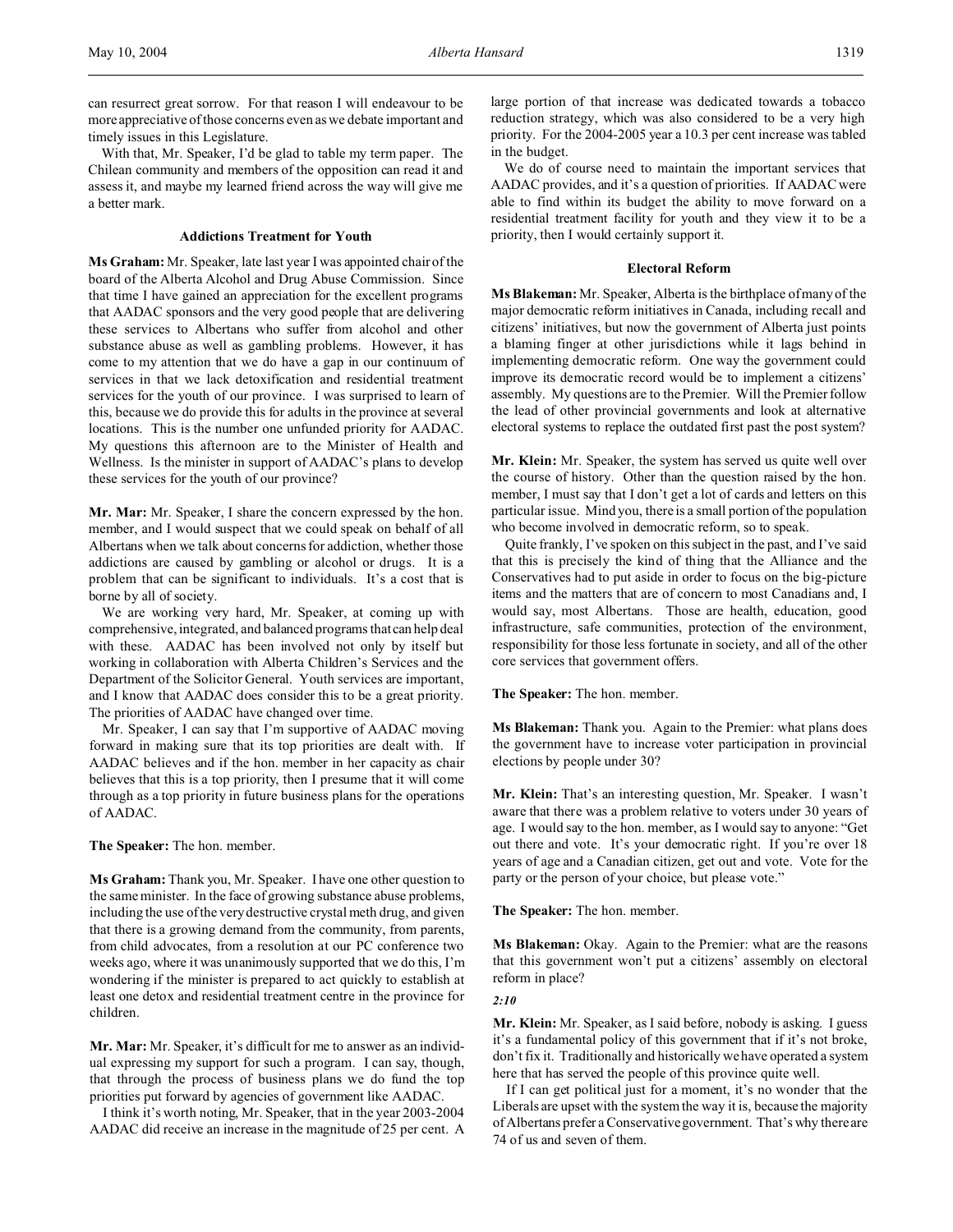**The Speaker:**The hon. Member for Edmonton-Beverly-Clareview, followed by the hon. Member for Edmonton-Riverview.

# **Oil Sands Tailings Ponds**

**Mr. Yankowsky:** Thank you, Mr. Speaker. The oil sands are in many ways the economic heart of this province, but the environmental impact of these megaprojects is a consideration. Potentially even more significant, however, is the environmental damage that might result should any of the safeguards that protect the environment from the waste generated by the oil sands fail. Ponds that hold the hazardous by-product, or tailings, of the oil sands are often built right next to rivers, separated from them by only a small earth dam. My questions are all to the Minister of Environment. What safeguards are companies required to have in place to ensure that these tailings ponds will not fail?

**Dr. Taylor:** Well, first of all, let me assure the member that the tailings ponds are built only when absolutely necessary, and as the technology improves, we will need fewer and fewer of these tailings ponds. So that's the first thing.

Secondly, before any tailing pond can be built, it has to receive the approval of Alberta Environment, has to receive the approval of my colleague's ministry, Sustainable Resource Development, and it has to receive the approval of the Alberta Energy and Utilities Board. All of these hearings are public, so people can participate in these hearings and present their objections to this if they have any. It's a very open and public process. These tailings ponds are designed by experts, engineers that can do these things. So it's, as I say, a very open, public process only done when necessary and under the strictest regulations.

**The Speaker:** The hon. member.

**Mr. Yankowsky:** Thank you, Mr. Speaker. Could the minister tell this Assembly who would be responsible for the damage that would result should one of these tailings ponds fail or leak and destroy the surrounding environment?

**Dr. Taylor:**Well, Mr. Speaker, it would be the responsibility of the people that built the tailing pond. As part of the construction of any tailings pond or a big plant like that, the company that builds it is required to put up a security deposit of some sort. It may be a bond. It may be a letter of credit, whatever is appropriate. As we move forward, if that company were to fail or didn't have enough money for whatever reason to reclaim a tailings pond if it needed to be reclaimed or in the unlikely event of some failure, then the bond or the letter of credit would be called into effect, and that bond or letter of credit would cover the cost.

**The Speaker:** The hon. member.

**Mr. Yankowsky:** Thank you, Mr. Speaker. To the same minister: who is responsible for reclaiming these ponds back to a healthy state so that they don't leave a legacy of toxic waste for our children like the Sydney tar ponds?

**Dr. Taylor:** Well, once again, Mr. Speaker, under the act it's the oil companies' responsibility. We're talking about oil companies right here. If it were a chemical company and they had to reclaim something in the area of the chemical company, it would be the chemical company's responsibility. Remember that whether it's a chemical company or an oil company, we do have the bond, we do have the security deposit, and if they were not able to pay for it, that bond or that security deposit would pay for it. It would not come out of Alberta taxpayers' pockets.

### **Ophthalmology Services in Calgary**

**Dr. Taft:** Mr. Speaker, the Liberal opposition has obtained a copy of a letter sent from Dr. Megran, chair of the Medical Advisory Board of the Calgary health region, to a group of medical specialists in Calgary who have continually raised concerns over the current chief of ophthalmology in the Calgary health region. These physicians have raised their concerns several times that the current chief of ophthalmology is putting his and his family's business interests ahead of his duties as chief of ophthalmology for the region, and I will table the letter. My questions are to the Minister of Health and Wellness. Has the minister taken any action to resolve concerns raised by physicians over the current chief of ophthalmology for the Calgary health region?

**Mr. Mar:** Mr. Speaker, the Leader of the Opposition was good enough to provide me with a copy of the letter to which he refers, which, I understand, he will be tabling at the appropriate time. It was difficult to read because he I think highlighted all of the pertinent, most important portions of it, and by doing so, when he photocopied it, he blacked out much of the portions that I think he wanted to bring to my attention.

But let me say this, Mr. Speaker. I recognize the issue of the bylaws of the regional health authority as it relates to conflict of interest. The regional health authority is in the process of revising their conflict-of-interest bylaws, and I think that has been largely because of the Medical Advisory Board supporting the need to do this, and I think that that's appropriate for the regional health authority to do.

Mr. Speaker, if the hon. member is making allegations about the allocations of surgery time, allocation of surgery time at the regional health authority is really done by the chiefs and department heads of surgery, who once a year meet, and over the last two years they have discussed the block allocation process, and they've determined to keep it as it is.

So, Mr. Speaker, I have looked into this matter, and if the regional health authority thinks that it should change its conflict-of-interest bylaws, I think that's an appropriate step.

**The Speaker:** The hon. leader.

**Dr. Taft:** Thanks, Mr. Speaker. Will the minister ensure that someone from outside the Calgary health region and preferably outside the province investigates conflict-of-interest allegations surrounding the current chief of ophthalmology?

**Mr. Mar:** Mr. Speaker, I haven't seen any need to do that. I think the regional health authority is doing an appropriate set of steps right now to deal with the issue.

**The Speaker:** The hon. leader.

**Dr. Taft:** Thank you. Given that new conflict-of-interest guidelines for the Calgary health region have been sent to the minister in the past, fairly recently, and more than once for approval, can the minister explain why it is taking him so long to approve them?

**Mr. Mar:** Mr. Speaker, we've had reviews of conflict-of-interest bylaws and bylaws from throughout all of the health regions. One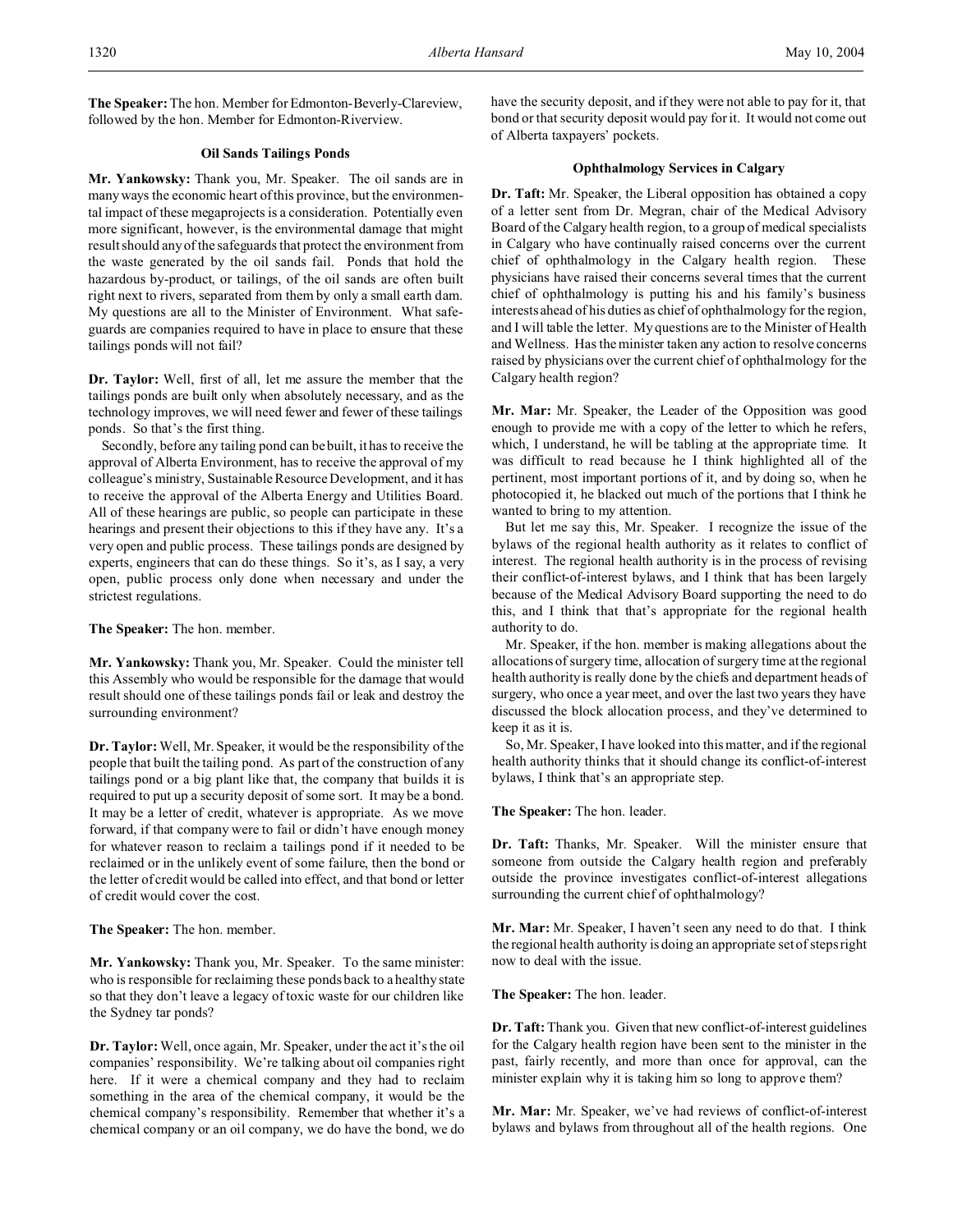can appreciate the magnitude and size of such a job. We take the care to go through it in some fine detail. That's the reason. It's as simple as that.

**The Speaker:** The hon. Member for Calgary-Egmont, followed by the hon. Member for Edmonton-Centre.

### **WorldSkills Trades Competition**

**Mr. Herard:** Thank you, Mr. Speaker. My questions are to the Minister of Human Resources and Employment. Skills Canada announced today some great news, that Calgary has been chosen as the host city for the 2009 WorldSkills competition. Great work by the bid committee. Now, Mr. Minister, I understand that World-Skills brings together youth from around the world to compete and demonstrate the skills of their various trades and technologies against some very demanding international standards, but how will hosting this event benefit Albertans?

**Mr. Dunford:** Mr. Speaker, this has been a good week for Calgary: lacrosse with the Calgary Roughnecks and, of course, the "Go, Flames, go" that we're all so enthused and thrilled about.

In terms of benefits there are at least two that we could talk about immediately from WorldSkills. It would be estimated at this time that there would be something around 750 competitors – they're going to bring families; there will be coaches; of course, there will be judges – that will come from other countries and have to be housed and fed and all of that in Calgary during those competitions. I'm briefed, Mr. Speaker, that it's likely to be a benefit of something in the order of \$46 million to Alberta and then, of course, more specifically Calgary.

The biggest thing is the attention that skilled trades will get through this competition. I attended the WorldSkills in Montreal in 1999, and if you want to see an Olympic-like event or perhaps even an Oscar-like event, I mean, this is it. They have the parade with the flags. They have at the end the gold, silver, and medal presentations. I mean, this is a big deal. We've been trying for many, many years to find a way to show young people in Alberta that there's great money, there's a great career, there's great work in the skilled trades in this province, and we hope that this will take us a long way down the road to proving that.

### *2:20*

**The Speaker:** The hon. member.

**Mr. Herard:** Thank you, Mr. Speaker. My final question to the same minister. I understand that the provincial Skills Canada Alberta competition is currently taking place in Edmonton. How is this event related to the WorldSkills program?

**Mr. Dunford:** Well, again, I think it might be obvious. We're trying to draw the similarities in the skills competitions to the way they deal with athletics. You know, you have local competitions, then you move on to provincial competitions, to national competitions, and then of course to world competitions.

So really what's happening in Edmonton – I think it starts tomorrow, and I would encourage all members to write it into their little agendas to try and get over there, especially members here in Edmonton, that would have perhaps a little better access. In any event, again, it's the idea that we spread the skills competition into the high schools and into first-year apprenticeships right across this province, give them a provincial competition to work toward, and then the winners will move on to Winnipeg later this year for the nationals.

**The Speaker:** The hon. Member for Edmonton-Centre, followed by the hon. Member for Edmonton-Strathcona.

# **Captive Wildlife Standards**

**Ms Blakeman:** Thank you, Mr. Speaker. Near Three Hills, Alberta, the GuZoo animal farm continues to operate despite significant animal welfare and human safety concerns, which were exposed as long as five years ago. The permit for this farm continues to be renewed on a temporary basis year after year despite the fact that it has not complied with the majority of recommendations that were issued to it by an Alberta Environment assessment team back in 1999. My first question is to the Minister of Environment. Why has the government renewed the permit for this establishment when it has failed for five years to comply with the recommendations from the Alberta Environment assessment team?

**Dr. Taylor:** I think that when we changed the ministries, that has been moved from my ministry to the Ministry of Sustainable Resource Development. If it hasn't, I'll give you your answer, certainly, tomorrow.

But I'll ask the Minister of Sustainable Resource Development to supplement.

**The Speaker:** The hon. minister.

**Mr. Cardinal:** Thank you very much, Mr. Speaker. I am aware of the situation that the member is bringing forward, and within two weeks I plan to tour the facility personally and personally inspect it to see what the issue is. In fact, the opposition members are welcome to come with me on a tour if they want. We have nothing to hide. It's an issue that's out there, and if it needs to be dealt with, we'll deal with it at that time.

**The Speaker:** The hon. member.

**Ms Blakeman:** Thank you. Again to the Minister of Sustainable Resource Development: will the minister now finalize the updated captive wildlife standards manual before any further zoo permits are issued in the province of Alberta?

**Mr. Cardinal:** Mr. Speaker, again, that's a good question. As a minister that is responsible for a ministry, we always on an ongoing basis review our policies as we move forward as a government, and I'll look at this policy. If there is a need for change, of course we always do that.

**Ms Blakeman:** I'll try that again, Mr. Speaker. The question to the minister was about finalizing the updated captive wildlife standards manual, not a sort of constant review. When do we get a final version of this?

**The Speaker:** The hon. minister.

**Mr. Cardinal:** Yes, Mr. Speaker. Again, you know, when this process is finalized, then of course it will be available to the opposition also.

**The Speaker:** The hon. Member for Edmonton-Strathcona, followed by the hon. Member for Wetaskiwin-Camrose.

#### **Government Accountability**

**Dr. Pannu:** Thank you. Mr. Speaker, when does a government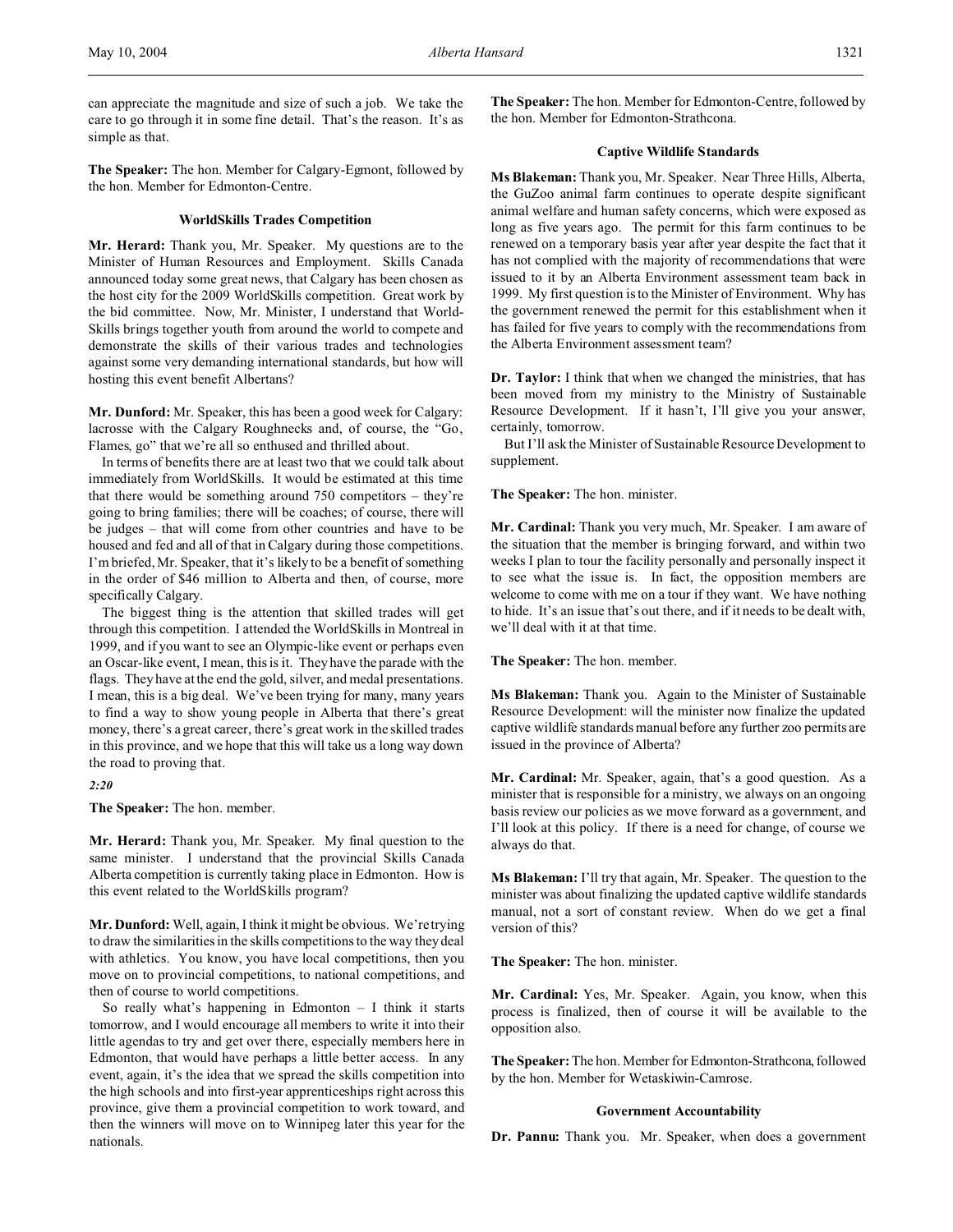choose to become accountable? Is it when, after 33 years in power, it becomes secretive, arrogant, and out of touch, or is it when it repeatedly fails to deliver on its promises like cheaper auto insurance, lower power costs, or smaller class sizes? My questions are to the Premier. When will the government choose to become accountable for its failure to deliver auto insurance rates on par with public systems in the rest of western Canada?

**Mr. Klein:** Mr. Speaker, as I said previously, we have not finished the exercise. There is an all-day standing policy committee meeting scheduled for the 27th of May to finalize the reforms. We will then require cabinet and caucus approval, and then we can begin communicating the entire package to the public. All we're getting now are bits and pieces and dribs and drabs, I guess, that are being unfortunately leaked or somehow obtained outside of SPC meetings that indicate to the media that this is going to be government policy when in fact there is no government policy relative to the regulations surrounding insurance at this time.

I would say to the injury lawyers and the insurance companies who are running ads battling each other and battling the government and to the NDs and the Liberals to stay cool and stay calm and stay tuned, because we will deal with this issue and we will come out with a policy paper relative to the regulations shortly after the 27th of May.

**The Speaker:** The hon. leader.

**Dr. Pannu:** Thank you, Mr. Speaker. When will the government choose to become accountable for the failure of its deregulation policy to deliver lower electricity costs to homeowners and businesses?

**Mr. Klein:** Mr. Speaker, I forget how the question was framed, but immediately we'll become accountable for deregulation.

As to why we will be and are accountable, I'll have the hon. minister explain.

**Mr. Smith:** Mr. Speaker, that's a very good question, because in fact accountability always starts at the onset. In 1994 when the first discussion about deregulation or creating a competitive market for electrical generation came through, it was estimated that we would not need the power that we're using today until 2014. So it's a record of this Premier's policies on balanced budgets and reduced debt coupled with the ability to deliver a fundamental underpinning for economic growth called electricity which is the reason why we're the most prosperous province in the dominion of Canada today.

**Dr. Pannu:** My final supplementary to the Premier, Mr. Speaker: when will the government choose to take responsibility for failing to fund the Learning Commission recommendations for reducing class sizes?

**Mr. Klein:** Mr. Speaker, I will take most of that question under advisement and have the hon. minister respond in more detail when he is present in the Legislature, but I can tell the hon. member that we have begun the process of undertaking the recommendations of the Learning Commission. I'm not sure how many were rejected.

**Mr. Hancock:** Two were rejected.

**Mr. Klein:** Two recommendations were rejected. I think that they referred to administration more than anything else. But all of the other recommendations and particularly those recommendations as they affect the classroom, classroom size and so on, have been adopted, Mr. Speaker. It's just a matter of implementing those recommendations over a period of time.

**The Speaker:**The hon. Member for Wetaskiwin-Camrose, followed by the hon. Member for Edmonton-Gold Bar.

### **Innovation Strategy**

**Mr. Johnson:** Thank you, Mr. Speaker. This government has launched four pillars that provide a plan for this province to guide it for the next 20 years. One of these pillars is "unleashing innovation," and it's no secret that our advantage above all and other jurisdictions rests upon us unleashing innovation to its greatest potential. As chair of the Alberta Research Council I find it extremely important that this province develop the components of an integrated, province-wide innovation system, identify specific valueadded opportunities, and align its policies to support this strategy. My questions are to the Minister of Economic Development. What is the minister doing to develop such a strategy?

#### *2:30*

**Mr. Norris:** Well, Mr. Speaker, I'd like to thank the hon. member for not only his question but his involvement in ASRA. As he knows, we had a joint meeting in Calgary recently with the board of directors of AEDA, the Alberta Economic Development Authority, and ASRA to talk about specifically these kinds of issues. It was determined with the hon. Minister of Innovation and Science that we do need a go-forward plan, and as such we've released the valueadded strategy. That was done about a week and a half ago.

What it calls for primarily, Mr. Speaker, is to seize the opportunity that we have right now with a remarkable economy and to look at how we will work with industry, clearly not telling them how to do it, because that's not the way we operate in this government, to understand and identify what the barriers are to value added and unleashing innovation. To that end, of course, as I said, the strategy was released about a week and a half ago. I am sure the hon. member has a copy, and I would be happy to discuss it further with him at any time, as I would with any member of the House.

**Mr. Johnson:** Securing Tomorrow's Promise I believe is the name of this plan that you talk about. How does it further the opportunities available for rural Albertans such as those in my constituency?

**Mr. Norris:** Well, I mean, this is really the remarkable part of the program, Mr. Speaker, in that we have a rural development strategy that was co-chaired by the hon. Member for Innisfail-Sylvan Lake and the hon. Member for Wainwright, and it talks about some remarkable opportunities. The agriculture department, quite frankly, under the current minister has done a remarkable job identifying their particular program, which is called 20-10 by 2010, which refers to \$20 billion in manufactured products and \$10 billion in primary products by the year 2010. Very, very aggressive targets but it does look at it.

What we are trying to do, to answer the hon. member's question, with rural Alberta leaders and industry is understand what their barriers are to value adding specifically in agriculture but also in forestry. To that end, the hon. Member for Dunvegan and I the other day went up to a forestry conference to talk about value-added strategies in their particular industry. I know that the Member for Airdrie-Rocky View has a very significant value-added forestry opportunity.

So the long and short of it is, Mr. Speaker, that what we are doing is what we've always done, which is consult with industry. Whether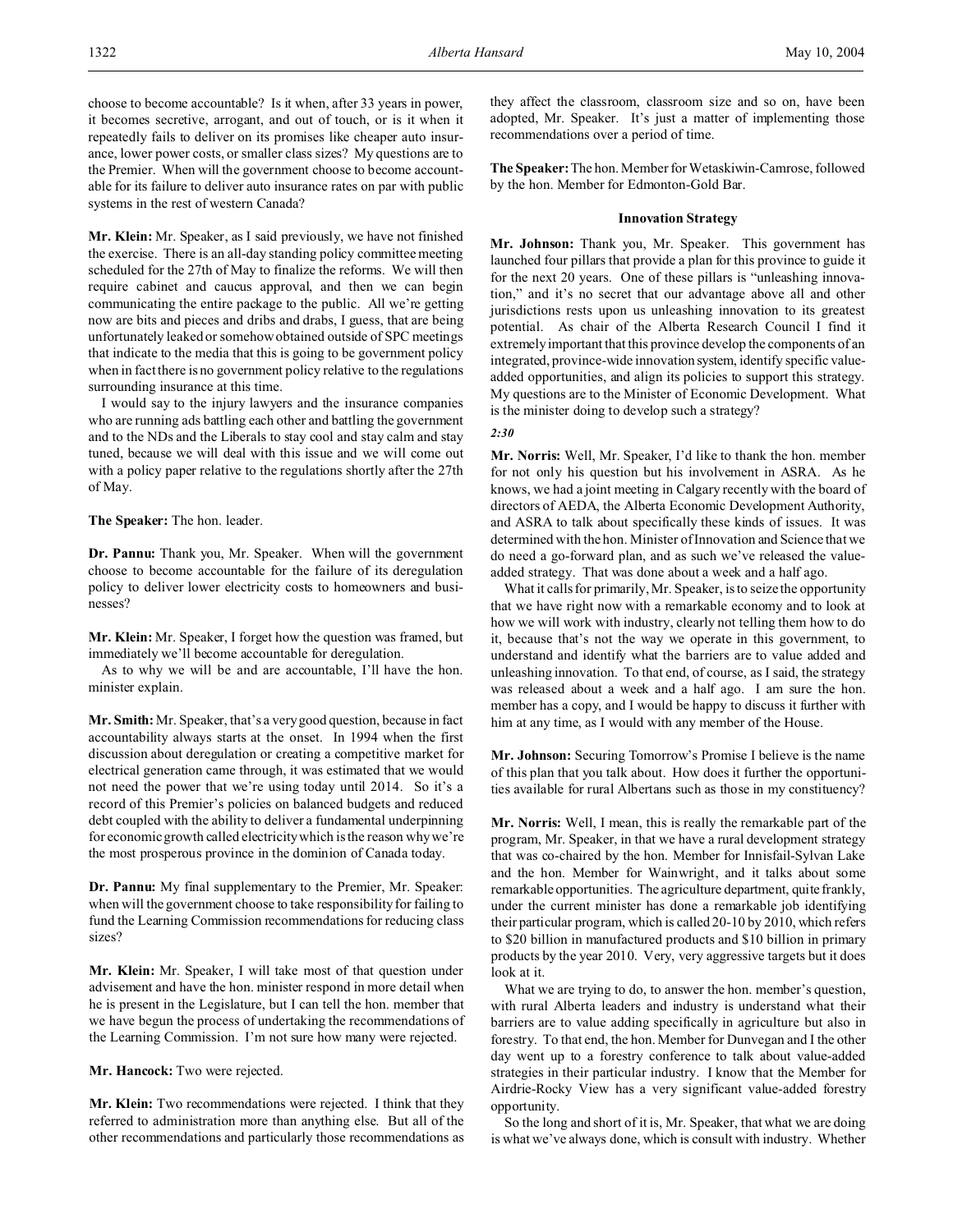**The Speaker:** The hon. member.

The hon. Member for Edmonton-Gold Bar, followed by the hon. Member for Olds-Didsbury-Three Hills.

### **Pure Lean Inc.**

**Mr. MacDonald:** Thank you, Mr. Speaker. The now-closed Pure Lean plant near Oyen did not go through all the steps of inspection. An NRCB decision report completed on August 28, 2003, illustrates that the NRCB and AlbertaEnvironment decisions were fast-tracked. My first question is to the Minister of Environment. Given that the report states, quote, this proposal was exempt from the Alberta Environment provisions related to the design of facilities, approvals, and notifications, end of quote, can the minister please explain why?

**Dr. Taylor:** Well, Mr. Speaker, Pure Lean was coming with new technology. Most hog farms have technology that puts hogs in a real tight space and real small pens, and Pure Lean was coming with some new technology. There were big pens, and they handled manure in a different fashion. In fact, the fellow, Bob Notenbomer, that developed the Pure Lean technology is a constituent of mine. It was new technology, so some of the old regulations didn't necessarily fit the new technology. As the program moves forward, of course, it's ultimately the NRCB that decides, and Alberta Environment works closely with NRCB as it moves forward.

**Mr. MacDonald:** Again to the same minister: is it common practice to fast-track applications for intensive livestock operations by not having Alberta Environment studies completed at the time of an NRCB decision?

**Dr. Taylor:** Mr. Speaker, really the only thing we're involved with is the water decisions around the approvals of intensive livestock. With any intensive livestock decision they have to apply for a water licence, and there's a full approval process, and on a water licence there is an appeal process as well. That's a decision that's made by a director, and there is the Environmental Appeal Board that people can appeal to. The one that's got the most press recently certainly is the Capstone one in Red Deer, where a director made a decision that was appealed.

With the intensive livestock we are only involved at the water licensing level. There is a process for the water licence, and that process is appealable to the Environmental Appeal Board.

**Mrs. McClellan:** Mr. Speaker, I want to just make a clarification so that there is an understanding in the House that this project began prior to the new Agricultural Operation Practices Act being introduced and the NRCB taking over the handling of intensive livestock. The development permit for that project was provided by the municipality, and Alberta Agriculture was involved to some extent at that time. The NRCB came into the picture on this particular project over an issue on composting some time down the road. I don't want to leave the impression that this was approved under the present legislation and operation of the NRCB.

**The Speaker:** The hon. member.

**Mr. MacDonald:** Thank you. This time to the minister of agricul-

ture if she's willing: what role did Alberta Agriculture play in the development, then, of the Pure Lean plant near Oyen. What exactly was their role?

**Mrs. McClellan:** Mr. Speaker, as I indicated in my earlier supplemental answer, it was the municipality who granted the approval for this operation, as was the practice at that time. Any support that Alberta Agriculture would have would be of a technical nature to provide technical assistance to, one, the municipality, if it was asked for, and/or to the proponents and to look at different aspects of the operation.

Again, Mr. Speaker, this was prior to the NRCB assuming responsibility for the Agricultural Operation Practices Act.

**The Speaker:** Hon. members, before we participate in Recognitions, there are a number of items that I'd like all members to observe. First of all, let me call on the hon. Deputy Speaker.

#### **Legislative Assembly Pages**

**Mr. Tannas:** Thank you, Mr. Speaker, the Deputy Chairman and I would like to draw to the attention of all hon. members that we are going to lose five of our wonderful pages when this spring session ends. They are Maya Gordon, Greg Andrews, Andrea Balon, Natalie Wilson, and Lara Kinkartz. These fine young people will be leaving their duties in this Assembly following the close of the spring session, whenever that might occur. I ask all hon. members to join me in recognizing the great efforts of our pages, who daily showed patience and understanding of our many demands. They carry out their tasks with attention to duty and in good humour. Oh behalf of all hon. members I would ask our head page, Maya Gordon, to give each retiring page our gift and with it our best wishes to each and everyone. We are honoured to have had you work with us in the Alberta Legislature.

# *2:40*

**The Speaker:** Hon. members, these are remarkable young people. They sent me a letter dated May 10, 2004. The subject is retiring pages, and it's addressed to me, but it's addressed to all of you. I'd like to read it to you. It says:

Mr. Speaker,

The Page Recruitment posters state "Get More Than a Job", and nothing could be more true. We can say, without a doubt, we all received more than a job. To us, our time at the Legislature is also a lesson in life and politics that no university, however well funded, could provide. It could also be thought of as a social life for a busy student, meeting like-minded peers that we shall hopefully keep in contact with for years to come. Even when nothing else, our time here was entertaining, and perhaps it is a pity that Question Period is not broadcast during prime time.

We believe there is a popular misconception within the public that politicians are to be superhuman, and as Pages, this misconception was corrected quite fast. Indeed, the members of the House are very much real people; real people with real gifts, flaws, and quirks. By observing them, we see that it is quite possible for real people to do great things with their lives, and stands as an inspiration for ourselves to aim higher than we might have previously thought possible.

There is no amount of thanks that would truly express our gratitude to you, the Sergeant at Arms, and all members of the Assembly for the opportunity to work among the honourable people of this prestigious building. Indeed, being a Page is an invaluable experience that will hold worthwhile throughout our entire lives. If every citizen of this province was as informed as we are now, parliamentary democracy in Alberta would certainly be better served. Although such is impossible, it is now our duty to use our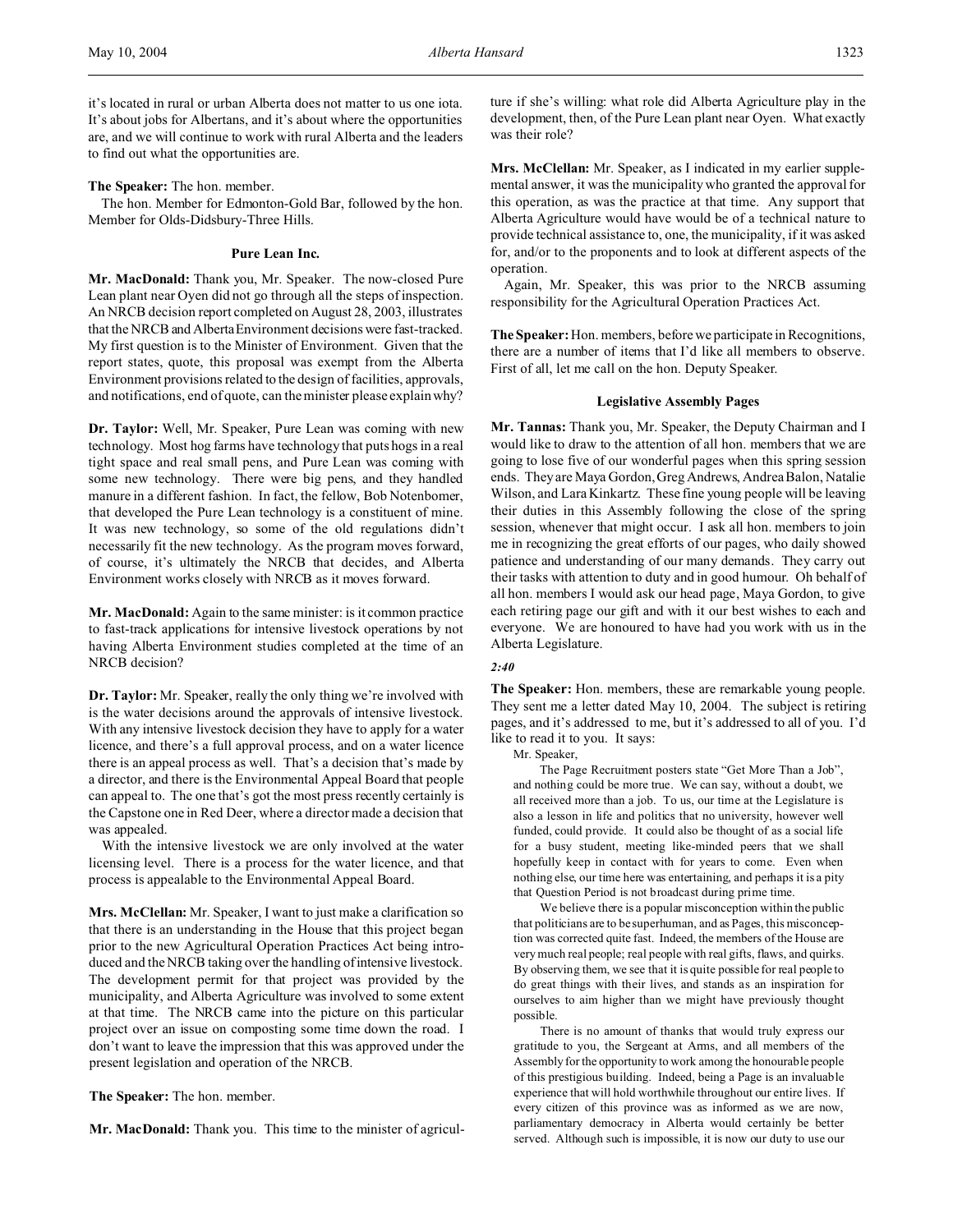knowledge of the political process to improve society in whatever path we chose.

For nearly a century, the laughter and footsteps of Pages has crisscrossed through this building, and we truly are blessed to have been able to experience every moment in the Alberta Legislature. Thank you, and everyone, for this unique and wonderful opportunity.

Farewell, and please don't forget about us!

Greg Andrews, Maya Gordon, Andrea Balon, Natalie Wilson, and Lara Kinkartz.

[applause]

Hon. members, I'd also draw to your attention that in the latter part of the 20th century, the very, very late part of the 20th century, the hon. Member for Banff-Cochrane came into the world. Happy birthday.

Now might we revert briefly to Introduction of Guests?

[Unanimous consent granted]

### head: **Introduction of Guests** *(reversion)*

**The Speaker:** Then the hon. Member for Edmonton-Rutherford.

**Mr. McClelland:** Well, thank you, Mr. Speaker. At the request of one of our soon to be departing pages, Natalie Wilson, it's my pleasure to introduce to you and through you to other members of the House two constituents who are seated in the members' gallery. Angela Bentley and Felicia Mathison are both attending the University of Alberta, Faculty of Science. They both received academic excellence awards and Rutherford scholarships. We'd ask them to stand and receive the recognition of the House.

**The Speaker:** The hon. Member for Dunvegan.

**Mr. Goudreau:** Thank you very much, Mr. Speaker. Well, it's my pleasure to reintroduce to you and through you to the members of the Assembly our group from Lloyd Garrison school at Berwyn who are here observing the workings of the Legislature. It's my pleasure to welcome Rob Hoban, the teacher, and Ms Shaunna Regal, a teacher that's accompanying the group, as well as parent helpers Mrs. Suzie Reyda, Mr. Bruce Warren, Mrs. Sandra Eastman, Mrs. Greit Heimstra, Mrs. Kim Alexander, and Mrs. Gwen Sukeroff. Certainly, they've travelled a long way to be with us today, and I would ask them to rise and receive the traditional warm welcome of this Assembly.

**The Speaker:** The hon. Member for Edmonton-Centre, and then would you carry right on with your recognition.

**Ms Blakeman:** Happy to. Thank you very much, Mr. Speaker. I'd like to introduce to you and through you to all members of the Assembly a great teacher and artist who is largely responsible for the strong reputation of the theatre design section of the University of Alberta fine arts department, David Lovett. You will hear more about him directly. With him is one of his students and an awardwinning designer in his own right, Robert Shannon. I would ask them both to please rise and accept the traditional welcome of the Assembly.

# head: **Recognitions**

#### **David Lovett**

**Ms Blakeman:** Mr. Speaker, it is my very great pleasure to recognize David Lovett for his contribution to Edmonton's and Alberta's theatres, opera, and ballet. As we anticipate his retirement from the renowned University of Alberta fine arts theatre design program, we can be thankful that David chose in 1969 to emigrate and take a job teaching here.

He went off to UBC in 1972, but Tom Peacocke, then department chair, wooed him back in 1976 to teach theatre design. David has also designed for Theatre 3 and Phoenix Theatre in Edmonton, designed the production of *Romeo and Juliet* which opened the new Citadel Theatre in 1976, and designed numerous productions at the Banff Centre for the opera and ballet sections and for Alberta Ballet's first *Nutcracker* and *Firebird*. We even loaned him to Stratford Festival.

David also designed the first production of *South Pacific* for Edmonton Opera. The second production was recently designed by his student Robert Shannon. "More, better, faster, grow," was David's favourite instruction.

Thank you, Mr. Lovett, for bringing us such fabulous designs. You enriched your students, the artists, and the fans of theatre, opera, and ballet. Thank you so much for your contribution.

**The Speaker:** The hon. Member for Bonnyville-Cold Lake.

### **National Nursing Week**

**Mr. Ducharme:** Thank you, Mr. Speaker. I rise today to recognize Nursing Week, which will be celebrated May 10 to May 16, 2004, across Canada as well as internationally. The theme for this year is Nursing: Knowledge and Commitment at Work, which is reflective of the fact that care provided by nurses is knowledge-based and that nurses deal with increasingly complex cases and issues in the workplace.

Registered nurses make a difference. They play an important role in our health and in our communities. They are dedicated, compassionate, caring, and make a very important contribution to our health care system.

Nurses are appreciated, and I hope that by my rising today in the Legislature, the people of Alberta will take a moment to thank nurses for the job they do 365 days a year.

Thank you, Mr. Speaker.

**The Speaker:** The hon. Member for Wetaskiwin-Camrose.

### **Leaders of Tomorrow Awards**

**Mr. Johnson:** Thank you, Mr. Speaker. I rise today to recognize the recipients of the leaders of tomorrow awards handed out in my constituency recently. The awards are designed to honour young people in the community that stand out in their efforts to make a difference by volunteerism and service to individuals in their community in general.

Awards were handed out in both Camrose and Wetaskiwin, and the recipients were well deserving. Out of 33 outstanding nominees from the Camrose ceremony the leaders of tomorrow were Ryan Koehli, Jen Ross, Jarett Rude, and Kelsey Syrnyck. In Wetaskiwin there were 22 nominees, and the winners of the awards were Katrine Maygard, Rachael King, and Melissa Henke.

It gives me great pleasure to congratulate the nominees and award recipients for the contributions they make to our communities and for the important work they do as volunteers. They are the leaders of today, and their services and generosity will surely make them leaders of tomorrow. It is with great pride that I recognize my young constituents today and wish them continuing success on their way to a promising future.

Thank you.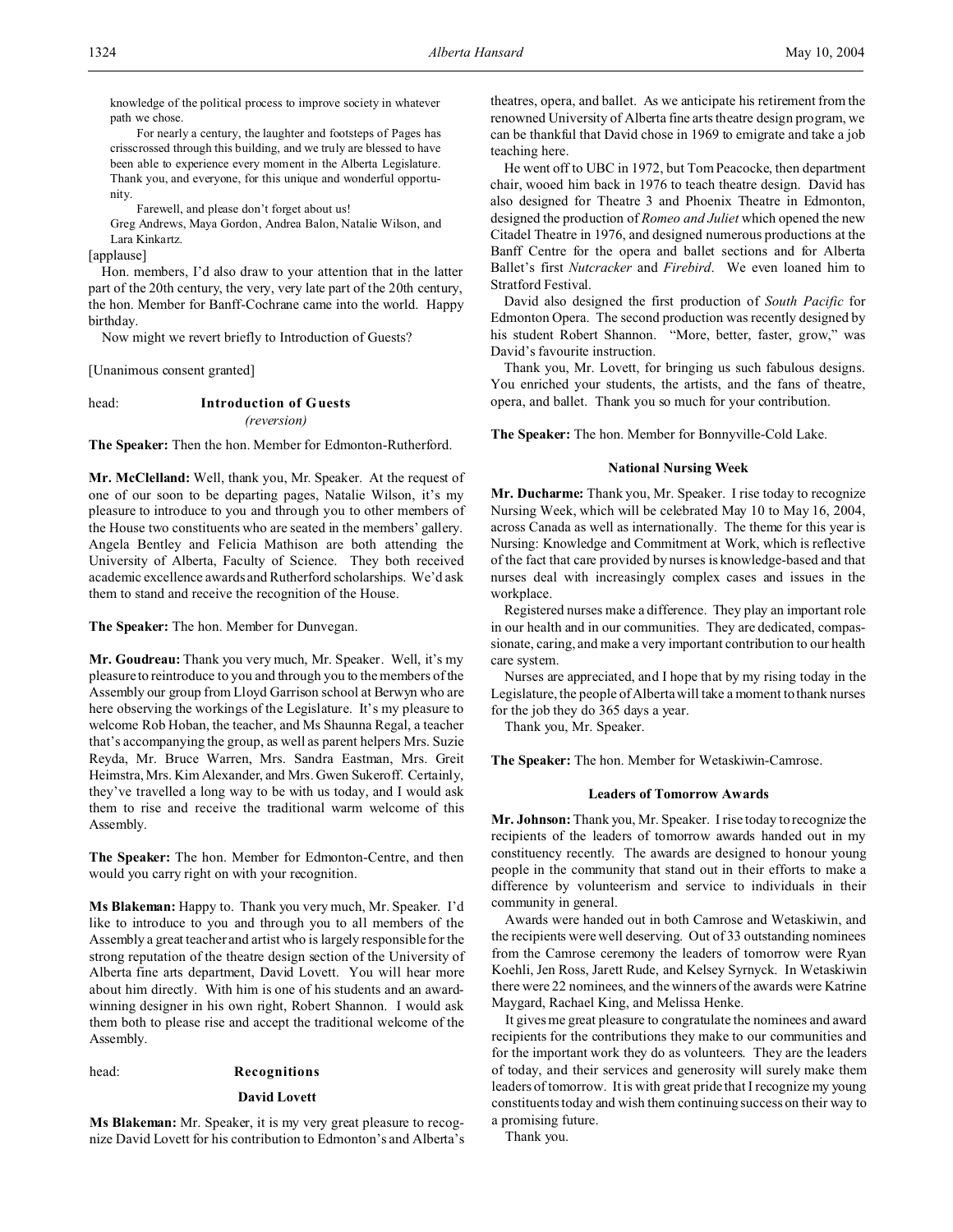#### **Alberta Summer Games**

**Mr. Tannas:** Mr. Speaker, today it is my pleasure to recognize the great efforts of volunteers in High River, Okotoks, and the MD of Foothills who are hosting Alberta's 2004 Summer Games from July 22 to July 25. Volunteer committee members Diane, Ellen, Carol, Shawn, Doug, Lee, Marg, Traci, and countless others are eagerly preparing to host teams and visitors from across Alberta. Teams will compete in events as diverse as badminton, baseball, BMX, canoeing, golf, basketball, football, soccer, softball, rugby, swimming, athletics, field hockey, and many more sporting endeavours.

Mr. Speaker, all Albertans are invited to attend. Information and details are available by calling (403) 652-3005 or through the web site www.albertagames.com. I hope to see you all there.

Thank you.

**The Speaker:** The hon. Leader of the Official Opposition.

#### **National Nursing Week**

**Dr. Taft:** Thanks, Mr. Speaker. From May 10 to May 16 Canadians across the country are getting together to celebrate National Nursing Week. Nurses are the front-line workers in our health care system and are dedicated to restoring, maintaining, and improving the quality of life for all Canadians. From delivering community health programs to providing life-saving care in hospital situations, nurses are involved in many aspects of their patients' well-being.

In 1985 the Canadian Minister of Health established National Nursing Week to recognize the many contributions of the nursing profession to the health of Canadians. Every year National Nursing Week falls on the second week in May to coincide with Florence Nightingale's birthday on May 12.

This year the theme for National Nursing Week is Nursing: Knowledge and Commitment at Work. Nurses are working in an increasingly complex environment, and to best serve their patients, nurses need to stay up to date on the latest research and technology. The theme this year recognizes the commitment of nurses to provide the best care possible by combining new information with more traditional best practices and lessons learned.

Thank you.

**The Speaker:** The hon. Member for Cardston-Taber-Warner.

#### *2:50* **Apex Youth Awards**

**Mr. Jacobs:** Thank you, Mr. Speaker. It is my pleasure today to rise in this Assembly to recognize four outstanding young individuals from my constituency. On Wednesday, April 7, Melissa Krizsan**,** Gloria Layton**,** Virginia Layton, and Kristen Reti were honoured as winners at the third annual Apex youth awards. These awards were created to recognize remarkable young citizens and are hosted each year by the Rotary Club of Taber and the *Taber Times.*

The Apex awards are unique because they do not focus on athletics or academics but rather acknowledge extraordinary individuals who illustrate dedication and commitment to serving their communities. These are exceptional individuals that unselfishly dedicate their time and effort to helping others.

Mr. Speaker, I ask that members of the Assembly join with me in congratulating the four winners of the Apex youth awards and the 21 nominees for their exceptional service and dedication to their communities.

Thank you very much.

#### **The Speaker:** The hon. Member for Calgary-West.

#### **Art from the Heart**

**Ms Kryczka:** Thank you, Mr. Speaker. Last Friday, on May 7, the Rotary Club of Calgary Sarcee hosted its sixth annual Art from the Heart dinner and auction at the Red & White Club at McMahon Stadium. Over 400 people attended the very successful, fun event.

What is amazing about Rotary Sarcee Club is that it is one of the youngest and smallest in Calgary, but the 25 members are confident that if they indeed raise their goal of \$40,000, they will have raised \$235,000 in total to benefit many worthwhile projects, including Salvation Army Children's Village, Closer to Home Community Services, and Rotary Challenger Park.

This year the money raised will provide the YWCA's Mary Dover House, an emergency residence for women and children in need, with an urgently needed community kitchen. In 2002 Mary Dover House provided shelter for 1,800 women and 422 children who required crisis or transitional accommodation.

First Calgary Savings, the YWCA, and Ernest Manning high school volunteer club also provided support to the fundraiser.

My husband, Gord May, and I are proud to be members of the Rotary Sarcee Club, and I heartily congratulate this Little Club That Could and did and continues to do so.

Thank you.

#### head: **Introduction of Bills**

**The Speaker:** The hon. Minister of Finance.

#### **Bill 32**

### **Appropriation Act, 2004**

**Mrs. Nelson:** Thank you, Mr. Speaker. I request leave to introduce Bill 32, the Appropriation Act, 2004. This being a money bill, Her Honour the Honourable the Lieutenant Governor, having been informed of the contents of this bill, recommends the same to the Assembly.

[Motion carried; Bill 32 read a first time]

**The Speaker:** The hon. Member for Edmonton-Manning.

# **Bill 211 Alberta Personal Income Tax (School Tax Credit) Amendment Act, 2004**

**Mr. Vandermeer:** Thank you, Mr. Speaker. I request leave to introduce a bill being the Alberta Personal Income Tax (School Tax Credit) Amendment Act, 2004.

It gives me great pleasure to introduce this bill. Its purpose is to amend the Alberta Personal Income Tax Act by introducing a nonrefundable tax credit to help parents pay for additional costs associated with education worth 50 per cent of the costs to a maximum of \$3,000 which would be available to parents with children enrolled within a primary or secondary school. The credit could be used whether children are attending public, separate, or independent schools. Parents who home-school would also be eligible for the credit, and it could also be used for tutoring expenses.

Thank you, Mr. Speaker.

[Motion carried; Bill 211 read a first time]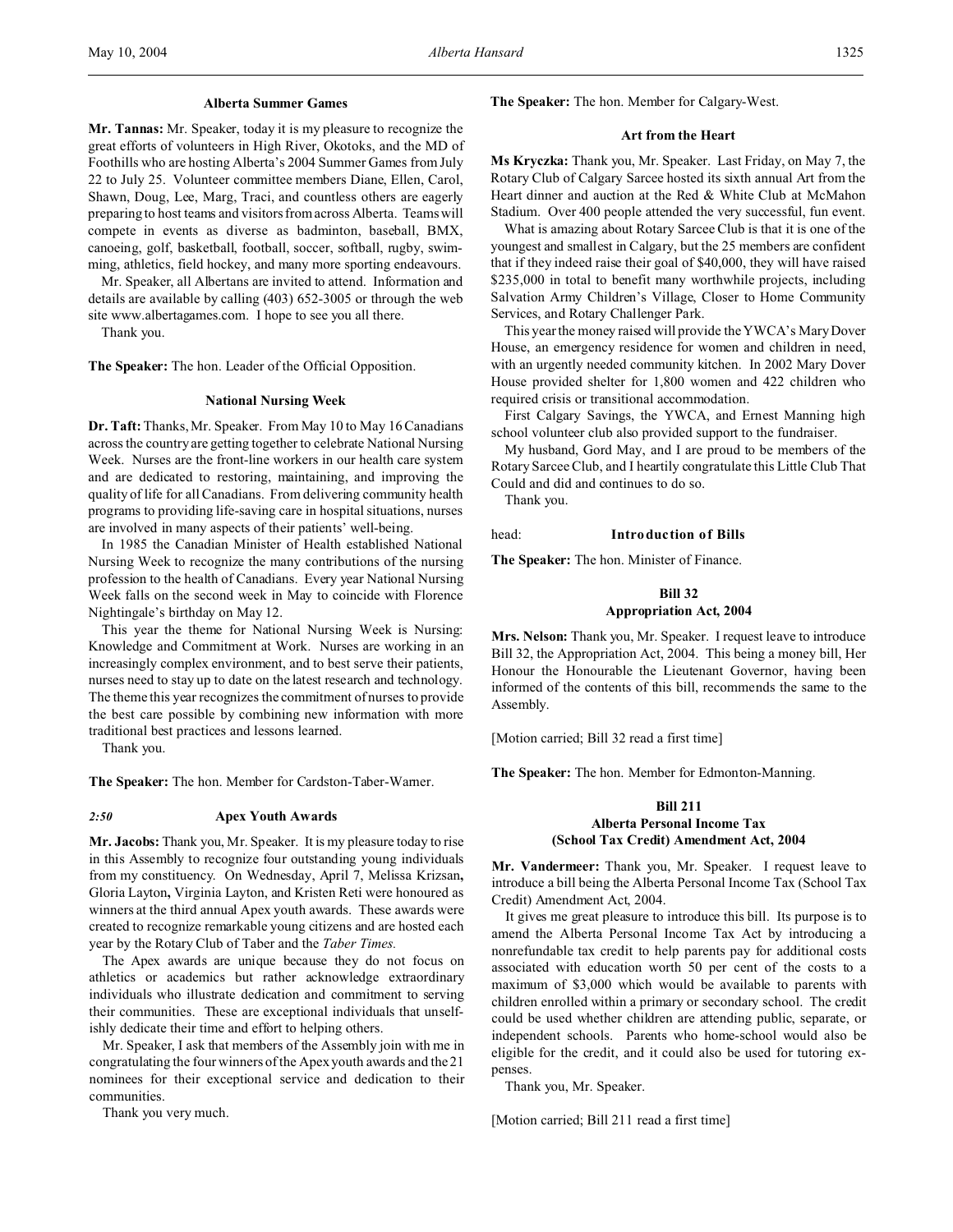**The Speaker:** The hon. Member for Wetaskiwin-Camrose.

# **Bill 212**

# **Alberta Association of Former M.L.A.s Act**

**Mr. Johnson:** Thank you, Mr. Speaker. I request leave to introduce Bill 212, the Alberta Association of Former M.L.A.s Act.

This bill will create a nonpartisan association of former Members of the Legislative Assembly of Alberta. This association would be able to use its knowledge and experience to promote the ideals of parliamentary democracy in Alberta and throughout the Commonwealth.

Thank you.

[Motion carried; Bill 212 read a first time]

**The Speaker:** The hon. Member for Edmonton-Strathcona.

# **Bill 214**

### **Public Automobile Insurance Commission Act**

**Dr. Pannu:** Thank you, Mr. Speaker. I request leave to introduce a bill being Public Automobile Insurance Commission Act, otherwise to be referred to as Bill 214.

Mr. Speaker, this bill calls for the appointment of a public automobile insurance commission, its function being to review existing legislation governing automobile insurance, to hold public hearings, and to make proposals to the Legislative Assembly regarding the implementation of public automobile insurance in Alberta.

Thank you, Mr. Speaker.

[Motion carried; Bill 214 read a first time]

**The Speaker:**The hon. Member for Edmonton-Beverly-Clareview.

# **Bill 215 Alberta Official Folk Dance Act**

**Mr. Yankowsky:** Thank you, Mr. Speaker. I request leave to introduce a bill being Bill 215, the Alberta Official Folk Dance Act.

Mr. Speaker, the bill asks for square dancing to be declared as the official dance of Alberta.

[Motion carried; Bill 215 read a first time]

**The Speaker:** The hon. Member for Edmonton-Gold Bar.

# **Bill 216**

### **Low-cost Electricity for Alberta Act**

**Mr. MacDonald:** Yes, Mr. Speaker. Thank you. I request leave to please introduce a bill being the Low-cost Electricity for Alberta Act. This bill will be known as Bill 216.

It will recognize that electricity should be treated as an essential service and not a commodity subject to radical price swings, and it will implement a manner in which we can once and for all unplug this province from electricity deregulation.

Thank you.

[Motion carried; Bill 216 read a first time]

**The Speaker:** The hon. Member for Calgary-Fort.

### **Bill 217**

# **Government Accountability (Identification of Expenditures) Amendment Act, 2004**

**Mr. Cao:** Thank you, Mr. Speaker. In recent years Albertans have seen continuous rising in our public expenditure. However, myself and my constituents are concerned with the creeping effect of budget increases. Bill 217, that I'm introducing today, is to provide a mechanism for the government departments to improve their accountability for each budget increase over the prior year. Each budget increase should be justified, account for its purpose, and be tracked and reported for its results.

**The Speaker:** I would sincerely ask the hon. member to move first reading.

**Mr. Cao:** Yes. I request leave to introduce this bill being Bill 217, the Government Accountability (Identification of Expenditures) Amendment Act, 2004.

[Motion carried; Bill 217 read a first time]

#### head: **Tabling Returns and Reports**

**The Speaker:** The hon. Minister of Community Development.

**Mr. Zwozdesky:** Thank you, Mr. Speaker. Two quick tablings. My first is a tabling of a letter to Mr. Bob Nicholson, president of Hockey Canada, congratulating him and all members of Hockey Canada for a second straight gold medal win at the 2004 World Hockey Championships in Prague, Czechoslovakia. I might note that Team Canada has done its part for the country, and we all wish the same for the Flames: to do their part for the province in the Stanley Cup. I'm sure they will.

My second tabling is to Mr. Brad Banister, president and general manager of the Calgary Roughnecks lacrosse club, congratulating them on winning the 2004 Champion's Cup.

Thank you, Mr. Speaker.

*3:00*

**The Speaker:** The hon. Government House Leader.

**Mr. Hancock:** Thank you, Mr. Speaker. On behalf of the hon. the Premier, who indicated in question period the other day and again today that he would table the appropriate number of copies of his paper Allende, Pinochet and the Chilean Media in response particularly to the misapprehension of what was said in *Hansard*, which was that as a dictator he, meaning Pinochet, was no better than Allende.

**The Speaker:** The hon. Member for Edmonton-Centre on behalf of.

**Ms Blakeman:** I have two tablings, and one is on behalf of. Thank you. The one on behalf of my colleague from Edmonton-Riverview is the appropriate number of copies of the letter that he referred to, which is on the issues of conflict of interest in the ophthalmology department and the Calgary regional health authority.

The second is documents that I referred to during one of my questions, that being five copies of concerns raised by Zoocheck Canada on the GuZoo facility, including some very distressing photographs of how animals are being treated.

Thank you very much.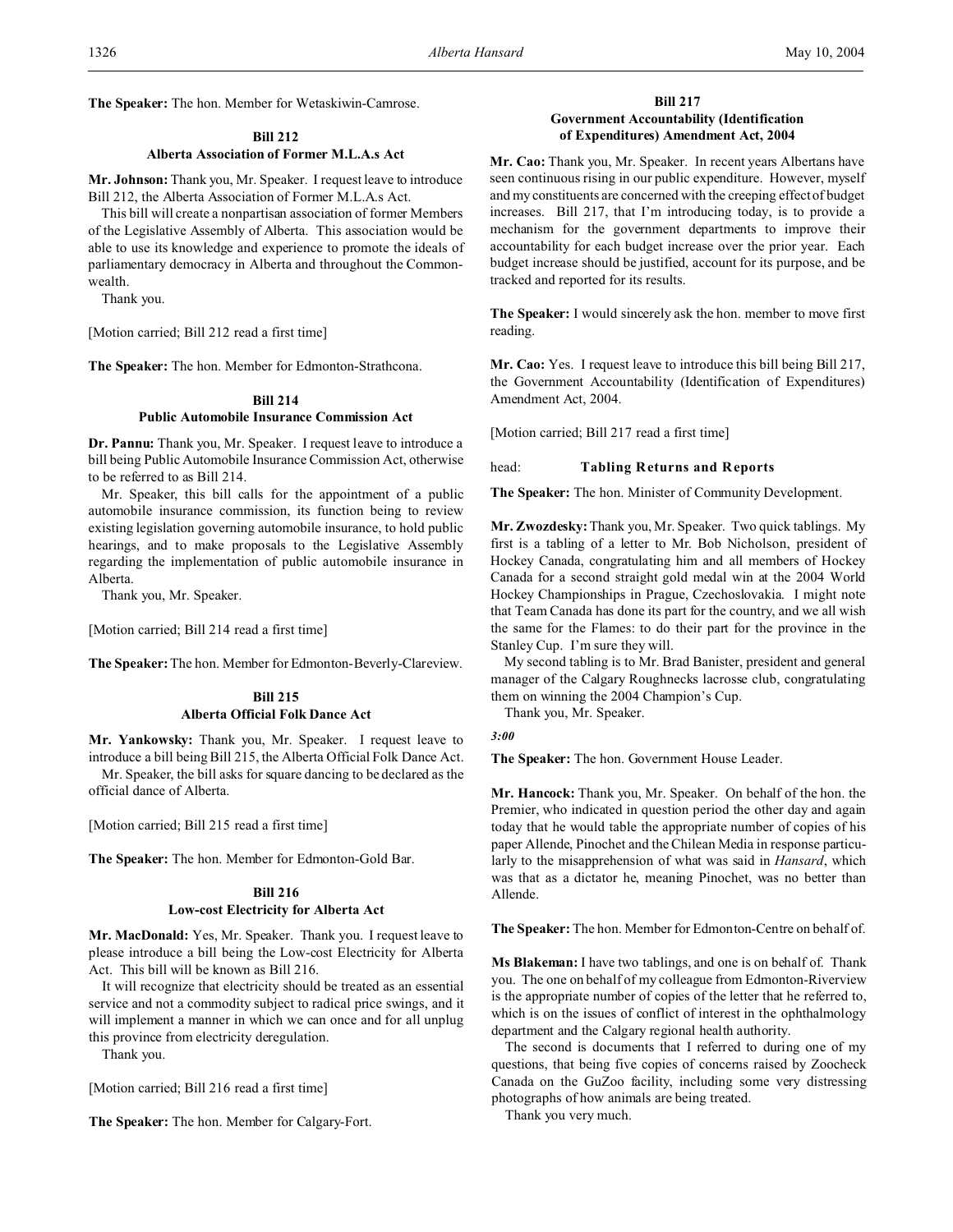**The Speaker:** The hon. Member for Edmonton-Glengarry.

**Mr. Bonner:** Thank you very much, Mr. Speaker. With your permission I would like to table the appropriate number of copies on behalf of the hon. Member for Edmonton-Gold Bar – this is under the Financial Administration Act – of Treasury Board directive 14/98, and it was dated at Edmonton, Alberta, the 16th day of December 1998.

Thank you.

**The Speaker:** The hon. Member for Edmonton-Ellerslie.

**Ms Carlson:** Thank you very much. I would like on behalf of the Member for Edmonton-Gold Bar to table the appropriate number of copies of a memo outlining all the concerns the Auditor General raised regarding the need for detailed documentation to support ministers' expense reimbursements. This came from a deputy minister to cabinet ministers.

Thank you.

**The Speaker:** The hon. Member for Edmonton-Strathcona.

**Dr. Pannu:** Thank you, Mr. Speaker. I rise on behalf of my hon. colleague from Edmonton-Highlands to table two letters. The first letter is addressed to the Premier from hundreds of members of the Chilean community expressing their outrage at the "offensive, disrespectful, and inaccurate remarks" made here in the Assembly the other day by the Premier concerning the terrible events in Chile in 1973.

Mr. Speaker, the second tabling is a letter dated May 7, 2004, written by Leo Campos Aldunez to the *Edmonton Journal.* The letter again is asking the Premier to apologize to the thousands of Canadians of Chilean ancestry who fled their homeland because of the brutality of Pinochet's dictatorship.

Thank you, Mr. Speaker.

**The Speaker:** The hon. Minister of Human Resources and Employment.

**Mr. Dunford:** Thank you, Mr. Speaker. I have two tablings, annual reports. The first is the annual report for 2003 of APEGGA, the Association of Professional Engineers,Geologists and Geophysicists of Alberta.

The second tabling is the financial statements dated June 30, 2003, for the Certified Management Accountants of Alberta.

- head: **Orders of the Day**
- head: **Written Questions**

**The Speaker:** The hon. Deputy Government House Leader.

**Mr. Zwozdesky:** Thank you. Mr. Speaker, proper notice having been given on Thursday, May 6, it's my pleasure to move that written questions 67, 70, 74, and 82 through 88 be dealt with today. There being no further written questions, there are none to stand and retain their places.

[Motion carried]

### **Trade Director's Dinner**

Q67. Ms Carlson moved on behalf of Ms Blakeman that the following question be accepted.

What was the government purpose that resulted in the trade director for Mexico, Central America, and Caribbean charging \$226 to the Alberta taxpayer at the Four Seasons restaurant on September 30, 2002?

**The Speaker:** The hon. Deputy Government House Leader.

**Mr. Zwozdesky:** Thank you, Mr. Speaker. On behalf of the hon. Minister of Economic Development I'm pleased to indicate that we are prepared to accept Written Question 67.

**The Speaker:**The hon. Member for Edmonton-Ellerslie to close the debate.

**Ms Carlson:** Thank you. We thank the minister for that and wish that that could happen with all of the written questions we've asked.

[Written Question 67 carried]

# **Utilities Service Quality Plans**

Q70. Mr. Bonner moved on behalf of Mr. MacDonald that the following question be accepted. What established service quality benchmarks is the Alberta Energy and Utilities Board using to ensure quality customer service following its December 19, 2003, announcement to implement service quality plans for regulated gas and electric rate tariff providers and electric-wire owners effective January 1, 2004, and how were these benchmarks determined?

**The Speaker:** The hon. Minister of Energy.

**Mr. Smith:** Thank you very much, Mr. Speaker. Although this ministry is responsible for the Alberta Energy and Utilities Board, it of course does not direct the Alberta Energy and Utilities Board. In that light, there has been discussion between the ministry and the utilities board. Of course, it is well known that the bulk of this information is found in abundance in the public domain. Recognizing the reduced assets of a party that's moving from seven to five, we will be very pleased to ensure that the EUB can provide this information for them.

**Mr. Bonner:**Well, I'd like to thank the minister for his co-operation in providing that information and certainly inform him that the five that are here plus the other person that I think he referred to is here as well to keep him accountable.

Thank you.

[Written Question 70 carried]

### **Utility Companies' Performance Reports**

Q74. Mr. Bonner moved on behalf of Mr. MacDonald that the following question be accepted. How often are utility companies in Alberta required to submit performance reports?

**The Speaker:** The hon. Minister of Energy.

**Mr. Smith:** Thank you, Mr. Speaker. I'm not going to spend a great deal of time talking about the inadequacy of the question; in fact, what type of performance report? What factors should it cover? How would they define the word "performance"? How would they define the word "report"? But to be extremely, as usual, charitable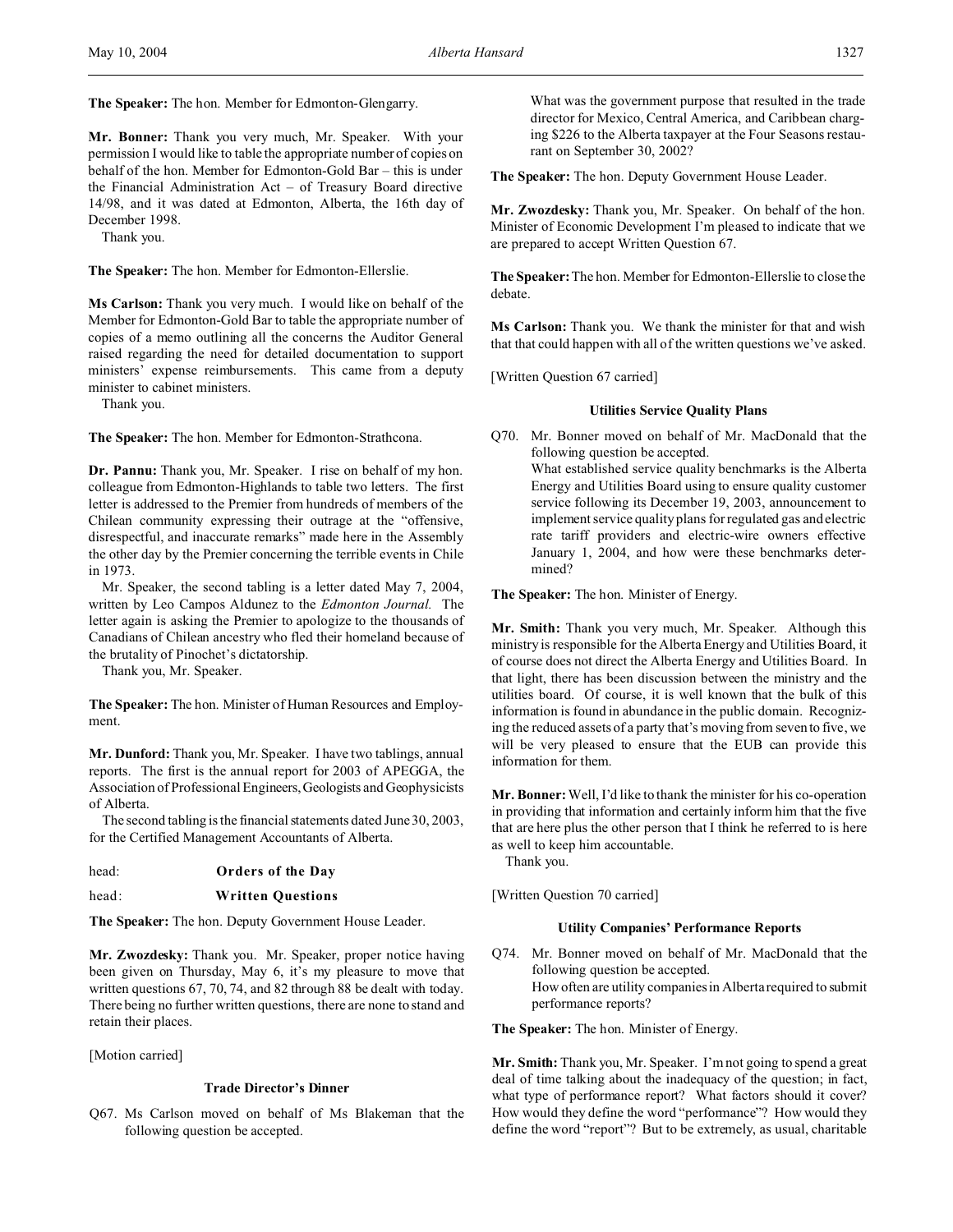**The Speaker:** The hon. Member for Edmonton-Glengarry.

**Mr. Bonner:** Yes. On behalf of the Member for Edmonton-Gold Bar I'd like to thank the minister for his response.

[Written Question 74 carried]

# *3:10* **Tuition Fee Policy**

Q82. Mr. Bonner moved on behalf of Dr. Massey that the following question be accepted.

What measures has the government taken to implement the Auditor General's recommendation contained in his 2002- 2003 annual report that the Department of Learning measure whether the tuition fee policy and its related programs are effective in making postsecondary education affordable to students?

**The Speaker:** The hon. Minister of Children's Services.

**Ms Evans:** Thank you, Mr. Speaker. I'm privileged to respond on behalf of the hon. Minister of Learning and indicate that the government is prepared to accept Written Question 82.

**The Speaker:** The hon. Member for Edmonton-Glengarry.

**Mr. Bonner:** Yes. I'd like to thank the Minister of Learning for that response.

Thank you.

[Written Question 82 carried]

# **Tuition Fee Policy**

Q83. Mr. Bonner moved on behalf of Dr. Massey that the following question be accepted.

What measures has the government taken to implement the Auditor General's recommendation contained in his 2002- 2003 annual report that the Department of Learning require public postsecondary institutions to comply with the tuition fee policy?

**The Speaker:** The hon. Minister of Children's Services.

**Ms Evans:** Thank you. Once again on behalf of the Minister of Learning I'm prepared to respond, indicating the government's willingness to accept Written Question 83.

**The Speaker:** The hon. Member for Edmonton-Glengarry.

**Mr. Bonner:** Yes. Once again I'd like to thank the minister for his co-operation.

[Written Question 83 carried]

# **Department of Learning Grant Processes**

Q84. Mr. Bonner moved on behalf of Dr. Massey that the following question be accepted.

What measures has the government taken to implement the Auditor General's recommendation contained in his 2002- 2003 annual report that the Department of Learning improve its grant processes by not approving the money before defining the nature and extent of the grant commitment or establishing accountability criteria?

**The Speaker:** The hon. Minister of Children's Services.

**Ms Evans:** Thank you. I'll respond and indicate that the government is willing and prepared to accept Written Question 84.

**The Speaker:** The hon. Member for Edmonton-Glengarry to close the debate.

**Mr. Bonner:** Once again we'd like to thank the minister for his cooperation on this particular issue.

[Written Question 84 carried]

# **Management of Parks and Protected Areas**

Q85. Ms Carlson moved on behalf of Ms Blakeman that the following question be accepted. What measures has the Ministry of Community Development taken to conduct an evaluation of the cost effectiveness of "service delivery alternatives" to managing parks and protected areas to correct serious flaws in its implementation as indicated in the Auditor General's 2002-2003 annual report?

**The Speaker:** The hon. Deputy Government House Leader.

**Mr. Zwozdesky:** Thank you, Mr. Speaker. I want to indicate that I'm prepared to accept this question with amendments, which I'll get into shortly. Those amendments, of course, were shared with the opposition prior to 11 this morning as per procedures.

Now, as to the amendment, Mr. Speaker, I have reviewed this question quite carefully, and in the interest of trying to respond to it accurately, I'm proposing that we do amend the question to more accurately reflect the specific recommendations made by the Auditor General. I believe those amendments have been circulated.

I should also take this opportunity, Mr. Speaker, to briefly explain the rationale for these minor changes to the question in order to better reflect the exact wording used specifically by the Auditor General as opposed to the wording used by the hon. Member for Edmonton-Centre, which I think will be helpful in considering the question.

The change in wording from "to managing" to read "for operating" reflects what we are considering here as better ways to operate our sites and not alternatives to parks and protected areas management altogether.

Secondly, Mr. Speaker, nowhere in the Auditor General's report is it suggested that there are serious flaws, as the Member for Edmonton-Centre has indicated in the original wording. In fact, the parks agency is merely looking at better ways to evaluate the cost effectiveness of service delivery alternatives and to get the best possible service for Albertans.

That having been said, I'm pleased to amend Written Question 85, and it would now read as follows:

What measures has the Ministry of Community Development taken to conduct an evaluation of the cost effectiveness of "service delivery alternatives" for operating parks and protected areas as recommended in the Auditor General's 2002-2003 annual report? Thank you.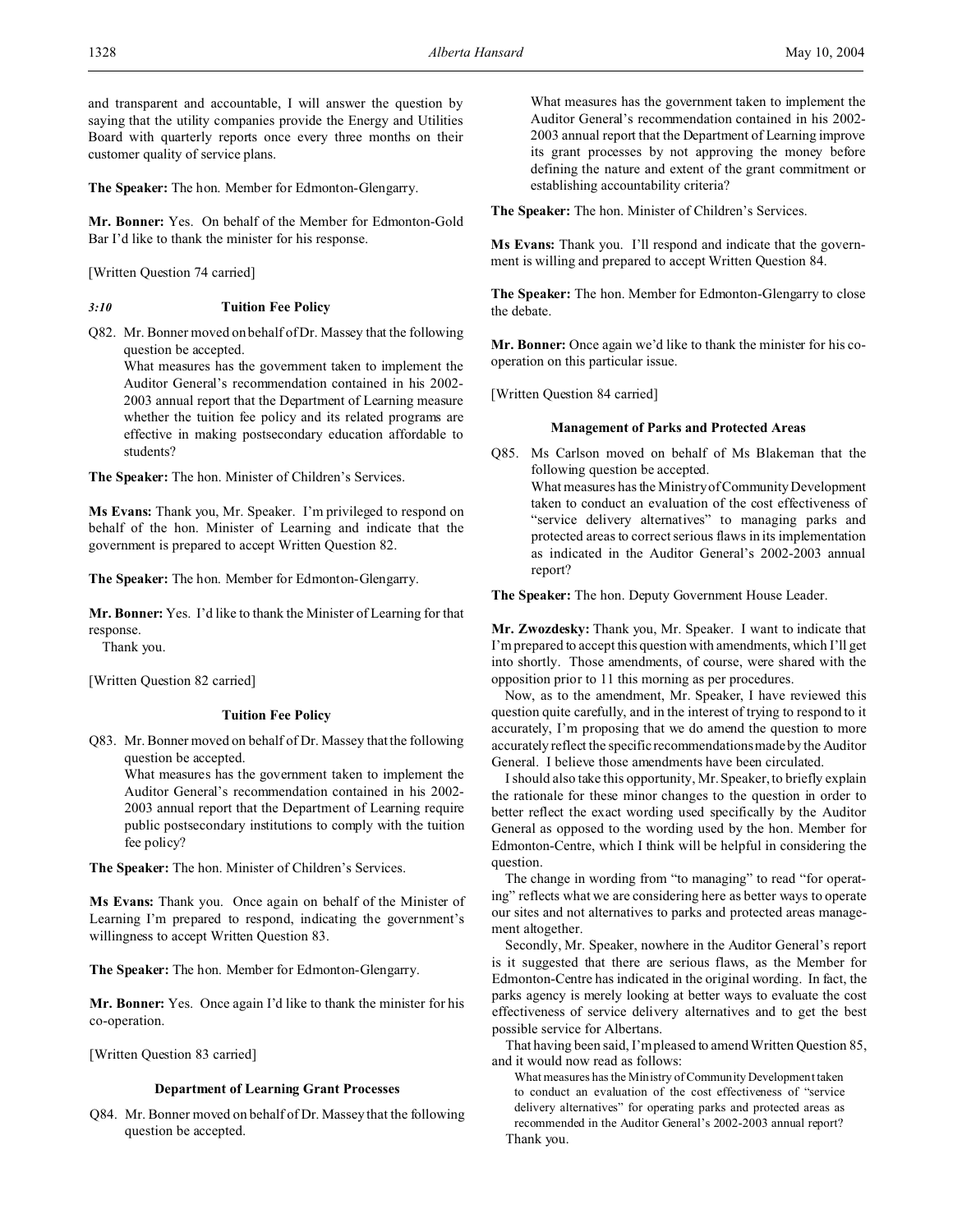**The Speaker:** On the amendment, the hon. Member for Edmonton-Ellerslie.

**Ms Carlson:** Thank you, Mr. Speaker. It comes as no surprise to us that the minister wouldn't accept a written question that indicated that his department had serious flaws in it, so we are not surprised at the amendment but, in fact, are pleased that he would at least consider this written question. So we are in support of the written question as he has amended it.

[Motion on amendment carried]

**The Speaker:**The hon. Member for Edmonton-Ellerslie to close the debate.

**Ms Carlson:** Thank you, Mr. Speaker. We appreciate it whenever we can get information from this government, so we thank the minister for this.

[Written Question 85 as amended carried]

# **Park Management Contracts**

Q86. Ms Carlson moved on behalf of Ms Blakeman that the following question be accepted.

What measures has the Ministry of Community Development taken to implement the changes to the process for awarding and monitoring park management contracts to private operators as recommended in the Auditor General's 2002-2003 annual report to ensure that taxpayers' dollars are not being wasted?

**The Speaker:** The hon. Deputy Government House Leader.

**Mr. Zwozdesky:** Thank you, Mr. Speaker. I will accept Written Question 86 with amendments. I would just indicate to the House that the amendment, as I will read shortly, was shared with the opposition prior to 11 a.m. today as required by procedures of the House.

Now, specifically to Written Question 86 I should just point out again that in order to fairly and accurately represent what the Auditor General's recommendations were and in particular as they relate to the question here before us, I need to explain briefly the rationale for the changes that I'm suggesting for the House's consideration to the original motion.

Again, what we're talking about here, hon. members, is making improvements, not making dramatic changes, hence the need for the question to be amended.

Secondly, once again for all members' ears, I would ask people in the House to please choose their words as carefully as possible, because in fact no taxpayer dollars are being wasted anywhere in our provincial parks or our protected areas. Those dollars that come from taxpayers that are allocated to those areas, Mr. Speaker, are being stretched to the max, and they certainly are not being wasted.

That having been said, we are looking to improve some of the processes, and therefore I would move that Written Question 86 be amended to now read as follows:

What measures has the Ministry of Community Development taken to improve the process for awarding and monitoring park management contracts to private operators as recommended in the Auditor General's 2002-2003 annual report?

Thank you.

**Ms Carlson:** Mr. Speaker, this minister and I are never going to

agree on whether or not this government is responsible for wasting taxpayer dollars, but we will accept the amendments.

[Motion on amendment carried]

**The Speaker:**The hon. Member for Edmonton-Ellerslie to close the debate.

*3:20*

**Ms Carlson:** Mr. Speaker, we'd like to thank the minister for providing the information to us.

[Written Question 86 as amended carried]

#### **Commission on Learning Class-size Recommendations**

Q87. Mr. Bonner moved on behalf of Dr. Massey that the following question be accepted. What progress has the government made and what measures

have been put in place to implement all the class-size recommendations of the Alberta Commission on Learning?

**The Speaker:** The hon. Minister of Children's Services.

**Ms Evans:** Thank you, Mr. Speaker. I will respond and indicate that the government is prepared to accept Written Question 87.

**The Speaker:** The hon. Member for Edmonton-Glengarry to close the debate.

**Mr. Bonner:** Thank you. We appreciate the information being supplied by the minister.

[Written Question 87 carried]

# **Utilities Disconnections**

Q88. Mr. Bonner moved on behalf of Mr. MacDonald that the following question be accepted. How much money has the Alberta Energy and Utilities Board distributed to energy customers whose utilities were disconnected in error between January 1, 2004, and March 9, 2004?

**Mr. Smith:** Well, Mr. Speaker, I just feel this afternoon that my life is an open book, and as such and in the spirit of such transparency we'll of course accept again the question.

**The Speaker:** The hon. Member for Edmonton-Glengarry.

**Mr. Bonner:** Thank you, Mr. Speaker, for this opportunity to inform the minister that we certainly appreciate his co-operation.

[Written Question 88 carried]

**The Speaker:** Well, that clears that section of the Order Paper.

head: **Motions for Returns**

**The Speaker:** The hon. Deputy Government House Leader.

**Mr. Zwozdesky:** Thank you, Mr. Speaker. Proper notice having been served on Thursday, May 6, it's my pleasure to move that motions for returns appearing on today's Order Paper do stand and retain their places with the exception of motions 88 through 105, 108 through 123, 128, 134 through 143, 146 through 162, 164 through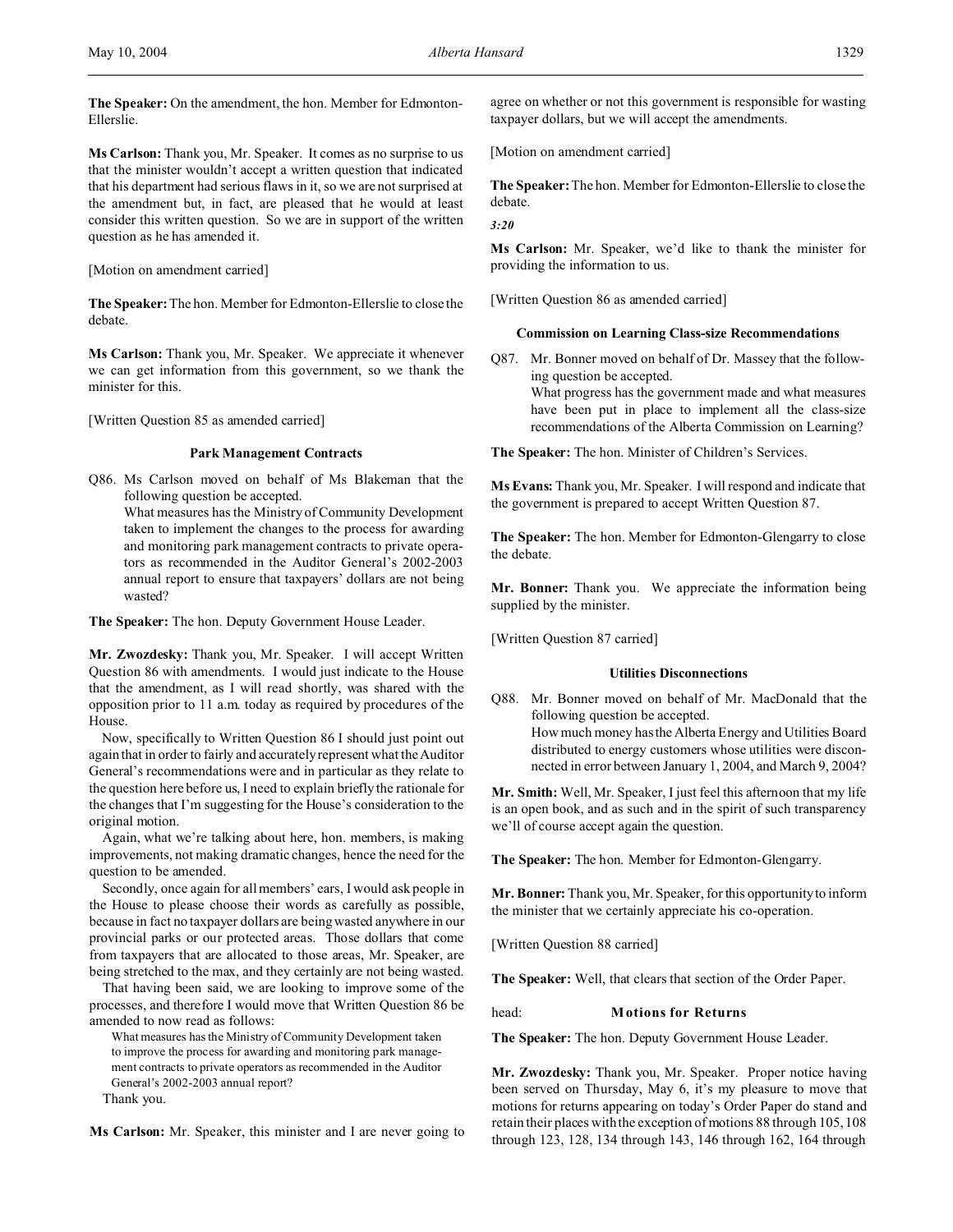168, 174 through 180, 183 through 205, 207, 208, 209, and 210. Thank you.

[Motion carried]

#### **Capital Plan Transfer of Funds**

M88. Ms Carlson moved that an order of the Assembly do issue for a return showing the total dollar amount broken down by transaction of funds transferred into and out of the capital plan between April 1, 2003, and February 17, 2004.

**Mrs. Nelson:** Mr. Speaker, the answer is nil, and therefore we have to reject. I think the hon. member is referring to something else. We don't transfer money in and out of the capital plan at all. If she is talking about something else, maybe the capital accounts, then she might want to phone me and I'd be delighted to give her the summary, but we would have to reject this motion as it's written.

**The Speaker:** The hon. Member for Edmonton-Ellerslie to conclude the debate.

**Ms Carlson:** Thank you, Mr. Speaker. We will request that information from you. Thank you for that. We stand corrected. Thank you.

[Motion for a Return 88 lost]

#### **Fiscal Stability Fund Transfers**

M89. Ms Carlson moved that an order of the Assembly do issue for a return showing the total dollar amount broken down by transaction of funds transferred into and out of the Alberta fiscal stability fund between April 1, 2003, and February 17, 2004.

**Mrs. Nelson:** Again, Mr. Speaker, I think we're onto a different track. We don't have a stability fund in the province of Alberta, so we're going to have to reject the motion for a return. I'm gathering – and I'm making an assumption – that she's probably referring to the sustainability fund. Again I'll make the same offer. If that's what you're looking for, just give me a call and I'll provide the information. But we have to reject the motion as it's written.

**The Speaker:** The hon. Member for Edmonton-Ellerslie to close the debate.

**Ms Carlson:** Thank you, Mr. Speaker. We will reword that motion and forward it to you. Thank you for agreeing to provide the information.

[Motion for a Return 89 lost]

# **Department of Agriculture, Food and Rural Development IT Initiatives**

M90. Ms Carlson moved that an order of the Assembly do issue for a return showing the total dollar amount spent on information technology initiatives within the Department and Ministry of Agriculture, Food and Rural Development broken down by initiative for the fiscal year 2002-2003.

**The Speaker:** The hon. Minister of Sustainable Resource Development.

**Mr. Cardinal:** Thank you very much, Mr. Speaker. On behalf of the Deputy Premier I accept Motion for a Return 90.

**The Speaker:** The hon. Member for Edmonton-Ellerslie.

**Ms Carlson:** Thank you, Mr. Speaker. We're very pleased to get the answer to this question. I believe I asked a similar question to other ministries last week and was denied, so thank you very much.

[Motion for a Return 90 carried]

#### **Drilling in Parks and Protected Areas**

M91. Ms Carlson moved that an order of the Assembly do issue for a return showing the total number of oil and gas wells drilled within 25 kilometres of a park or protected area in Alberta between January 1, 1985, and February 17, 2004, broken down by the type of well and the number of wells drilled for each year.

**Ms Carlson:** This becomes quite critical information when we're talking about managing the wild and protected areas of our province and particularly in terms of managing wildlife corridors and habitat. So I am hoping that the government will provide this information to us.

**Mr. Smith:** Mr. Speaker, we'll not be able to provide that information; therefore, we're accepting the rejection mode of questioning here. In fact, the Alberta Energy and Utilities Board information service collection offers a huge, huge amount of data on oil, gas, and oil sands drilling and well information.

We're rejecting the request not, certainly, out of a mean heart or more work; we're just rejecting it in the fact that we don't think the question is in fact answerable, because we cannot be sure that the exact information the member is seeking is available from the board in the form she desires. For example, the number and the size of parks and protected areas have changed considerably since 1985 as this government has moved forward to fulfill its commitment of protecting well over 12 per cent of the available land base.

I know that after the next elected event in which she participates, the member is going to have ample time to be able to do a great deal of research in finding the answer to this question.

**Ms Carlson:** Well, Mr. Speaker, the sarcasm does not become him. That information is available. We know that it is. We will put another motion for a return on the Order Paper, then, asking for that information by specific year, and perhaps he could answer the question at that point in time.

[Motion for a Return 91 lost]

#### **Drilling in Urban Areas**

M92. Ms Carlson moved that an order of the Assembly do issue for a return showing the total number of oil and gas wells drilled within 50 kilometres of an urban area in Alberta between January 1, 1985, and February 17, 2004, broken down by the type of well and the number of wells drilled for each year.

**Ms Carlson:** Now, perhaps the urban areas have not been quite so movable as the park boundaries have and this information will be more readily available.

**Mr. Smith:** Well, in fact, Mr. Speaker, the urban boundaries are extremely movable. I think that any administration that has seen since 1992 the explosive growth in Alberta coupled with the creation of almost a half a million jobs, balanced budgets, orderly debt paydown – we've seen a tremendous infusion of welcome people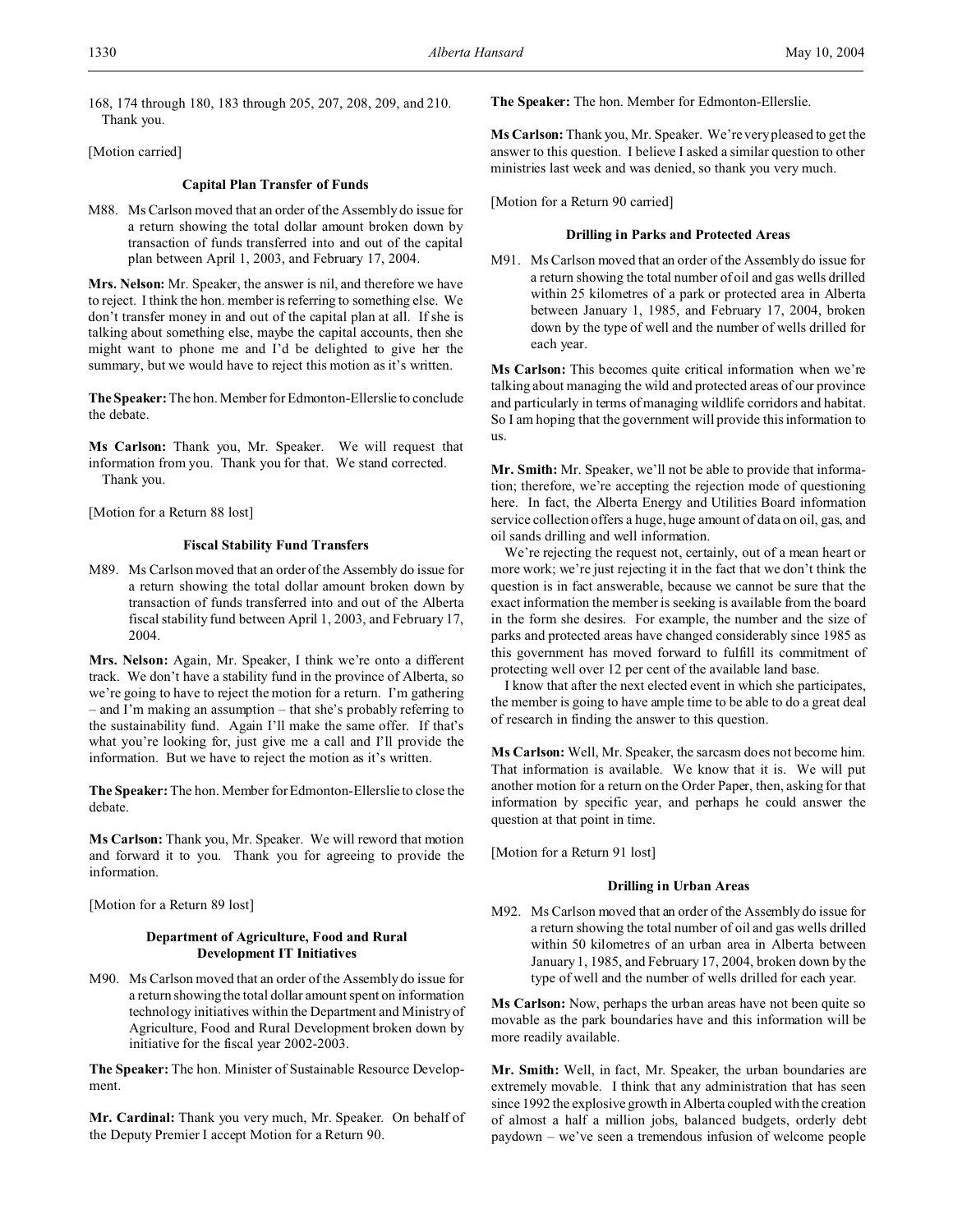from across Canada. Of course, well over 600,000 people have moved to this province, and that has created tremendous changes in the urban makeup of this great province and, in effect, would make it again extremely difficult if not impossible to reflect on the member's question.

So I would have to refer to my previous answer and again reject the motion.

**The Speaker:** The hon. Member for Edmonton-Ellerslie to close the debate.

*3:30*

**Ms Carlson:** Well, Mr. Speaker, if I believed that this minister was acting in good faith – some other ministers have this afternoon – we would have seen at least an amendment where he would have given some information for one or two or three years past. In fact, anyone who thinks of the kind of growth that we've had in this province, it hasn't changed the urban boundary such that this information would be impossible or even hard to provide. Once again, he is trying to deny information to Albertans.

[Motion for a Return 92 lost]

# **Premier's Office Bonuses**

M93. Ms Carlson moved that an order of the Assembly do issue for a return showing the total amount of each bonus and aggregate amount of all bonuses awarded to senior officials within the office of the Premier over the 2002-2003 fiscal year broken down by position and amount paid to each official.

**The Speaker:** The hon. Deputy Government House Leader.

**Mr. Zwozdesky:** Thank you, Mr. Speaker. With respect to Motion for a Return 93 you may recall, as I hope other members here will as well, that we did deal with this matter when we discussed Motion for a Return 34. Subsequent to that discussion we of course approved an amendment for Motion for a Return 34 and tried to list all departments as being covered under the amendment. So the amended Motion for a Return 34 as passed currently reads:

A breakdown of the aggregate amount of all bonuses awarded to employees within the government of Alberta listed by department over the 2002-2003 fiscal year broken down by the range of bonus dollar amounts and the number of employees who received a bonus within that range.

That having been said, Mr. Speaker, Motion for a Return 93 is addressed through the amended Motion for a Return 34 because, of course, issues in this regard that pertain to the office of the Premier are in fact included under that amended motion. With that having been said, there is no need for Motion for a Return 93 to be pursued any further since the essence of it is covered in the amended Motion for a Return 34, as I've indicated. So we'll be rejecting this one. Thank you.

[Motion for a Return 93 lost]

#### **Executive Council Bonuses**

M94. Ms Carlson moved that an order of the Assembly do issue for a return showing the total amount of each bonus and aggregate amount of all bonuses awarded to senior officials within Executive Council over the 2002-2003 fiscal year broken down by position and amount paid to each official.

**The Speaker:** The hon. Deputy Government House Leader.

**Mr. Zwozdesky:** Thank you, Mr. Speaker. For the same reasons that I just indicated regarding Motion for a Return 93, it is not necessary to have Motion for a Return 94. It is already covered under the amended Motion for a Return 34, that I spoke to just moments ago. So, on that basis, we're able to reject Motion for a Return 94 since it is essentially covered also under Motion for a Return 34 as amended.

Thank you.

[Motion for a Return 94 lost]

[The Deputy Speaker in the chair]

#### **Natural Gas Pipelines**

M95. Ms Carlson moved that an order of the Assembly do issue for a return showing the number of natural gas pipeline ruptures, bursts, breaches, and leaks that have occurred in Alberta in the calendar years 2002 and 2003 broken down by location and level of environmental damage.

**The Deputy Speaker:** The hon. Minister of Energy.

**Mr. Smith:** Well, thank you, Mr. Speaker. I would direct the member to the Energy and Utilities Board's information service that includes information such as a field surveillance inspection incident list and the annual field surveillance report. Information is available on incidents from as far back as 1975, including information on pipeline hits. It is available for viewing at no charge, or the member can get information by annual subscription updated monthly and pay for the service, as does everyone else.

Therefore, with that abundant amount of public information in the domain today we are compelled to reject the motion.

**The Deputy Speaker:** The hon. Member for Edmonton-Ellerslie to conclude the debate.

**Ms Carlson:** Thank you, Mr. Speaker. It's my understanding that the environmental damage is not listed there and/or any moves that they have made to repair such damage. So what he's suggesting isn't adequate information.

[Motion for a Return 95 lost]

#### **Department of Economic Development Bonuses**

M96. Ms Carlson moved that an order of the Assembly do issue for a return showing the total amount of each bonus and aggregate amount of all bonuses awarded to senior officials within the Ministry and Department of Economic Development over the 2002-2003 fiscal year broken down by position and amount paid to each official.

**The Deputy Speaker:** The hon. Deputy Government House Leader.

**Mr. Zwozdesky:** Thank you, Mr. Speaker. On behalf of the hon. Minister of Economic Development I'm going to indicate that the essence of this motion for a return is already addressed through amended Motion for a Return 34, that was accepted by this House. I won't bother to go into all the explanation in that regard, because I covered it, I think, adequately a few minutes ago when we were talking about MR 93 and 94. On that basis, MR 96 is not required, because it's already taken care of through MR 34 as amended. So we can reject it, in other words.

Thank you.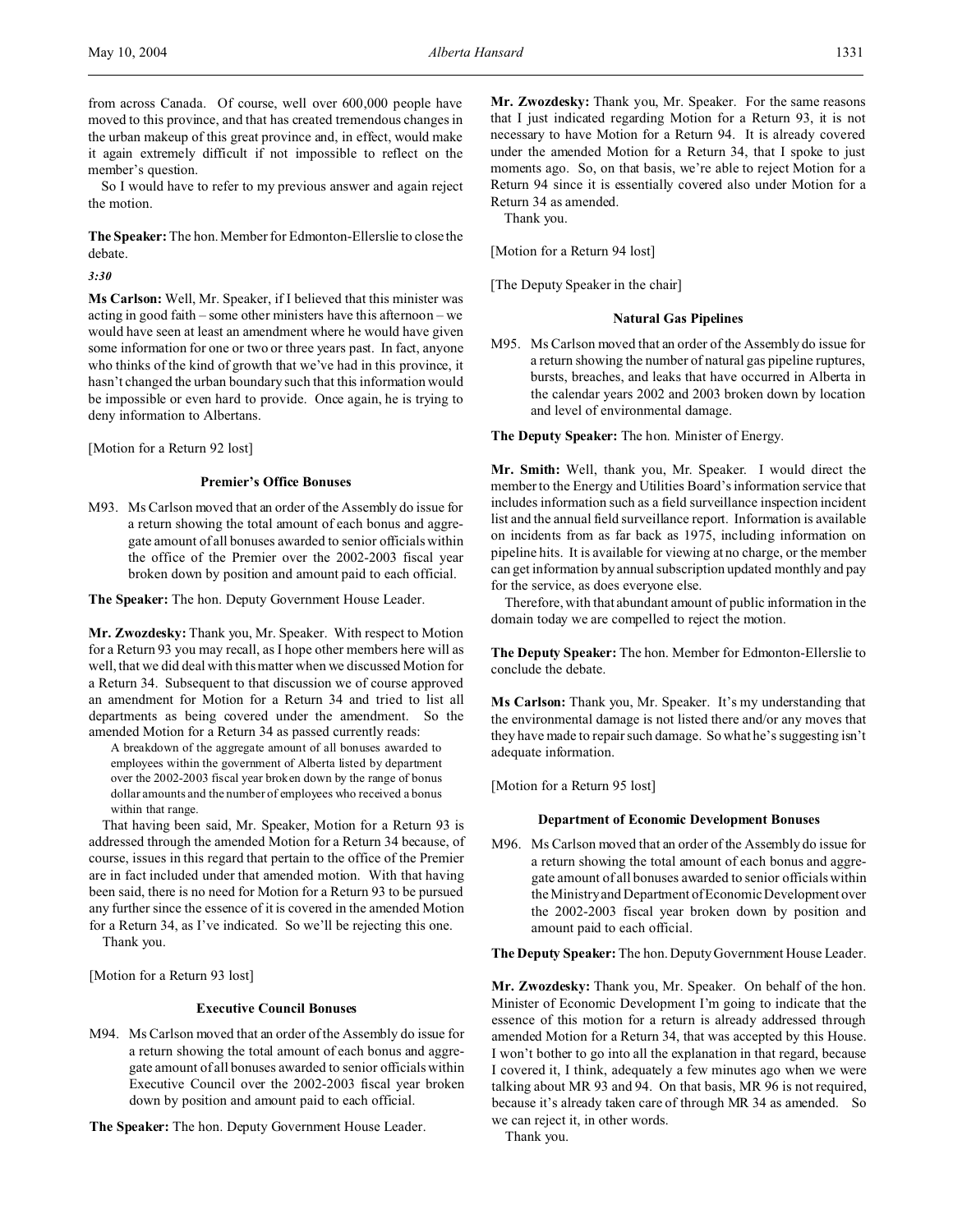**The Deputy Speaker:** The hon. Member for Edmonton-Ellerslie?

**Ms Carlson:** No. Thank you. Question.

[Motion for a Return 96 lost]

#### **Department of Environment Bonuses**

M97. Ms Carlson moved that an order of the Assembly do issue for a return showing the total amount of each bonus and aggregate amount of all bonuses awarded to senior officials within the Ministry and Department of Environment over the 2002-2003 fiscal year broken down by position and amount paid to each official.

**The Deputy Speaker:** The hon. Deputy Government House Leader.

**Mr. Zwozdesky:** Thank you, Mr. Speaker. Once again, the essence of Motion for a Return 97 is covered under Motion for a Return 34 as amended. We'll just be reminded of the comments I made earlier this afternoon when addressing motions for returns 93 and 94, which make MR 97 essentially covered by MR 34 as amended. So, on that basis, on behalf of the Minister of Environment we are able to reject MR 97.

[Motion for a Return 97 lost]

# **Department of Sustainable Resource Development Bonuses**

M98. Ms Carlson moved that an order of the Assembly do issue for a return showing the total amount of each bonus and aggregate amount of all bonuses awarded to senior officials within the Ministry and Department of Sustainable Resource Development over the 2002-2003 fiscal year broken down by position and amount paid to each official.

**The Deputy Speaker:** The hon. Deputy Government House Leader.

**Mr. Zwozdesky:** Thank you, Mr. Speaker. With respect to Motion for a Return 98 it, too, is covered under MR 34 as amended and approved by this House earlier this year wherein all departments of government will be responding and addressing the issue of bonus dollar amounts and numbers of employees and so on. So, on that basis, on behalf of the hon. Minister of Sustainable Resource Development I can indicate that MR 98 is not required and can therefore be rejected since its essence is also covered under MR 34 as amended.

Thank you.

[Motion for a Return 98 lost]

### *3:40* **Department of International and Intergovernmental Relations Bonuses**

M99. Ms Carlson moved that an order of the Assembly do issue for a return showing the total amount of each bonus and aggregate amount of all bonuses awarded to senior officials within the Ministry and Department of International and Intergovernmental Relations over the 2002-2003 fiscal year broken down by position and amount paid to each official.

**The Deputy Speaker:** The hon. Deputy Government House Leader.

**Mr. Zwozdesky:** Thank you, Mr. Speaker. On behalf of the hon. Minister of International and Intergovernmental Relations I'm going

to indicate that MR 99 is also covered under MR 34 as amended and approved by this House, and it will provide for a breakdown of the aggregate amount of all bonuses awarded to employees. It'll be listed by department and so on. So, on that basis, MR 99 is not required and can be rejected accordingly.

Thank you.

[Motion for a Return 99 lost]

# **Business Credit Card Statements for Municipal Affairs Department**

M100. Mr. Bonner moved that an order of the Assembly do issue for a return showing all monthly business credit card statements for the fiscal year 2002-2003 issued to the deputy minister, all assistant deputy ministers, executive directors, directors, branch heads, managers, and unit leaders for the Department of Municipal Affairs.

**The Deputy Speaker:** The hon. Deputy Government House Leader.

**Mr. Zwozdesky:** Thank you. Mr. Speaker, on behalf of the hon. Minister of Municipal Affairs I just want to indicate that this particular motion for a return is of course addressed specifically to the Department of Municipal Affairs, as you've just heard from the hon. member opposite, but in fact amended Motion for a Return 24, that was approved and accepted by this House earlier this year, opens up that particular motion to include all government departments. As such, we do not need to address them individually as each MR is suggesting here. They are going to all be addressed under MR 24 as amended, and as such we are able to reject Motion for a Return 100 on that basis.

I'll just quickly read this once, Mr. Speaker. MR 24 as amended indicates the following:

A statement of all credit card expenses for the fiscal year 2002-2003 incurred by all deputy ministers, all assistant deputy ministers, executive directors, directors, branch heads, managers, and unit leaders in aggregate for each government department categorized by accommodation, travel, hosting, and miscellaneous expenses.

So that information will come forward under MR 24, as I've indicated.

**The Deputy Speaker:** The hon. member to conclude debate?

[Motion for a Return 100 lost]

# **Business Credit Card Statements for Revenue Department**

M101. Mr. Bonner moved that an order of the Assembly do issue for a return showing all monthly business credit card statements for the fiscal year 2002-2003 issued to the deputy minister, all assistant deputy ministers, executive directors, directors, branch heads, managers, and unit leaders for the Department of Revenue.

**The Deputy Speaker:** The hon. Deputy Government House Leader.

**Mr. Zwozdesky:** Thank you, Mr. Speaker. I rise on behalf of the hon. Minister of Revenue to indicate that Motion for a Return 101 is also essentially covered under Motion for a Return 24 as amended. So for the reasons that I just put on record a couple of minutes ago regarding the information requested, we are able to reject MR 101 since, again, its essence is covered under MR 24 that was amended and approved by this Assembly.

Thank you.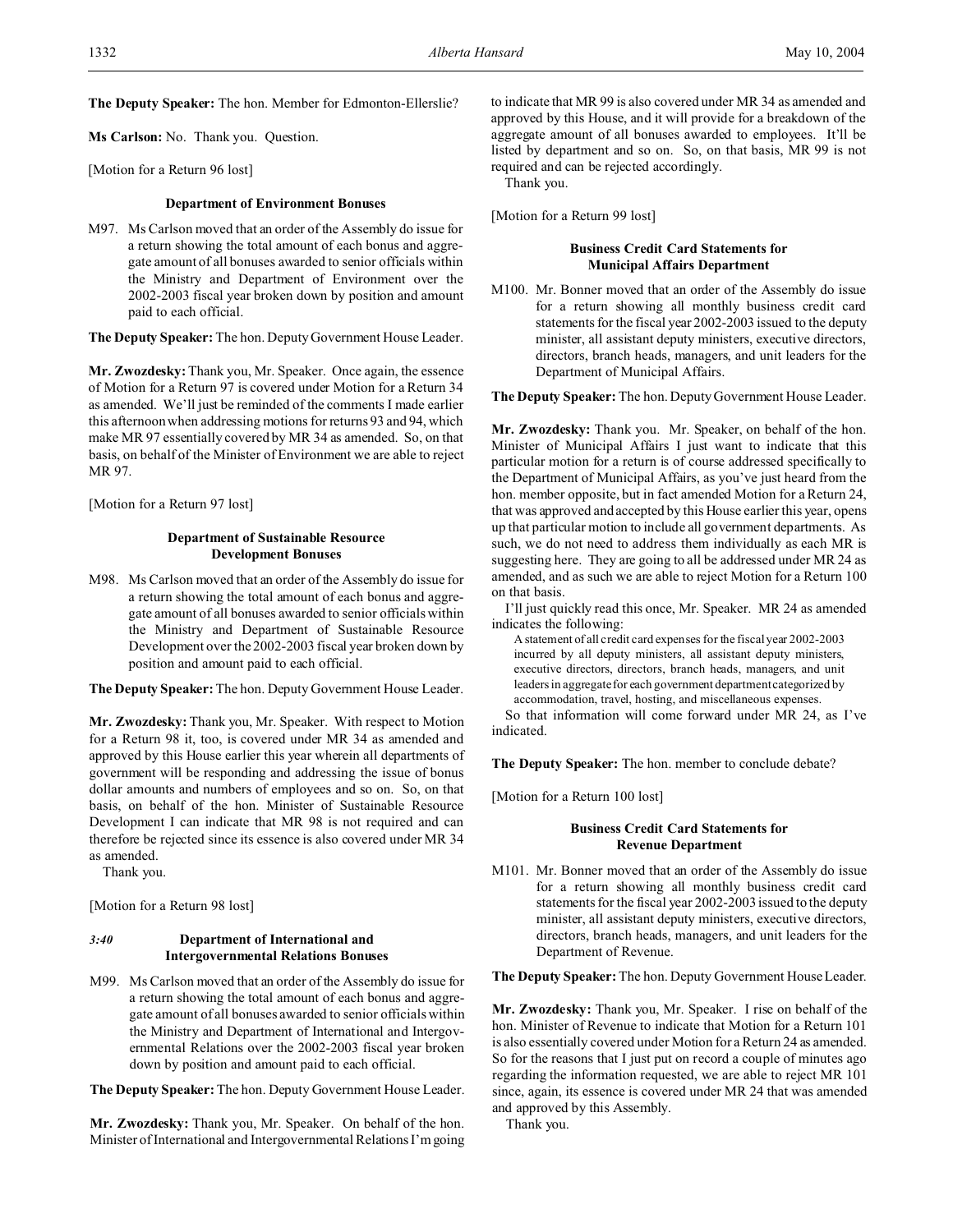**The Deputy Speaker:** The hon. member to conclude debate? No?

[Motion for a Return 101 lost]

### **Business Credit Card Statements for Transportation Department**

M102. Mr. Bonner moved that an order of the Assembly do issue for a return showing all monthly business credit card statements for the fiscal year 2002-2003 issued to the deputy minister, all assistant deputy ministers, executive directors, directors, branch heads, managers, and unit leaders for the Department of Transportation.

**The Deputy Speaker:** The hon. Deputy Government House Leader.

**Mr. Zwozdesky:** Thank you, Mr. Speaker. On behalf of the hon. Minister of Transportation I can indicate that MR 102 can also be rejected since it is essentially also covered under MR 24 as amended and approved by this Assembly, wherein a statement of all credit card expenses, et cetera, will in fact be provided through that particular MR as amended. Transportation is of course one of the many ministries within government, so it is going to be reflected therein. Therefore, we can reject MR 102.

[Motion for a Return 102 lost]

# **Department of Transportation IT Contracts**

M103. Mr. Bonner moved that an order of the Assembly do issue for a return showing the total dollar amount spent by the Ministry of Transportation on contracts for information technology services broken down by company and total dollar amount for each for the 2002-2003 fiscal year.

**The Deputy Speaker:** The hon. Deputy Government House Leader.

**Mr. Zwozdesky:** Thank you, Mr. Speaker. With respect to Motion for a Return 103 I can indicate on behalf of the hon. Minister of Transportation that this motion is essentially covered under MR 10 as amended and approved earlier by this Assembly, wherein it was amended to read as follows:

An order of the Assembly do issue for a return showing the total dollar amount spent by the government of Alberta on contracts for information technology services and a listing of vendors providing these services for the 2002-2003 fiscal year.

That having been said, the information is going to be provided under Motion for a Return 10 since the Department of Transportation is of course going to be reflected therein. So, on that basis, we are able to reject Motion for a Return 103.

Thank you.

[Motion for a Return 103 lost]

# **Calgary Courthouse Public/Private Project**

M104. Mr. Bonner moved that an order of the Assembly do issue for a return showing copies of all correspondence received by the Premier between January 1, 2002, and November 18, 2003, regarding potential conflicts of interest over the usage of a private/public partnership to build the Calgary courthouse.

**The Deputy Speaker:** The hon. Minister of Justice and Attorney General.

**Mr. Hancock:** Thank you, Mr. Speaker. Unfortunately, I have to advise the House that on behalf of the Premier and the government I'm rejecting the question. There are a number of reasons for rejecting the question.

First of all, under the Freedom of Information and Protection of Privacy Act, all members of the House should be aware, correspondence that's written to the government is not necessarily public and can only be made public in certain circumstances if the writer of the letter agrees. So it wouldn't be within our purview to accept a question under an order of the Legislature to deliver documents which might otherwise not be deliverable under the Freedom of Information and Protection of Privacy Act and, in fact, without the permission of the writer of the letter.

Secondly, the question is far too broad and ambiguous. It's not clear from the question what conflicts of interest they might be talking about. There are a number of different areas. I don't want to make their case for them, but one might look at some of the questions which arose earlier in the project relative to the concern of the judiciary with the possibility of there being conflicts that might arise if other businesses were collocated in a courthouse with them, the conflicts of interest that might come out from that perspective.

Or they might be asking for letters which refer to a potential conflict of interest with respect to somebody who might be bidding on the process. If it is the process, then I can assure the hon. members that the process has been open and transparent in every way. There was a request for information which went out, and as the Minister of Infrastructure has said in this House on numerous occasions, many parties responded to the request. The next time it went out, it was a request for qualifications, and there were some 15 organizations, groups that responded to the request for qualifications. Then that was narrowed down to a request for proposals, to which four groups responded, and those were narrowed down to three groups and then ultimately to two groups before, finally, the final group.

With respect to all of that process, there was a fairness commissioner put in place precisely to deal with the issue of potential conflict of interest and to ensure that everybody bidding on the process had the same information and the same opportunity to participate.

So if they're talking about conflict of interest with respect to the process itself, again FOIP wouldn't allow the release of the letter automatically, if there was one. I'm not aware that there are any, but if there were letters, they wouldn't be releasable, because you'd have to get the permission of the person that wrote them. In order to answer this question, you'd have to explore the full gamut of what they were talking about in terms of potential conflicts.

Then, finally, Mr. Speaker, the process is still underway. The Minister of Infrastructure and his department in conjunction with Justice and Finance are working as we speak with the parties involved to finalize the contract with respect to building the courthouse.

So for all those reasons, Mr. Speaker, the question is not appropriately framed and can't be answered appropriately, and I'd ask the House to reject it.

**The Deputy Speaker:** The hon. Member for Edmonton-Glengarry to close debate.

**Mr. Bonner:** Thank you, Mr. Speaker. Certainly, I thank the minister for his comments, but I think as well, when we've seen how this whole process for the building of the Calgary courthouse is

*<sup>3:50</sup>*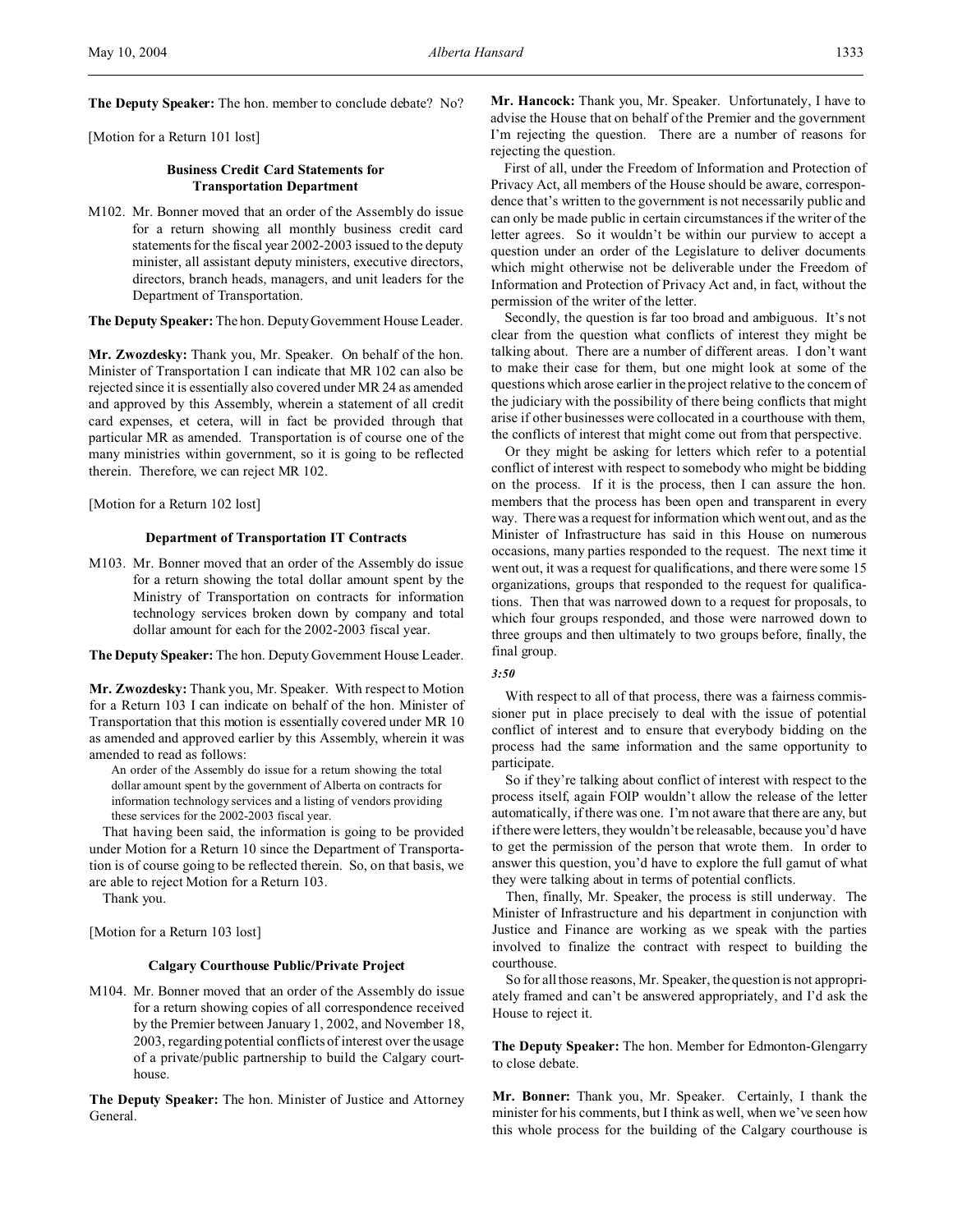unfolding, that it is even more important that this information be shared with all members of this Assembly and with the public.

It is my understanding that we've had comments from some members of the judiciary who have expressed the potential conflict of interest that can occur if the Calgary courthouse were run under a P3 model. As well, we also have seen tremendous cost overruns that have occurred. When we start talking here about conflicts of interest, I think there were also some concerns that one of the companies that would be involved in the private/public partnership also has a number of court proceedings that are taking place right now.

This is a very timely question. It is also a question of openness and transparency, that certainly has not occurred. This is certainly the reason that this motion for a return was put forward. If there ever was a time when this government could be open and transparent, this is it, and I would urge all members of the Assembly to support Motion for a Return 104.

Thank you.

[Motion for a Return 104 lost]

### **Public/Private Partnerships for Infrastructure Development**

M105. Mr. Bonner moved that an order of the Assembly do issue for a return showing copies of all reports in the possession of the government detailing a cost analysis for the use of private/public partnerships for infrastructure development.

**Mr. Lund:** Mr. Speaker, I've outlined many times in this House to the member the process that a proposal goes through. They all have to present a business case for the proposal. There's a very detailed analysis of that done, and any project that is found to be in the public interest can move forward, but until they get to that point, then in fact they can't.

The information that we are given is very much in confidence and proprietary, and as the members quite well know because they served on the all-party committee dealing with freedom of information and protection of privacy, that kind of confidential information just simply cannot be released.

So for those reasons we find it necessary to reject this particular question.

[Motion for a Return 105 lost]

# **Region 1 Child and Family Services Authority IT Contracts**

M108. Ms Carlson moved on behalf of Dr. Massey that an order of the Assembly do issue for a return showing the total dollar amount spent by the region 1, southwest Alberta, child and family services authority on contracts for information technology services broken down by company and total dollar amount for each for the 2002-2003 fiscal year.

**The Deputy Speaker:** The hon. Minister of Children's Services.

**Ms Evans:** Thank you very much. Well, it's a pleasure to respond and indicate that the government is prepared to accept MR 108 with amendments, specifically moving that the amendment include "and each of the child and family services authorities or their predecessors, referred to in motions for returns 108 to 116 inclusive and 121," after "region 1, southwest Alberta, child and family services authority."

Mr. Speaker, the rationale for that is fairly obvious. It will enable

us to be more effective in moving the motions for returns. It will encompass the intent of 108 and all of the motions that follow, up to and including 116 and 121. Also, we have shared this information with the opposition colleagues prior to 11 this morning, and I believe it was circulated to all of the members today.

**The Deputy Speaker:** On the amendment, the hon. Member for Edmonton-Ellerslie.

**Ms Carlson:** Thank you, Mr. Speaker. This is in fact a very, very helpful amendment, and we thank the minister for providing it and taking the request for information seriously when it was in fact a serious request. So we will be supporting this amendment and once again thank her.

[Motion for a Return 108 as amended carried]

# **Public/Private Partnership for Calgary Hospital**

M117. Ms Carlson moved on behalf of Mr. Bonner that an order of the Assembly do issue for a return showing the business and cost analysis for the proposed private/public partnership for the hospital in south Calgary including any analysis of the savings accrued by using a private/public partnership over a public model.

**Mr. Lund:** Mr. Speaker, the fact is that we don't have much information on the south Calgary hospital. It's in its infancy. Therefore, we have to reject this motion.

*4:00*

**The Deputy Speaker:** The hon. member to conclude debate.

**Ms Carlson:** Thank you. It would seem that there are some costs or some projections that should be available to share. We would at least anticipate a future commitment for you to provide that information as it is available.

[Motion for a Return 117 lost]

# **Premier's Travel to Asia**

M118. Ms Carlson moved on behalf of Ms Blakeman that an order of the Assembly do issue for a return showing the total dollar amount of and a copy of all receipts for the Premier's trip to Asia between January 11, 2004, and January 21, 2004, broken down by travel costs, dining costs, costs for hosting events, entertainment costs, accommodation costs, and miscellaneous costs.

**Ms Carlson:** We think that these kinds of trips definitely should be scrutinized by taxpayers and hope that they provide this information.

**The Deputy Speaker:** The hon. Deputy Government House Leader.

**Mr. Zwozdesky:** Thank you, Mr. Speaker. I want to indicate on behalf of the Premier that he has obviously said in this House that he'll be making information available very shortly with respect to this matter. So I believe the issue being requested in MR 118 will be addressed through that process, and I understand it will be very soon. Therefore, Motion for a Return 118 can be rejected at this time on that basis.

**The Deputy Speaker:** To conclude debate?

[Motion for a Return 118 lost]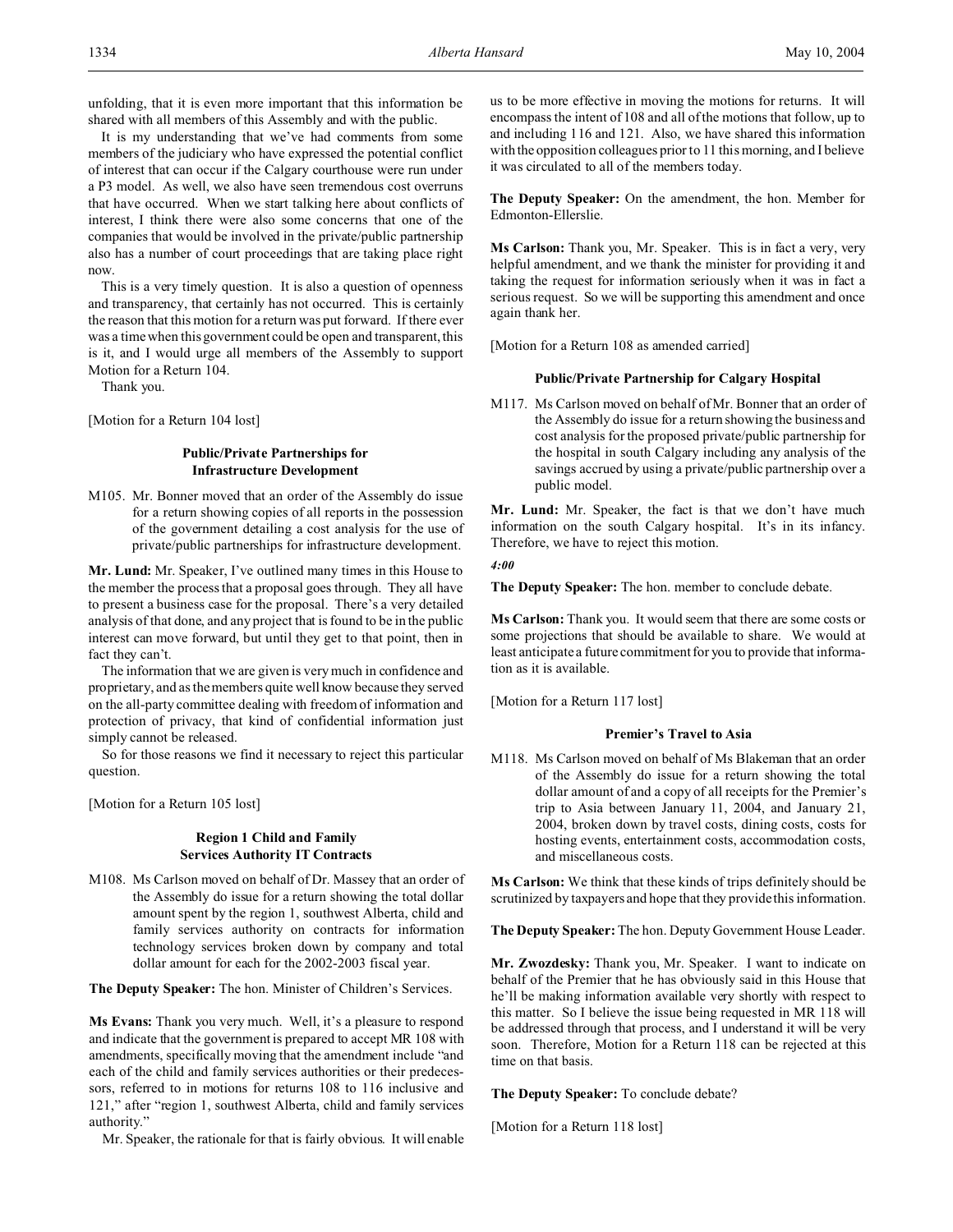M119. Ms Carlson moved on behalf of Ms Blakeman that an order of the Assembly do issue for a return showing the total dollar amount of and a copy of all receipts for the Minister of Community Development's trip to India between January 11, 2004, and January 21, 2004, broken down by travel costs, dining costs, costs for hosting events, entertainment costs, accommodation costs, and miscellaneous costs.

**Ms Carlson:** In fact, it's not just our caucus who's interested in these receipts. As the minister knows, his own constituents would like to see them.

**The Deputy Speaker:** The hon. Deputy Government House Leader.

**Mr. Zwozdesky:** Thank you, Mr. Speaker. As I indicated in response to MR 118, there will be more information coming out very, very soon regarding international trips. This was a trip which, for the most part, was also one I made on behalf of the ministry and in conjunction with the Premier, so that will be addressed in that information release that is coming out very soon. That having been said, I won't take up more of the House's time other than to say that Motion for a Return 119 can be rejected on that basis at this time.

[Motion for a Return 119 lost]

# **Treasury Board Minutes**

M120. Mr. Bonner moved on behalf of Mr. MacDonald that an order of the Assembly do issue for a return showing copies of all minutes taken at meetings of the Treasury Board between January 1, 1994, and February 17, 2004.

**The Deputy Speaker:** The hon. Minister of Finance.

**Mrs. Nelson:** Thank you, Mr. Speaker. Motion for a Return 120 requests copies of all the minutes taken at meetings of the Treasury Board between January 1, 1994, and February 17, 2004. The deliberations of Treasury Board are in fact confidential. They allow fiscal directions to be determined and options to be evaluated before finalizing their budget. Now, the culmination of the decisions from the Treasury Board are very obvious within the budget documents that get presented in this House and that in fact are debated in this House by ministry.

Further, I would refer hon. members to *Beauchesne* 428(gg) for reference to this that actually reaffirms the position to reject this motion for a return.

[Motion for a Return 120 lost]

**The Deputy Speaker:** We have a request that I would like you to hear. The hon. Member for Edmonton-Castle Downs.

**Mr. Lukaszuk:** Thank you, Mr. Speaker, for the opportunity. I would like to ask for unanimous consent of this Assembly to revert to private members' bills at 5 o'clock this afternoon.

Thank you.

[Unanimous consent granted]

#### **Ministry of Solicitor General IT Contracts**

M122. Ms Carlson moved on behalf of Ms Blakeman that an order of the Assembly do issue for a return showing the total

dollar amount spent by the Ministry of Solicitor General on contracts for information technology services broken down by company and total dollar amount for each for the 2002- 2003 fiscal year.

**The Deputy Speaker:** The hon. Deputy Government House Leader.

**Mr. Zwozdesky:** Thank you. Mr. Speaker, on behalf of the hon. Solicitor General I would just indicate that the essence of MR 122 is also covered under MR 10 as amended and approved by this Assembly earlier this year, wherein it reads that

an order of the Assembly do issue for a return showing the total dollar amount spent by the government of Alberta on contracts for information technology services and a listing of vendors providing these services for the 2002-2003 fiscal year.

That having been said and because the Ministry of Solicitor General is one of our government departments, it will be reported on through Motion for a Return 10 as amended. Therefore, Motion for a Return 122 can be rejected at this time.

**The Deputy Speaker:** To conclude debate?

[Motion for a Return 122 lost]

#### **Ministry of Infrastructure IT Contracts**

M123. Mr. Bonner moved that an order of the Assembly do issue for a return showing the total dollar amount spent by the Ministry of Infrastructure on contracts for information technology services broken down by company and total dollar amount for each for the 2002-2003 fiscal year.

**The Deputy Speaker:** The hon. Deputy Government House Leader.

**Mr. Zwozdesky:** Thank you, Mr. Speaker. On behalf of the hon. Minister of Infrastructure I just want to indicate that MR 123 is also covered under MR 10 as amended and approved by this House. I won't repeat everything I said just three minutes ago, but on the same basis as what I said, Motion for a Return 123 can be rejected at this time since it's already covered under MR 10 as amended. Thank you.

**The Deputy Speaker:** To conclude debate?

[Motion for a Return 123 lost]

### *4:10* **Personnel Administration Office IT Contract Tendering Policy**

M128. Mr. Bonner moved that an order of the Assembly do issue for a return showing a copy of the current information technology services contract tendering policy and process for the Personnel Administration Office.

**The Deputy Speaker:** The hon. Deputy Government House Leader.

**Mr. Zwozdesky:** Mr. Speaker, thank you. On behalf of the hon. Minister of Human Resources and Employment I just want to indicate that Motion for a Return 128 has essentially already been addressed and covered by Motion for a Return 16, and we may refer back to that as a precedent if you wish. That having been said, we can at this time reject Motion for a Return 128 on that same basis. Thank you.

**The Deputy Speaker:** The hon. member to conclude debate?

[Motion for a Return 128 lost]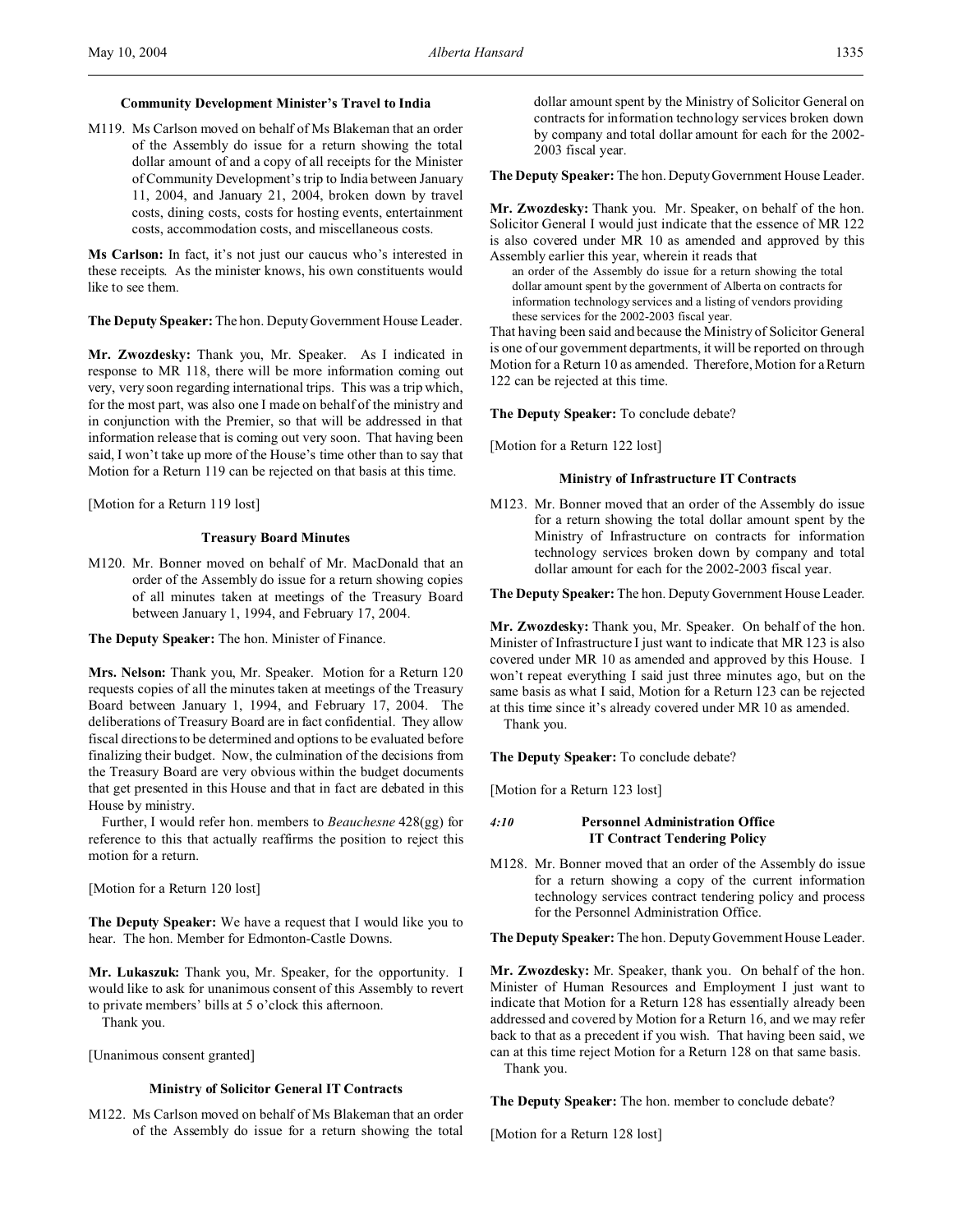# **Business Credit Card Statements for Aboriginal Affairs and Northern Development Department**

M134. Ms Carlson moved on behalf of Dr. Taft that an order of the Assembly do issue for a return showing all monthly business credit card statements for the fiscal year 2002-2003 issued to the deputy minister, all assistant deputy ministers, executive directors, directors, branch heads, managers, and unit leaders for the Department of Aboriginal Affairs and Northern Development.

**The Deputy Speaker:** The hon. Deputy Government House Leader.

**Mr. Zwozdesky:** Thank you. Mr. Speaker, I've already indicated that previous motions for returns are able to be rejected on the basis that they are covered under other motions. This particular one is covered under Motion for a Return 24 as amended, and a statement of all credit card expenses, et cetera, will be provided for each government department. Therefore, since Aboriginal Affairs and Northern Development is one of our departments, it will be addressed under MR 24 as amended, and as such we're able to reject MR 134 before us at this time.

**The Deputy Speaker:** To conclude debate?

[Motion for a Return 134 lost]

# **Business Credit Card Statements for Justice and Attorney General Department**

M135. Ms Carlson moved on behalf of Ms Blakeman that an order of the Assembly do issue for a return showing all monthly business credit card statements for the fiscal year 2002-2003 issued to the deputy minister, all assistant deputy ministers, executive directors, directors, branch heads, managers, and unit leaders for the Department of Justice and Attorney General.

**The Deputy Speaker:** The hon. Deputy Government House Leader.

**Mr. Zwozdesky:** Thank you, Mr. Speaker. On behalf of the hon. Minister of Justice and Attorney General I can indicate that MR 135 as requested will be addressed through the amendment to Motion for a Return 24, wherein each government department will report. As such, Motion for a Return 135 is not needed and is able to be rejected at this time since the Department of Justice and Attorney General will be covered under MR 24 as amended and approved by this House earlier.

Thank you.

**The Deputy Speaker:** To conclude debate?

[Motion for a Return 135 lost]

# **Business Credit Card Statements for Children's Services Department**

M136. Mr. Bonner moved on behalf of Dr. Massey that an order of the Assembly do issue for a return showing all monthly business credit card statements for the fiscal year 2002-2003 issued to the deputy minister, all assistant deputy ministers, executive directors, directors, branch heads, managers, and unit leaders for the Department of Children's Services.

**The Deputy Speaker:** The hon. Deputy Government House Leader.

**Mr. Zwozdesky:** Thank you. Mr. Speaker, with respect to Motion for a Return 136, again, the essence of this one is already referred to and covered under MR 24 as amended. For the same reasons I've indicated earlier regarding other motions for returns, this one can be rejected at this time because the information essentially will be provided under MR 24 as amended and approved by this House earlier.

Thank you.

**The Deputy Speaker:** To conclude debate?

[Motion for a Return 136 lost]

# **Business Credit Card Statements for Learning Department**

M137. Mr. Bonner moved on behalf of Dr. Massey that an order of the Assembly do issue for a return showing all monthly business credit card statements for the fiscal year 2002-2003 issued to the deputy minister, all assistant deputy ministers, executive directors, directors, branch heads, managers, and unit leaders for the Department of Learning.

**The Deputy Speaker:** The hon. Deputy Government House Leader.

**Mr. Zwozdesky:** Thank you, Mr. Speaker. On behalf of the hon. Minister of Learning I can indicate that MR 137 is also being addressed through MR 24 as amended, wherein a statement of all credit card expenses, et cetera, will be provided for all the positions and titles for each government department, and that includes the Department of Learning, of course. So on that basis we can reject Motion for a Return 137 at this time.

**The Deputy Speaker:** To conclude debate?

[Motion for a Return 137 lost]

# **Business Credit Card Statements for Innovation and Science Department**

M138. Mr. Bonner moved on behalf of Dr. Massey that an order of the Assembly do issue for a return showing all monthly business credit card statements for the fiscal year 2002-2003 issued to the deputy minister, all assistant deputy ministers, executive directors, directors, branch heads, managers, and unit leaders for the Department of Innovation and Science.

**The Deputy Speaker:** The hon. Deputy Government House Leader.

**Mr. Zwozdesky:** Thank you, Mr. Speaker. On behalf of the hon. Minister of Innovation and Science may I just indicate that MR 138 is also going to be addressed under MR 24 as amended and approved by this House earlier this year. That having been said, Motion for a Return 138, regarding the provision of credit card expenses and so on, is not required at this time, and we are able to reject it. Arigato.

**The Deputy Speaker:** To conclude debate?

[Motion for a Return 138 lost]

**The Deputy Speaker:** May we have consent to briefly revert to Introduction of Guests?

[Unanimous consent granted]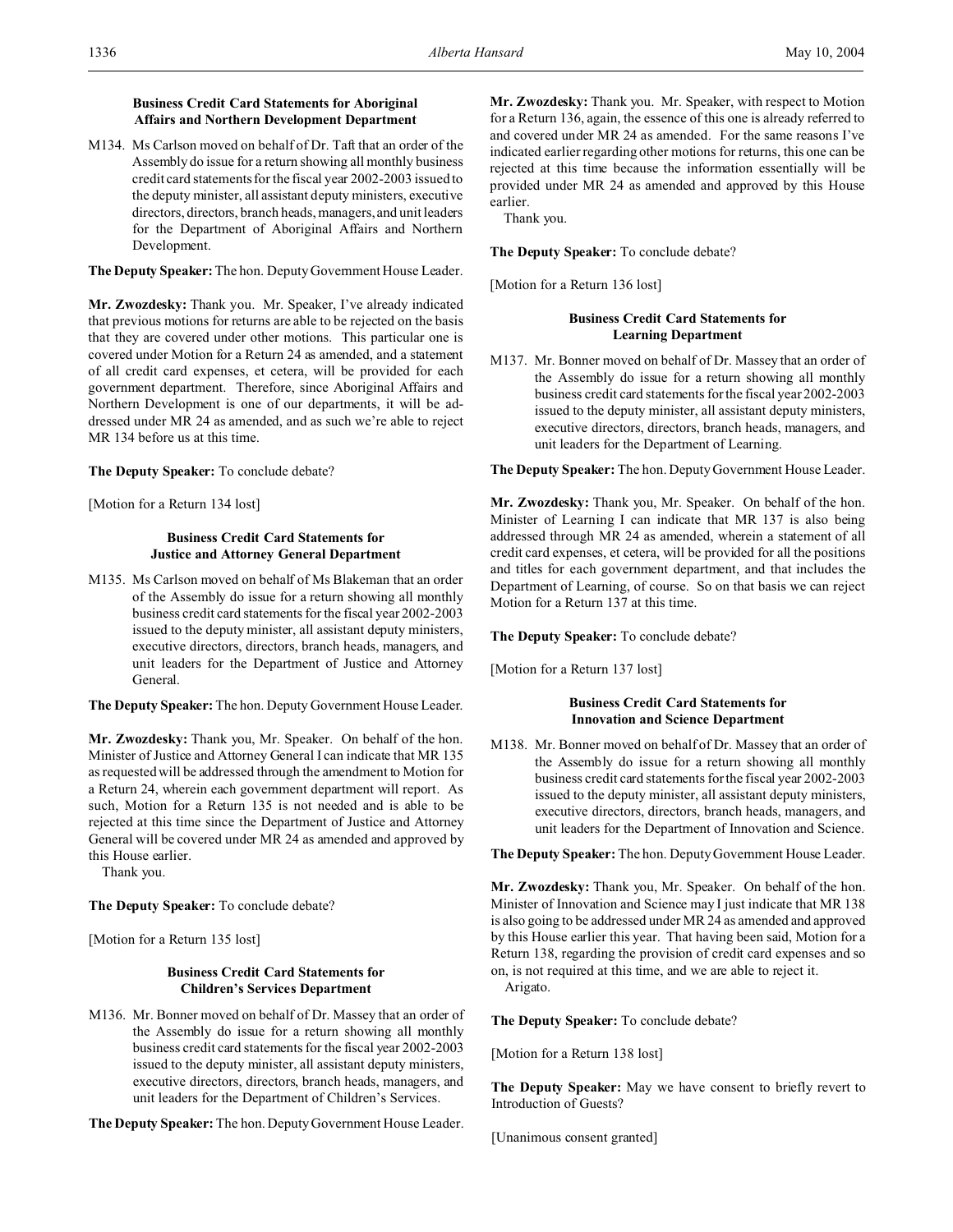# head: **Introduction of Guests** *(reversion)*

**The Deputy Speaker:** The hon. Member for Clover Bar-Fort Saskatchewan.

**Mr. Lougheed:** Thank you, Mr. Speaker. We have with us today in the members' gallery a group of 20 elementary school teachers from the Seoul metropolitan office of education in Seoul, South Korea. This is a public school district in Seoul, and they serve approximately 1.6 million students from kindergarten to grade 12.

The Korean teachers are here for a month-long teacher development program, the fifth such program provided under contract to Edmonton public schools. These teachers will study in 14 different elementary schools where they will observe western teaching methodologies, practise teach in classrooms, and share lessons about Korean education and culture with district students. They will reside in homestays with staff at Edmonton public schools. We welcome this sort of collaborative, crosscultural education program, which speaks to the quality of programming available in our schools and the competence of Alberta teachers.

They're accompanied today by Ann Calverley, Nina Brown, Caroline Letourneau, and Sharon Lougheed, in whose class a couple will be observing later this week. I'd ask them to please rise and accept the traditional warm welcome of this Assembly.

# head: *4:20* **Motions for Returns** *(continued)*

# **Business Credit Card Statements for Minister of Agriculture, Food and Rural Development**

M139. Mr. Bonner moved that an order of the Assembly do issue for a return showing all monthly business credit card statements for the fiscal year 2002-2003 issued to the Minister of Agriculture, Food and Rural Development and the minister's executive assistant.

**The Deputy Speaker:** The hon. Deputy Government House Leader.

**Mr. Zwozdesky:** Thank you, Mr. Speaker. On behalf of the hon. Minister of Agriculture, Food and Rural Development may I just indicate that Motion for a Return 139 is also essentially addressed under Motion for a Return 26 as amended and approved by this Assembly earlier this year. That having been said, of course, that particular ministry is one of the government departments that will be reporting a statement of credit card expenses, et cetera, as outlined, and therefore Motion for a Return 139 can be rejected at this time, as I said, on that basis.

To our guests in the gallery may I just say: anyo hasayon. Kamsam hamnida. [As submitted]

**The Deputy Speaker:** To conclude debate?

[Motion for a Return 139 lost]

### **Business Credit Card Statements for Minister of Energy**

M140. Mr. Bonner moved on behalf of Mr. MacDonald that an order of the Assembly do issue for a return showing all monthly business credit card statements for the fiscal year 2002-2003 issued to the Minister of Energy and the minister's executive assistant.

**The Deputy Speaker:** The hon. Deputy Government House Leader.

**Mr. Zwozdesky:** Thank you. Mr. Speaker, on behalf of the hon. Minister of Energy with respect to Motion for a Return 140 I can indicate that this is also going to be addressed through Motion for a Return 26 as amended and approved by the House. That having been said, MR 140 can be rejected on that basis.

Thank you.

**The Deputy Speaker:** To conclude debate?

[Motion for a Return 140 lost]

# **Business Credit Card Statements for Minister of Children's Services**

M141. Mr. Bonner moved on behalf of Dr. Massey that an order of the Assembly do issue for a return showing all monthly business credit card statements for the fiscal year 2002-2003 issued to the Minister of Children's Services and the minister's executive assistant.

**The Deputy Speaker:** The hon. Deputy Government House Leader.

**Mr. Zwozdesky:** Thank you, Mr. Speaker. On behalf of the hon. Minister of Children's Services I can indicate that Motion for a Return 141 will also be addressed through Motion for a Return 26 as amended and approved by this House earlier this year. Therefore, Motion for a Return 141 is able to be looked at through that particular mechanism, and we are on that basis able to reject Motion 141 at this time.

Kamsam hamnida. [As submitted]

[Motion for a Return 141 lost]

# **Business Credit Card Statements for Minister of Innovation and Science**

M142. Mr. Bonner moved on behalf of Dr. Massey that an order of the Assembly do issue for a return showing all monthly business credit card statements for the fiscal year 2002-2003 issued to the Minister of Innovation and Science and the minister's executive assistant.

**The Deputy Speaker:** The hon. Deputy Government House Leader.

**Mr. Zwozdesky:** Thank you. Mr. Speaker, on behalf of the hon. Minister of Innovation and Science I can indicate that Motion for a Return 142 will be addressed through Motion for a Return 26 as amended and approved earlier this year by the House. Therefore, a statement of all credit card expenses related to members of Executive Council, their executive assistants, and so on with the breakdowns provided for will be addressed. So on that basis MR 142 can be rejected at this time.

Thank you.

**The Deputy Speaker:** To close debate?

[Motion for a Return 142 lost]

# **Business Credit Card Statements for Minister of Learning**

M143. Mr. Bonner moved on behalf of Dr. Massey that an order of the Assembly do issue for a return showing all monthly business credit card statements for the fiscal year 2002-2003 issued to the Minister of Learning and the minister's executive assistant.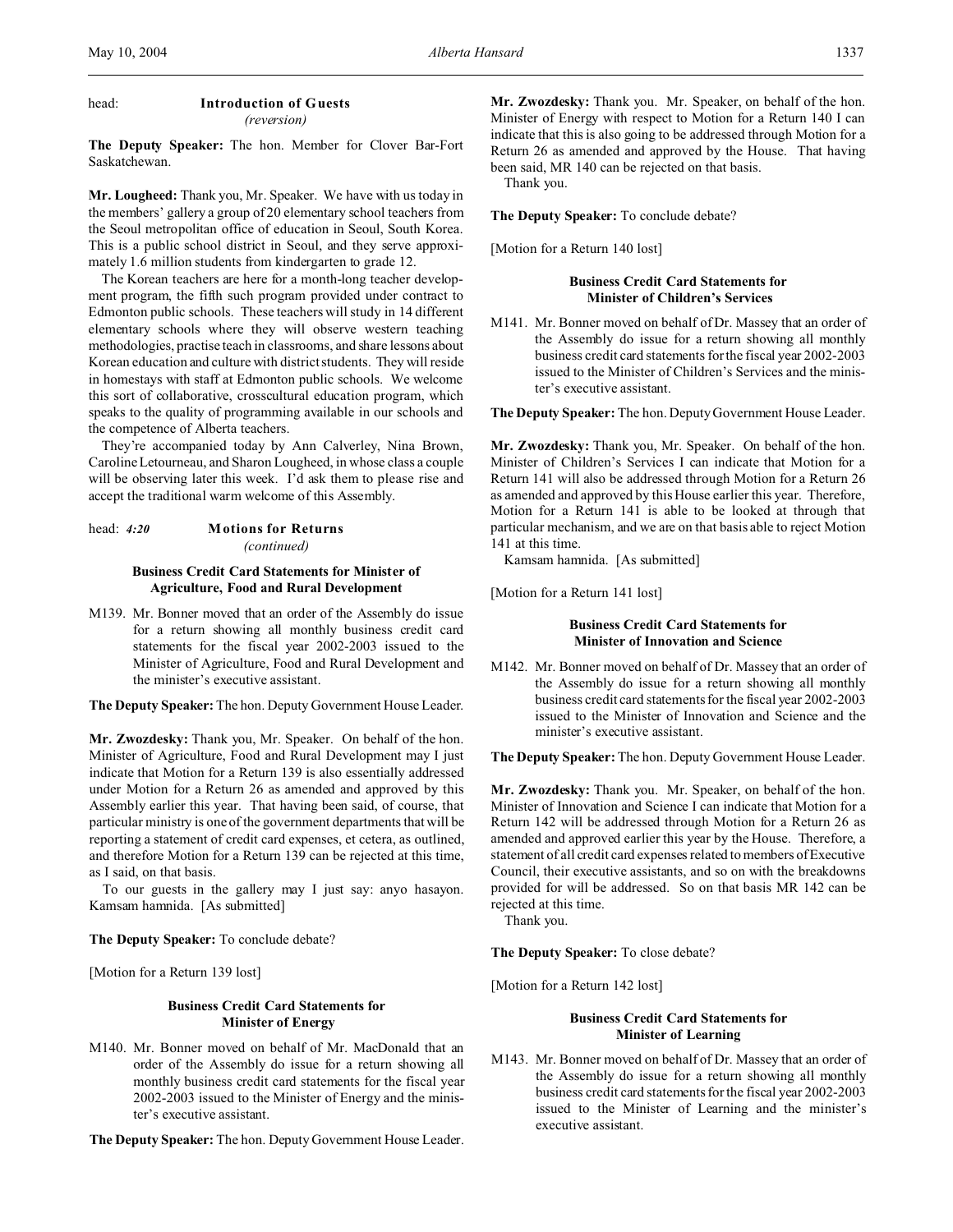**The Deputy Speaker:** The hon. Deputy Government House Leader.

**Mr. Zwozdesky:** Thank you, Mr. Speaker. On behalf of the hon. Minister of Learning I just want to indicate that Motion for a Return 26 as amended and approved by this House earlier this year will address this matter. As such, Motion for a Return 143, before us at the moment, can be rejected on that basis.

Thank you.

# **The Deputy Speaker:** To conclude debate?

[Motion for a Return 143 lost]

### **Ministry of Children's Services IT Contracts**

M146. Mr. Bonner moved on behalf of Dr. Massey that an order of the Assembly do issue for a return showing the total dollar amount spent by the Ministry of Children's Services on contracts for information technology services broken down by company and total dollar amount for each for the 2002- 2003 fiscal year.

**The Deputy Speaker:** The hon. Deputy Government House Leader.

**Mr. Zwozdesky:** Thank you, Mr. Speaker. On behalf of the hon. Minister of Children's Services I just want to say that Motion for a Return 146 is not required since the issue of information technology services, the contracts and the vendors and so on, has been addressed through Motion for a Return 10 as amended and approved by this House earlier this year. As such and on that basis, we are able to recommend rejection of Motion for a Return 146.

Thank you.

**The Deputy Speaker:** To conclude debate?

[Motion for a Return 146 lost]

# **Utilities Consumer Advocate**

M147. Ms Carlson moved on behalf of Mr. MacDonald that an order of the Assembly do issue for a return showing copies of all documents, correspondence, and recommendations from the Utilities Consumer Advocate to the government regarding consumer utilities issues between September 22, 2003, and February 17, 2004.

**The Deputy Speaker:** The hon. Minister of Government Services.

**Mr. Coutts:** Thank you, Mr. Speaker. This request would involve hundreds of documents that contain personal billing, consumption, and other information entrusted to us in confidence by Alberta's electricity and natural gas consumers. It would also contain sensitive business intelligence entrusted to us by Alberta's electricity and natural gas utilities under a similar protection of privacy. Therefore, Government Services is prepared to reject this Motion for a Return 147.

**The Deputy Speaker:** To conclude debate?

[Motion for a Return 147 lost]

### *4:30* **Utilities Consumer Advocate**

M148. Ms Carlson moved on behalf of Mr. MacDonald that an order of the Assembly do issue for a return showing copies of all documents, including but not limited to correspondence, business plans, budgets, and contracts, related to the creation of the Utilities Consumer Advocate office between September 22, 2003, and February 17, 2004.

**The Deputy Speaker:** The hon. Minister of Government Services.

**Mr. Coutts:** Thank you very much, Mr. Speaker. We'll be accepting Motion for a Return 148.

**The Deputy Speaker:** To conclude debate, the hon. Member for Edmonton-Ellerslie.

**Ms Carlson:** Yes. Mr. Speaker, we would like to thank the minister for his openness in providing us with that information.

[Motion for a Return 148 carried]

# **Shut-in Natural Gas Wells**

M149. Ms Carlson moved on behalf of Mr. MacDonald that an order of the Assembly do issue for a return showing copies of all documents regarding government compensation to companies whose natural gas wells in the Athabasca-Wabasca-McMurray region have been ordered shut in by the Alberta Energy and Utilities Board.

**Mr. Smith:** We'll reject that.

**The Deputy Speaker:** To conclude debate, the hon. Member for Edmonton-Ellerslie.

**Ms Carlson:** Thank you, Mr. Speaker. If he isn't going to give us any information, he could at least tell us why he won't give us any information.

[Motion for a Return 149 lost]

# **Coal Bed Methane**

M150. Ms Carlson moved on behalf of Mr. MacDonald that an order of the Assembly do issue for a return showing copies of all documents regarding the development of regulations and/or guidelines for the development of natural gas in coal, or coal bed methane, between January 1, 2001, and February 17, 2004.

**Mr. Smith:** We'll reject that, Mr. Speaker.

**The Deputy Speaker:** The hon. Member for Edmonton-Highlands on the motion.

**Mr. Mason:** Thank you very much, Mr. Speaker. Well, you know, it's my view that the minister, in rejecting a legitimate request from the opposition to table this thing . . .

**Mr. Norris:** Can't hear you.

**Mr. Mason:** I'm sorry. I'll start over. Thank you very much, hon. minister.

It seems to me, Mr. Speaker, that the Minister of Energy, when he rejects a legitimate request for information from the opposition, ought to at least have the courtesy for members of the House to stand up and explain why that might be. You know, in this particular case the whole issue of coal bed methane is a very, very serious issue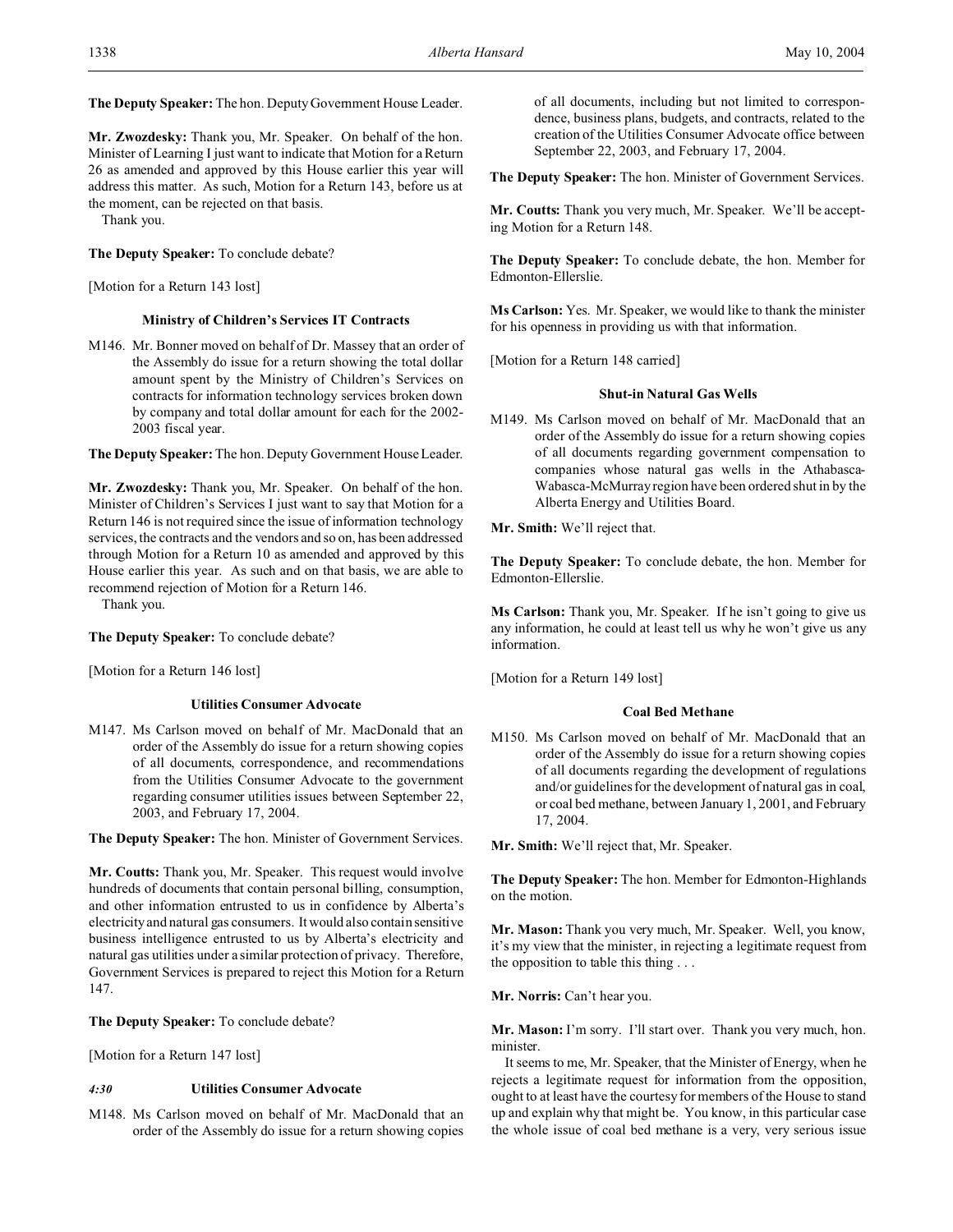facing the future of this province. We've seen in other parts of the continent – particularly I think it's Wyoming if I'm not mistaken – that there has been tremendous damage to the environment by this process.

The minister has on a number of occasions talked about how much different Alberta's situation is, yet the fact of the matter is that the process of drilling for coal bed methane is going ahead and without adequate consideration, without adequate testing or research to determine what is going to be the effect on the environment and on the water table and all kinds of things. Many, many people are concerned about this.

Such a cavalier approach on the part of the minister to these kinds of matters and showing a lack of respect for members of the Assembly by just saying, "Stand up, all you trained seals, and vote this down because I tell you so," is not just showing a lack of respect for the opposition but showing a lack of respect for the government members in particular, and I don't think they should stand for it, Mr. Speaker.

We'll wait and see if the minister has anything to add to this before we have further debate on the matter and on subsequent motions that might be addressed by that minister this afternoon.

With that comment, Mr. Speaker, I will take my seat for now.

**The Deputy Speaker:** The chair would observe that the hon. member is asking for something that's an impossibility. By the rules of our House, to which all sides have agreed, the minister is not allowed to reply to your comments.

The hon. Member for Edmonton-Ellerslie to conclude debate.

**Ms Carlson:** Thank you, Mr. Speaker. I am very disappointed that this minister would refuse to share any information with us about what is going to be the largest new industry in this particular province in the future. Now, it's going to be critical in terms of the balance between business and energy sector development and environmental needs for the province and for the people that this information be public, be open, and be open for debate.

The kind of arrogance we see reflected not only by this minister's rejection of the questions but rejection of any reason for not disclosing information is indicative of how he intends to proceed in the future, and that does not bode well for the future of this province.

I would request that he reconsider his answer and provide some level of detail in writing to us in the very near future.

Thank you, Mr. Speaker.

[Motion for a Return 150 lost]

# **Coal Bed Methane**

M151. Ms Carlson moved on behalf of Mr. MacDonald that an order of the Assembly do issue for a return showing copies of all documents, including but not limited to correspondence, meeting agendas, and meeting minutes, of the natural gas in coal multistakeholder advisory committee between January 1, 2003, and February 17, 2004.

**Mr. Smith:** Well, Mr. Speaker, I will be rejecting this motion as well and feel compelled to reply to the earlier comments of the member. I will do it briefly and succinctly out of respect for the private members of this Assembly, whose precious time we are taking answering these questions that they know full well how to get answers to. I'm trying to move quickly through this so that private members' business, particularly important ones of the Canadian Wheat Board, can proceed. [interjections]

**The Deputy Speaker:** Whoa. We're in Motions for Returns, right now, hon. members.

The hon. Member for Edmonton-Highlands on Motion for a Return 151.

**Mr. Mason:** The minister started by saying that he was going to answer the question and do it succinctly, and all he did was attack the opposition for asking the question and say that the opposition was trying to hold up the private member's bills. [interjections] *4:40*

**The Deputy Speaker:** Hon. members, the House has a level of courtesy, which I'd hoped a number of people would return to; that is, we have one person speaking at a time. Right now, the only person . . .

**Mr. Lukaszuk:** Why would we revert to that?

**The Deputy Speaker:** That doesn't invite a comment, hon. Member for Edmonton-Castle Downs.

The hon. Member for Edmonton-Highlands is the one that's been recognized.

**Mr. Mason:** Thank you very much, Mr. Speaker. All the minister has to do is give three or four sentences explaining why the information is not going to be forthcoming. That's all that is asked. You know, if he showed as much respect for the opposition's role in this place as he claims to do for the backbenchers and their private members' bills, maybe we could get on with both today.

**The Deputy Speaker:** The hon. Member for Edmonton-Ellerslie to conclude debate.

**Ms Carlson:** Thank you, Mr. Speaker. We have for the past three weeks given unanimous consent to this House to revert to private members' business, putting aside our questions. We have had to revert to Written Questions and Motions for Returns because this government refuses to provide information, refuses to be open and accountable, and refuses to share any information about their future developments with the people of this province. This is in fact the only recourse left open to us, which they are once again denying us access to.

We have had some cases of extreme co-operation here this afternoon from ministers other than the Minister of Energy. We have had several ministers here provide excellent information to us. The Minister of Children's Services agreed to provide detailed information and consolidate a number of motions for returns, which we also agreed to in order to speed up this process. So I would say that we in the opposition are acting in extreme good faith, and this government, particularly the Minister of Energy, is acting in extreme bad faith.

[Motion for a Return 151 lost]

### **Crude Oil Royalty Marketing Process**

M152. Mr Bonner moved on behalf of Mr. MacDonald that an order of the Assembly do issue for a return showing copies of all economic reviews and evaluations of the Alberta crude oil royalty marketing process between January 1, 2003, and February 17, 2004.

**Mr. Smith:** A report is being done, Mr. Speaker, that in the fullness of time will direct an answer to this question. Therefore, we are compelled to reject.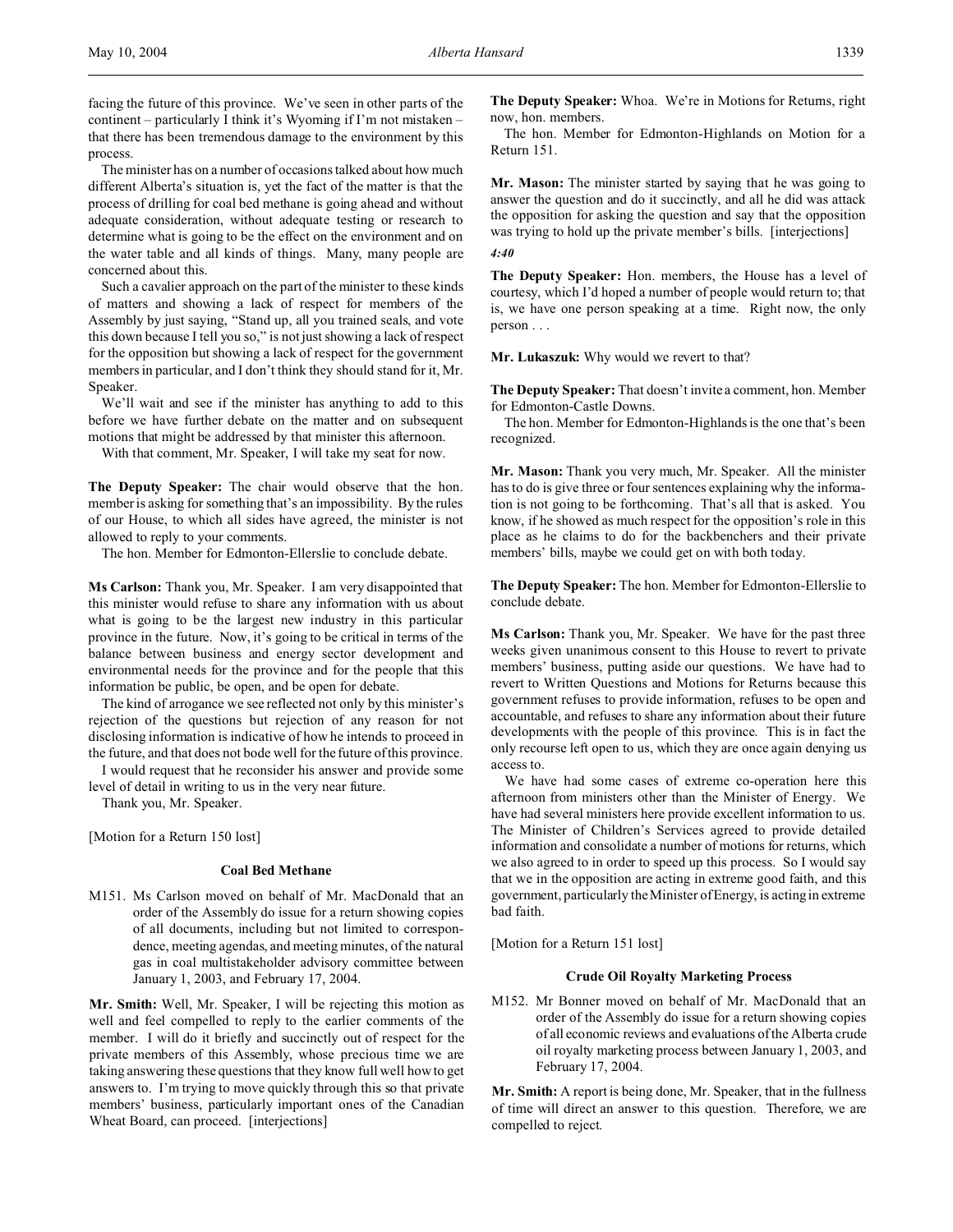# **The Deputy Speaker:** To reject?

# **Mr. Smith:** To reject.

[Motion for a Return 152 lost]

#### **Electricity Transmission Development**

M153. Mr. Bonner moved on behalf of Mr. MacDonald that an order of the Assembly do issue for a return showing copies of all documents, business plans, and correspondence regarding the government's electricity transmission development policy between January 1, 2001, and February 17, 2004.

**Mr. Smith:** Mr. Speaker, we'll reject this motion and direct the member to the Freedom of Information and Protection of Privacy Act, where it can be dealt with more appropriately.

**Mr. Bonner:** Once again, for the minister who more often than anybody else in this House tells us that his government is open and transparent, that type of a reply to Motion for a Return 153 is certainly unacceptable, Mr. Speaker.

We have not had such a boondoggle in this province since we went to electricity deregulation, that has cost Albertans somewhere in excess of \$8 billion to this point, and it is continuing to soar. Certainly, as the price of oil and natural gas continue to rise at rapid rates, the cost of electricity generation is going to increase as well. So for the minister not to be open and accountable and not to share these documents with all of us in the Assembly and all Albertans is unforgivable.

[Motion for a Return 153 lost]

#### **Redwood Energy Well Blowout**

M154. Mr. Bonner moved on behalf of Mr. MacDonald that an order of the Assembly do issue for a return showing copies of all documents, reports, statistical data, and correspondence regarding the blowout of a Redwood Energy well located near Edson between June 7, 2001, and February 17, 2004.

**Mr. Smith:** Mr. Speaker, the process compels us to reject this motion and would direct the member to the Alberta Energy and Utilities Board, that can provide any interested person with extensive information about this and other events.

[Motion for a Return 154 lost]

# **Electricity Deregulation**

M155. Mr. Bonner moved on behalf of Mr. MacDonald that an order of the Assembly do issue for a return showing copies of all documents, business plans, performance measures, and statistical data regarding the government's deregulation of electricity between January 1, 1992, and January 1, 2001.

**Mr. Smith:** Mr. Speaker, I would direct the member to business plans and performance measures all readily available in the public domain and, therefore, am compelled to reject Motion for a Return 155.

**Mr. Mason:** I'm compelled to rise on this one, Mr. Speaker, because it was more than just the business plans and the performance measures contained in them that was asked for here. Now, this is

probably one of the central requests before the Assembly today. Here is the paper trail on electricity deregulation. I commend the hon. Member for Edmonton-Gold Bar for asking this question because he's basically asking: what has the government been doing on electricity deregulation? Why did they do it? What's happened? What have they been doing to monitor and analyze the situation as it progressed? You know, the public of Alberta and certainly the opposition parties really are perplexed about why it is the government has stuck with electricity deregulation all along.

In the face of it, it would seem that it would be almost an irrational course of action given the dramatic increase in electricity prices and the growth of bureaucracy, which the government claims to be opposed to. It's far more complex than it used to be. There's a lot more bureaucracy. There are more bodies running it. More people have to be assembled and documents kept and so on. This is a critical piece of the package of information that we need in this Assembly in order to analyze whether or not there's some rationale behind the government's actions in essentially doubling the cost of power in this province. Why would a government do that and persist in that course of action in the face of all the evidence to the contrary, Mr. Speaker?

So I would urge members of the Assembly to vote aye for this particular motion for a return because this is probably one of the key ones of the entire session.

Thank you, Mr. Speaker.

#### *4:50*

**Mr. Snelgrove:** As we carefully weigh the extreme relevance of this motion, could the minister tell us before we cast our vote on this, considering this goes back up to 12 years, how much time and how much cost this might actually be in his department to consider answering this motion?

**The Deputy Speaker:** That's probably a very good question, but under our rules that all sides have agreed to, the minister can only reply once, and he's already had his crack at it. The proposer may have a response to conclude.

The hon. Member for Edmonton-Glengarry.

**Mr. Bonner:** Thank you, Mr. Speaker. Well, in support of the comments made by the Member for Edmonton-Highlands, the cost of providing this information compared to the eight billion dollars plus that it's cost Albertans through the whole deregulation process of electricity is minuscule. It is very, very small, so I would think that's a very good question and that the minister should reconsider very quickly about allowing everybody in this Assembly and all Albertans access to this very important information.

[Motion for a Return 155 lost]

### **Electricity Deregulation**

M156. Mr. Bonner moved on behalf of Mr. MacDonald that an order of the Assembly do issue for a return showing copies of all correspondence between TransAlta Corporation, including any subsidiaries, and the government regarding electricity deregulation between January 1, 1990, and February 17, 2004.

**Mr. Smith:** Well, Mr. Speaker, I'm trying to move quickly out of deference to important matters of private members in the House. Again, we'll reject this motion. Anybody who has been in this House for any length of time, which the Member for Edmonton-Gold Bar has, knows full well the details surrounding the freedom of information act, knows full well that that's third party information, and knows full well that that is prohibited by law to be released.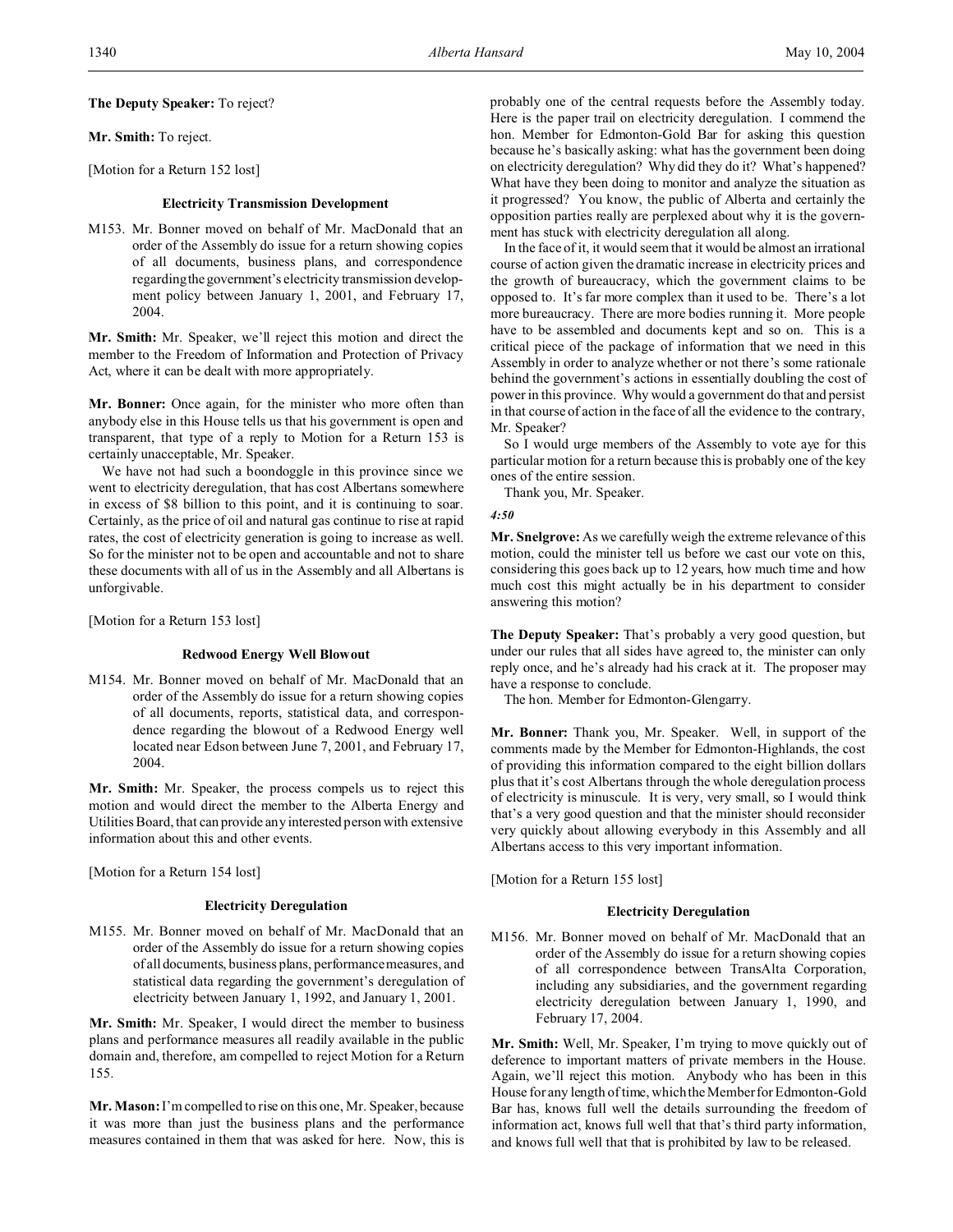[Motion for a Return 156 lost]

# **Electricity Deregulation**

M157. Mr. Bonner moved on behalf of Mr. MacDonald that an order of the Assembly do issue for a return showing copies of all performance measures and statistical data regarding the effect of the government's deregulation of electricity on residential and small- and medium-business customers between January 1, 2001, and February 17, 2004.

[The Speaker in the chair]

**Mr. Smith:** Mr. Speaker, there are no documents available to respond to this motion; therefore, we could accept it and say that there are no documents available to this motion, or we can in fact reject it because there are no documents responsive to this motion. I leave it in the hands of the Assembly.

[Motion for a Return 157 lost]

#### **Electricity Deregulation**

M158. Mr. Bonner moved on behalf of Mr. MacDonald that an order of the Assembly do issue for a return showing the total cost of all reports commissioned by the government regarding electricity deregulation between January 1, 1990, and February 17, 2004, broken down by the cost for each report.

**The Speaker:** The hon. Minister of Energy.

**Mr. Smith:** Well, thank you, Mr. Speaker. Again, there's no evidence that I know of that any reports addressing the wide-ranging subject of electricity deregulation exist in the department. So again I leave it to the good minds of the members of the Assembly to make this decision.

[Motion for a Return 158 lost]

# **Business Credit Card Statements for Minister of Finance**

M159. Mr. Bonner moved that an order of the Assembly do issue for a return showing copies of all monthly business credit card statements for the fiscal year 2002-2003 issued to the Minister of Finance and the minister's executive assistant.

**The Speaker:** The hon. Deputy Government House Leader.

**Mr. Zwozdesky:** Thank you, Mr. Speaker. On behalf of the hon. Minister of Finance I can indicate that Motion for a Return 26 as amended and approved by this House earlier this session in fact addresses this issue, and a statement of all the credit card expenses et cetera for the minister and for executive assistants and so on for all government departments will be provided pursuant to MR 26 as amended. On that basis MR 159 can be rejected at this time.

[Motion for a Return 159 lost]

# **Business Credit Card Statements for Minister of Infrastructure**

M160. Mr. Bonner moved that an order of the Assembly do issue for a return showing copies of all monthly business credit card statements for the fiscal year 2002-2003 issued to the Minister of Infrastructure and the minister's executive assistant.

**The Speaker:** The hon. Deputy Government House Leader.

**Mr. Zwozdesky:** Thank you, Mr. Speaker. On behalf of the hon. Minister of Infrastructure I just want to indicate again that Motion for a Return 26 as amended and approved earlier by this House does address this matter, and the statement of all credit card expenses will be provided, including the Ministry of Infrastructure, which, of course, is part of government. On that basis MR 160 can be rejected at this time.

[Motion for a Return 160 lost]

#### **Electricity Deregulation**

M161. Mr. Bonner moved on behalf of Mr. MacDonald that an order of the Assembly do issue for a return showing a copy of all business plans or business models prepared by the government regarding electricity deregulation between January 1, 1995, and March 16, 2004.

**The Speaker:** The hon. Minister of Energy.

**Mr. Smith:** Thank you, Mr. Speaker. The minister will be rejecting that motion.

Thank you.

[Motion for a Return 161 lost]

**The Speaker:**Hon. members, I understand that earlier this afternoon unanimous consent was granted in the Assembly that we'd now move from this particular order of business on to an additional order of business.

# head: *5:00* **Public Bills and Orders Other than Government Bills and Orders Third Reading**

**Bill 203**

**Canada Pension Plan Credits Statutes Amendment Act, 2004**

**The Speaker:** The hon. Member for Calgary-West.

**Ms Kryczka:** Thank you, Mr. Speaker. We've already heard substantial debate surrounding Bill 203, and I would like to thank all my colleagues for their support and for their comments.

To summarize Bill 203 very briefly, Bill 203 provides ex-spouses and separated couples a choice in how best to divide their assets pertinent to their individual circumstances. The current problem in Alberta is that when a signed agreement between ex-spouses or expartners waives the right to future claim on each other's CPP credits or pension, this contract agreement is not enforceable. This does happen because we don't have provincial legislation in place to ensure that an ex-spouse will not renege on the waiver in the agreement already agreed to.

Bill 203 prevents an ex-spouse from applying for a credit split without the other ex's knowledge and especially after both had mutually signed a divorce agreement to waive future claims to each other's CPP benefits. Bill 203 prevents the effect of creating a future entitlement for an ex-spouse. Only one of the ex-spouses or expartners needs to apply for this split, with the consent of the other individual not being necessary. An appeal can be made that can only challenge the information provided on the application such as the time the couple spent together. One of the exes could make an application to split the other ex's CPP credits many years after the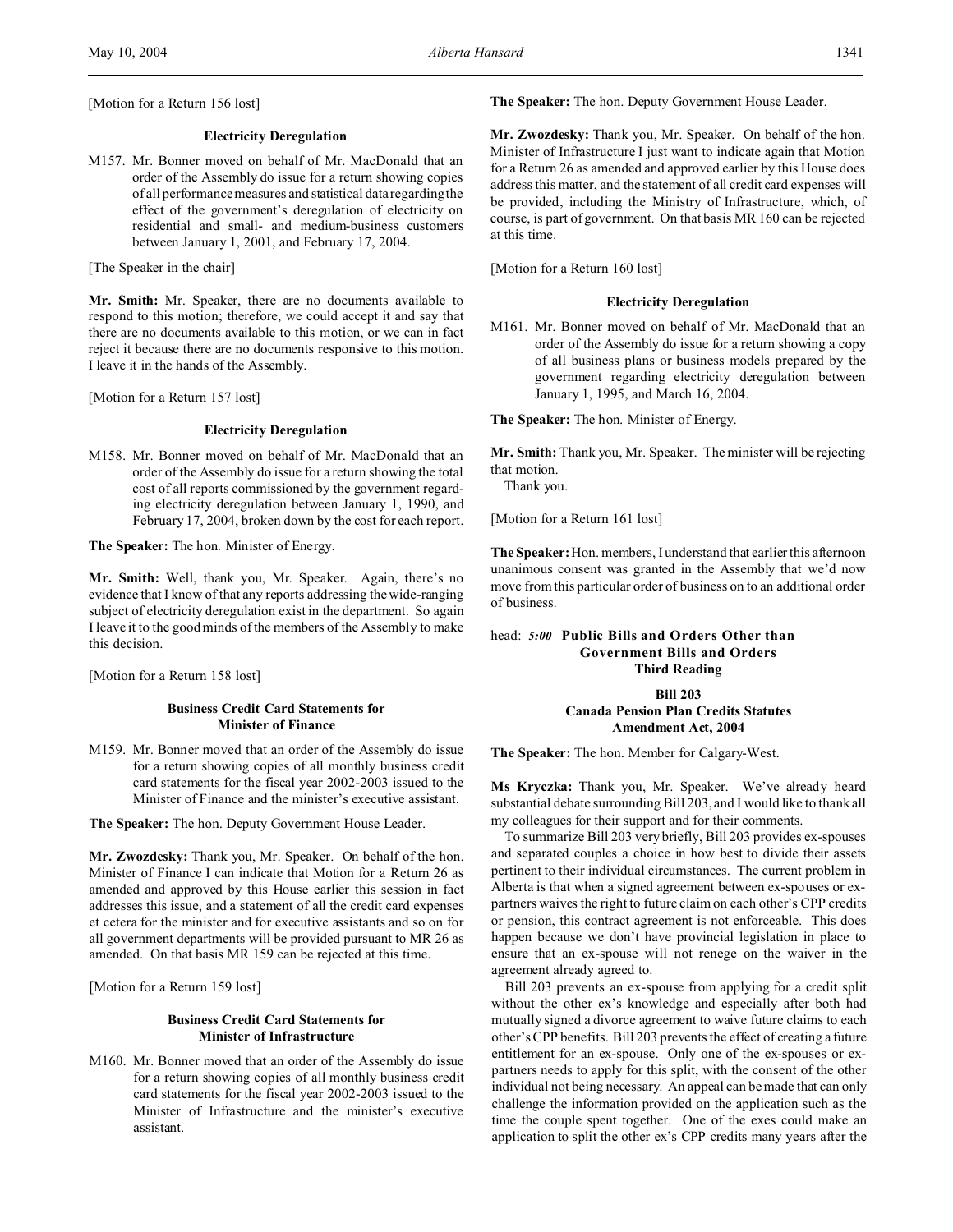original agreement was signed, up to 10, 15 years later.

The Canada pension plan allows for the provinces to opt out of the credit-splitting program through section 55.2. However, the provinces must enact legislation allowing for spousal agreement. This legislation must make specific reference to the CPP. Without provincial legislation spousal waivers with respect to CPP credits may not be upheld. Bill 203 provides the provincial legislation necessary to legitimize spousal agreements. Section 55.2 of the CPP act grants provinces authority to opt out of CPP credit splitting.

Bill 203, as I said, would provide that legislation. Agreements back to June 1986 will be honoured. Bill 203 allows both parties to make sure that they resolve all assets when divorce or separation proceedings are done, even CPP benefits. Bill 203 brings closure to a divorce or separation.

An important point regarding splitting CPP benefits: a credit-split decision is never changed or returned to an ex regardless of a change in circumstances. An ex who discovers later that he or she didn't receive any CPP benefits is still entitled to those benefits as long as he or she did not sign an agreement that stated no future division of CPP credits.

Other jurisdictions have recognized the importance of choice. British Columbia, Saskatchewan, and Quebec all have legislation to opt out of the CPP credit-splitting program. Manitoba plans to introduce a pilot project this year.

Mr. Speaker, I move third reading of Bill 203, the Canada Pension Plan Credits Statutes Amendment Act, 2004.

[Motion carried; Bill 203 read a third time]

# **Bill 204 Blood Samples Act**

**The Speaker:** The hon. Member for Edmonton-Castle Downs.

**Mr. Lukaszuk:** Thank you, Mr. Speaker. Thank you very much. It's an honour to begin debate in third reading of Bill 204. Before I comment on the bill, I would like the record to show my gratitude to my researcher, Mr. Matthew Stepan, who has worked tirelessly on this bill, Barb Letendre and Cherry Robinson in my respective offices, and definitely Ms Diane Paltzat from the Edmonton Police Service, who has provided us with a great deal of technical information.

Mr. Speaker, the concept of taking blood samples to help infected and injured health and emergency workers was formally presented by the Alberta federation of police chiefs. Although they are big supporters of this legislation, they are not the only professionals that will benefit from this bill. I have presented petitions from the Edmonton,Calgary, Lethbridge, Taber, and Camrose police services; also the Alberta Association of Chiefs of Police. The Blood Tribe police have also sent a letter and a petition urging this Assembly to support Bill 204.

This bill is a necessary response to the trend by some people to use the threat of disease as a weapon. The deputy chief of the Blood Tribe police has stated that some police officers have been exposed to bodily fluids in the past and that this bill could have helped them access the appropriate information to assess the severity of their injury.

The Alberta Fire Fighters Association and the Lethbridge Firefighters Union have also voiced their support for Bill 204. Firefighters, as we know, are often the first to arrive at the scene of an accident. As a result, they also face the same dangers as police officers.

I have also tabled supports from the Alberta correctional officers

and the correctional services workers as a great deal of debate has focused on police officers, firefighters, and health care providers; however, the chair of the AUPE Local 003 has expressed gratitude for this bill because it will help create safer working conditions for those people who work in Alberta's prisons.

The bill will also assist in the treatment of correctional staff victimized by inmates with blood that could be contaminated with a blood-borne disease. Correctional workers are often engaged in hostile and violent situations with inmates. This bill will help workers understand the extent of their injury when they are bitten, scratched, or spat at by an inmate.

Emergency workers in Calgary and the Alberta College of Paramedics are also supportive of this bill.

Mr. Speaker, all of these groups are faced with the growing problem of people using blood or the fear of potentially fatal disease to torment these workers. It is true that most of the support for this bill comes from personal experiences of emergency workers; however, this bill will help infected workers understand the severity of the exposure. I am confident that most reasonable, caring Albertans will support this bill.

Mr. Speaker, this bill is also before this House because of the growing danger of people using the threat of disease to abuse or torment the men and women who keep all Albertans safe and healthy. The order for taking a mandatory blood sample is not a knee-jerk response to a few isolated cases. This bill is part of a coordinated response to the danger of blood-borne diseases. The order is one of the most important pieces of a system that effectively addresses the danger of these diseases.

There are those who believe that this bill is an infringement on the privacy or the rights of anyone who comes into contact with an emergency or health professional. Mr. Speaker, nothing is stopping someone from challenging this legislation in court; however, before proceeding, they should realize that the taking of a blood sample to help health care or emergency workers understand the significance of their exposure is within the parameters of the Charter of Rights and Freedoms. It is worth repeating that the Charter of Rights is not absolute. It is not above the law, and it cannot be used as protection after harming another person.

Mr. Speaker, this bill will help ensure that exposed persons and their medical staff are given enough information to assess the severity of their exposure. I encourage all members to support Bill 204, and I look forward to the debate on this floor.

Thank you.

**The Speaker:** The hon. Member for Edmonton-Highlands.

**Mr. Mason:** Thank you very much, Mr. Speaker. I'm pleased to rise to speak to third reading of Bill 204.

This is the third time I've risen to address the bill. In the second reading debate I indicated that I would be opposing the bill. Then, during the discussion in committee stage I indicated that I was undertaking some contact with some of the groups that were in support of the bill and was, I guess, in a position of being undecided based on some of the things that I've heard.

I can tell the House, Mr. Speaker, that I have had discussions with the police association of Alberta. I have discussed this with the Local 003 leadership of the Alberta Union of Provincial Employees, which represents correctional staff in provincial facilities, and I have discussed this with the Edmonton Fire Fighters' Union local president over the weekend.

It's clear to me, Mr. Speaker, that all of those groups support this approach, and all of them have indicated to me that this is not a theoretical problem for them. This is a real and recurring issue that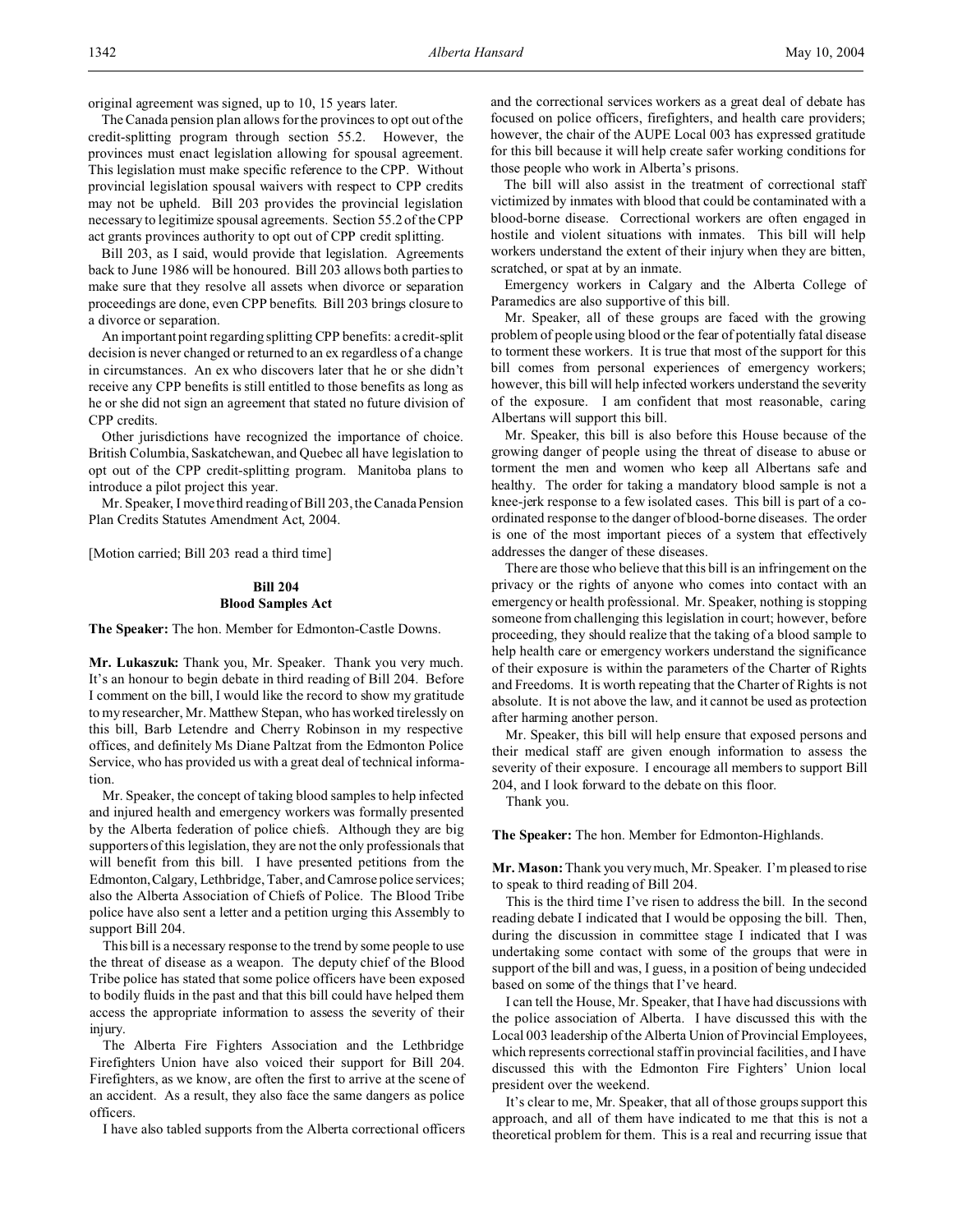their members face on a regular basis, that is extremely difficult for their members to deal with – for police officers, firefighters, and correctional officers – that it has a serious impact on their personal life, and that it is indeed an issue that warrants some serious measure.

#### *5:10*

Now, the concern, of course, Mr. Speaker, is that some of the other groups that have contacted us are opposed, and certainly HIV Edmonton is one of those organizations. There is a real concern that people's civil liberties may be infringed upon or that particular groups in society, particularly low-income people, people on the street, people of aboriginal descent, and people from the gay community, may in fact be unfairly targeted under the provisions of this bill. That is the dilemma that I find myself in today.

I will be paying very close attention to whether or not this bill, which is clearly going to be passed today, does in fact infringe upon those groups. I think all members of the Assembly need to monitor that situation, and if those types of things occur on a frequent basis, if there are patterns of abuse that exist under this legislation, then I think we have a duty to amend or rescind the legislation.

However, Mr. Speaker, I am convinced for the moment that this bill is in fact necessary, so I will be prepared to support the bill at third reading. Thank you.

**The Speaker:** The hon. Member for Calgary-Fort has risen.

**Mr. Cao:** Well, thank you, Mr. Speaker. It's a privilege for me to join in the debate in support of Bill 204. Most of the time the potential carrier of blood-borne disease who infects a worker with their bodily fluids will agree to a voluntary blood sample. They may take time to prolong the intimidation and taunting, that was mentioned. Most of them agree eventually.

The intent of this bill is for the relatively few occasions where the suspect absolutely refuses to agree to a blood sample. In these cases the reason for not submitting a blood sample has nothing to do with the Charter of Rights or privacy violation. The reason they refuse is to make life difficult for the potentially infected person.

As I see it, there is a process for taking and analyzing a blood sample already existing in Alberta in the health care system. The process for issuing a court order at any time also already exists in Alberta's justice system. The circumstances for forcing a blood sample from someone, as explained in section 4, will hopefully never need to be used. On the other hand, the mere presence of this bill will help convince people who are not co-operating to agree to provide a blood sample.

I say that this bill's intent is to address new dangers to these professional workers on a daily basis. We know for a fact that criminal suspects or inmates currently use biting or spitting on police officers, law enforcement officers, correctional officers as a form of intimidation. This isn't something that the average Albertan would deal with in their normal workday, but for the professions defined in section 4(2), this is becoming an area of constant concern.

So looking at this, I want to express my support and call on other members to vote for this bill.

**The Speaker:** The hon. Member for Edmonton-Ellerslie.

**Ms Carlson:** Thank you, Mr. Speaker. I would like to make a few comments with regard to this bill. I have listened intently to both sides of the argument: why we should pass this legislation and why we shouldn't. While I, too, certainly respect the concerns that those who are opposed to this bill have, I have to say that on the whole at this particular time I'm going to be supporting this legislation.

It seems to me that our first area of concern has to be for those people in the services that are protecting us. If they are spat on or bitten or have needle punctures or are helping individuals who are covered in blood, they have the right to know as soon as possible whether or not they are infected with any particular diseases. In fact, AIDS doesn't concern me as much as hepatitis C does, and that's a real concern for us in this day and age. So not only should those people who are serving Albertans know quickly but their other family members as well – their spouses and their children and those who might otherwise be infected – so that they can take the proper precautions as soon as possible.

I, too, have some concerns about how this bill may unfold, and we'll be watching intently to see that it is not abused in any capacity. I'm expecting that it won't be, and I'm hoping that it won't be, and certainly there will be a huge outcry of concern if it is. So at this point after due consideration I will be supporting this bill at third reading.

**The Speaker:** The hon. Member for Edmonton-Glengarry.

**Mr. Bonner:** Thank you very much, Mr. Speaker. I want to make a few brief comments, as well, to Bill 204, the Blood Samples Act. I want to commend the Member for Edmonton-Castle Downs for the amount of work he put into this bill and certainly commend the great efforts that our police officers, our peace officers, our firefighters, our emergency workers, and even good Samaritans do in order to assist people that are injured, people that are in violation of the law. This bill shows that we in this Legislature have a strong support for families. With the increase in the incidence of hepatitis C, with the increase in other communicable diseases this is a bill that's certainly going to give confidence to those families, particularly when one of the members in that family has been exposed to bodily fluids, which could potentially cause the spread of AIDS.

I do think it is a very good bill. I'm certainly glad to have heard the input that others in the Assembly have given in regard to the comments made by those particular organizations that have members who are involved in these types of situations.

In closing, I think it's an extremely good bill. I would certainly hope that all members of the Assembly would support this particular bill and that those emergency workers or police officers or firefighters or whoever is exposed to these types of situations will definitely be able to have some confidence that when they return to their families, their families will not be infected with these diseases. So, once again, thank you very much for the opportunity to make some comments.

**The Speaker:** The hon. Member for Edmonton-Castle Downs to close the debate?

[Motion carried; Bill 204 read a third time]

# head: *5:20* **Public Bills and Orders Other than Government Bills and Orders Second Reading**

**Bill 206 Alberta Wheat and Barley Test Market Amendment Act, 2004**

[Adjourned debate May 3: Mr. Hlady]

**The Speaker:** The hon. Member for Calgary-Mountain View. I believe there are about two minutes left.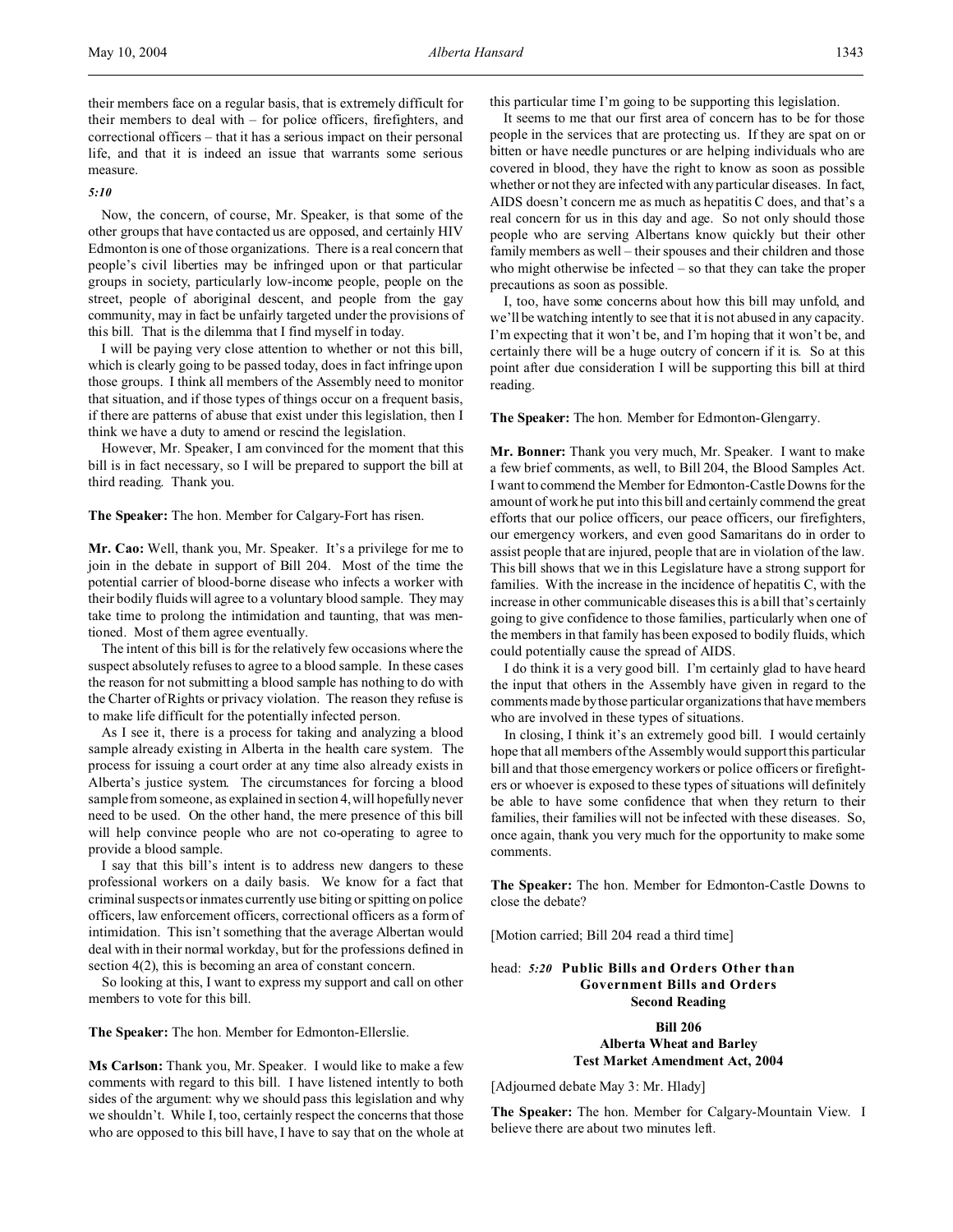Mr. Speaker, I want to speak because we can implement this bill with no change to the Canadian Wheat Board Act. This is about getting our farmers an export licence. Today our farmers are forced to buy back their grain before they can get an export licence. Farmers in the designated area, which is Alberta, must sell their grain to the board at an initial price. Then they have to buy their own grain back at a board-set price. Well, the board sets the price at an international price or the best market price out there, so any value-added money that the farmer could have made actually goes to the board. They don't get that.

Mr. Speaker, I want to speak quickly to what I did last week, which was the \$85 million deficit that the board had last year. That is just the tip of the iceberg. That deficit was created because they missed a marketing opportunity when the highest prices in history were not taken advantage of at the time. Our farmers, too, lost at that time: \$60 per tonne on 5 million tonnes across this country, \$300 million that the farmers did not receive last year because of the poor marketing of the Canadian Wheat Board. That's the fundamental. Then they come back asking us for money or needing money because they can't make it because of the poor marketing happening out there.

Mr. Speaker, marketing choice is the only choice to allow us to get to the \$20 billion in farm receipts, which is a target of this government, and see value-added increased in Alberta. I sure hope we get a chance to have a vote on second reading today.

Thank you, Mr. Speaker.

**The Speaker:** The hon. Member for Airdrie-Rocky View.

**Ms Haley:** Thank you very much, Mr. Speaker. I'm glad to have an opportunity, at least for a couple of minutes, to speak on this bill. It is an important issue. It's incredibly important to me just as an individual. I spent time not only in agribusiness but in the actual grain business.

One of the things that I want to say is that the Wheat Board has been problematic for a very long time, and anybody that has spent any time in the grain business knows that. The reality is that I'm not sure that this bill will get us where we want to be or where we should be, and that's what concerns me, not the intent of it but just the legality or the constitutionality of it. There isn't anybody more willing to want to take a chance to try and do the right thing by our grain farmers than I am, but I want to make sure that I don't end up being responsible for having somebody sitting in a jail. I think that what happened to our barley growers and our wheat farmers was horrendous, and I don't want to see a repeat of that.

The truth is that a couple of years ago we passed a bill called Bill 207, and the sponsor was the sponsor for that one. It's an outstanding bill. What it did was it said that our minister was to go to eastern Canada to meet with her federal counterparts to try and get us marketing choice, and she has been working on that. Mr. Speaker, it's really unfortunate that we got a little bit sidetracked by an issue called BSE for the last year, trying to sort that out and hopefully get our border reopened for our cattle to be able to be exported, but that doesn't mean that the work for this has not been going on. Marketing choice is something that does matter.

One of the things I wanted to say, Mr. Speaker, was that a number of years ago when I was involved with Palliser Grain, we worked very hard with the farming community to get oats out of the Canadian Wheat Board. One of the reasons we were successful in getting oats out from under the board and keeping canola out from under the board, which they were also trying to take control of, was because we had thousands of farmers in this province writing letters

not only to us but to our federal counterparts saying that this had to change. In fact, the Wheat Board didn't have much interest in oats, so that was a great thing. They finally let it go, and oats now is a great crop in Alberta again.

On the other side of this my hope would be that if we can move further down the marketing choice train, we could in fact get our domestic barley and our domestic wheat use out from under the Wheat Board, if not all of it out from under the Wheat Board at least select something that we could possibly work on. My understanding is that the federal ministers have agreed to continue to meet with our minister on this issue in the hopes of developing a marketing option plan, a trial market for 10 years. Yes, I agree that a bill like this puts pressure on them, and I'm not averse to putting pressure on them, but I have to caution my colleague across the way that I am very much averse to passing a bill that might see some of my fellow ranchers and farmers going to jail because we did something that led them to believe that it would be legal when, in fact, we can't implement it this way.

So, hon. member, I'm very concerned about that, and I do not think it should be downplayed in any way, shape, or form. I'm not afraid of a good fight with the feds or the Wheat Board. I am afraid of leading anybody in this province down a path that indicates that it's okay for them to do something when, in fact, it might not be.

On that, Mr. Speaker, thank you for the opportunity to address this bill.

#### **The Speaker:** The hon. Member for Edmonton-Highlands.

**Mr. Mason:** Thank you very much, Mr. Speaker. I'm pleased to rise to speak to Bill 206, the Alberta Wheat and Barley Test Market Amendment Act, 2004. I think that the hon. Member for Airdrie-Rocky View has put her finger on something that's seriously flawed with the bill, and I urge her to live to fight on another day. Don't do yourself in just because you find me agreeing with you, hon. member. It's really just not worth it.

Mr. Speaker, I don't know if there's any guidance that any member of this Assembly can provide, yourself or anyone else, about what to do when you feel that a bill before the Assembly is ultra vires. If you feel that it is unconstitutional and it is outside the powers of the provincial Legislature, what do you do? Do you just let them pass it and then wait for the courts to overturn it? I don't know what the appropriate approach is.

I would say that I believe that this bill is outside the constitutional powers of the province to enact and outside this Assembly's area of responsibility. I also know that the provincial government takes great exception to the federal government when they intrude on areas of provincial jurisdiction. They are always talking about that. They talk about firewalls. They talk about different things. Former Premier Lougheed used to talk about moving them off the porch, you know, get them out of the living room, onto the porch, and then say good night and go in and lock the door. Here we have the provincial Legislature of this province being asked to do something very much the same, and I think that that's not correct.

Now, I also have another problem with the bill, and that is that I fundamentally don't agree with the approach. Members always talk about the Wheat Board and how it enforces, you know, a whole set of requirements on farmers and interferes with their rights and their choice and so on, and I don't think anything could be further from the truth, Mr. Speaker. The Wheat Board imposes this type of situation in order to support wheat farmers, and it does so as an organization that is democratically elected by wheat farmers, and despite the government's propaganda to the contrary those districts of the Canadian Wheat Board that overlap Alberta have in the